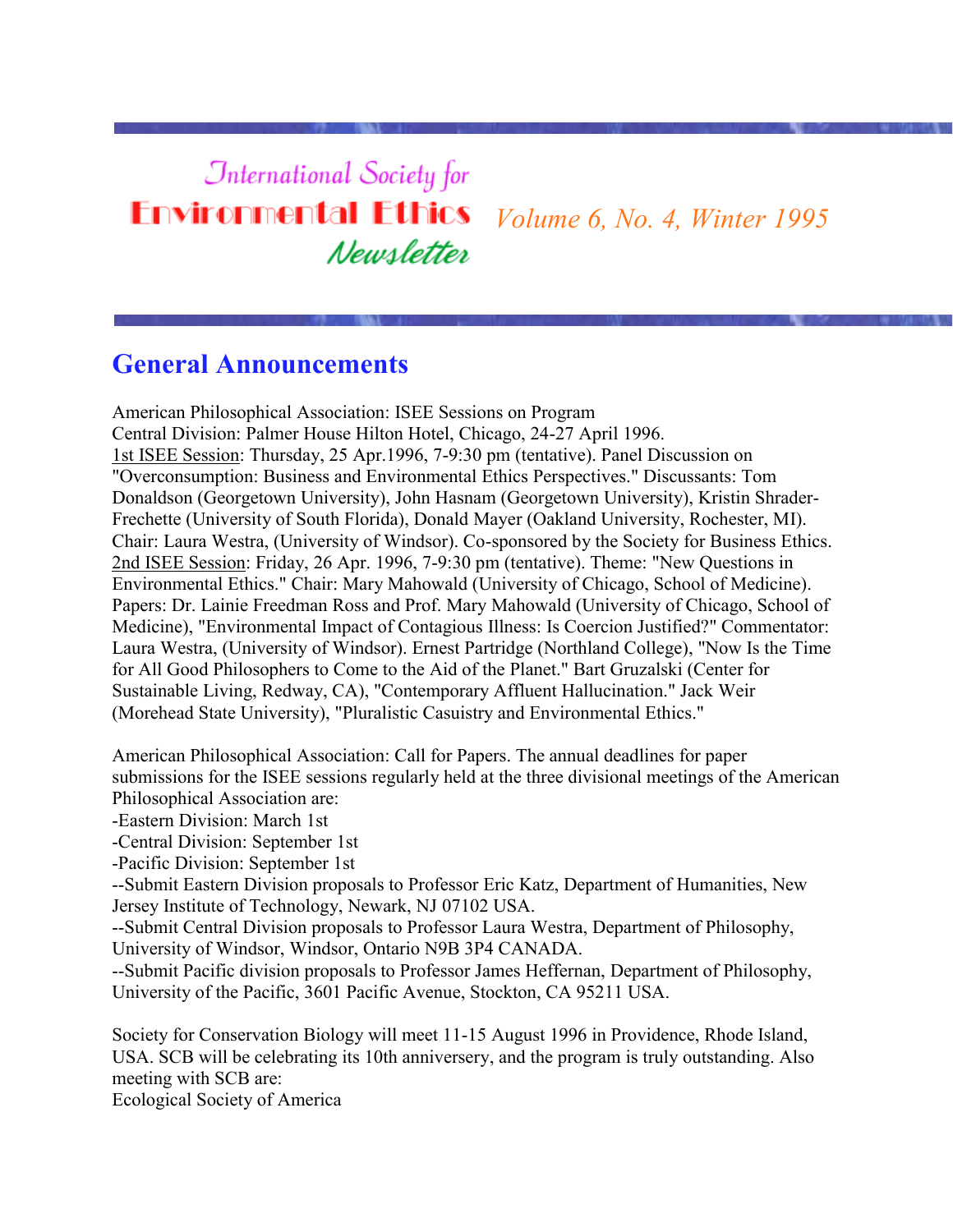American Society of Naturalists

Association for Tropical Biology

International Society for Ecological Modeling

Smithsonian Institution/Man and the Biosphere (SI/MAB)

SCB is the largest annual meeting in the world of scientists specializing in environmental science, conservation, wildlife and zoo management, and related professions. These scientists are genuinely interested in and appreciative of participation by environmental ethicists and philosophers. The 1996 meeting is being hosted by Brown University and the Manomet Observatory for Conservation Science.

Phil Pister and Jack Weir were invited by SCB President Dee Boersma (University of Washington) to organize and co-chair a symposium on Environmental Ethics. In addition, ISEE will co-sponsor a session of contributed papers. The Symposium panelists are: J. Baird Callicott (University of North Texas), Patti Clayton (North Carolina State University and the University of North Carolina), Bryan Norton (Georgia Tech), and Ronnie Zoe Hawkins (University of Central Florida). Contributed papers will be presented by: Ned Hettinger (College of Charleston), Bill Throop (St. Andrews College), Jack Weir (Morehead State University), and Laura Westra (University of Windsor). For more information, contact: Jack Weir, UPO 662, Morehead State University, Morehead, KY 40351, PH 606-784-0046, E-mail j.weir@morehead-st.edu; or Phil Pister, Desert Fishes Council, P. O. Box 337, Bishop, CA 93514 USA, PH 619-872-8751.

Society for Philosophy in the Contemporary World will hold its 1996 Annual Conference, 9-15 August 1996, at the YMCA of the Rockies in Estes Park, Colorado. This is a conference with time allotted for formal and informal discussion, and exploring the landscape of the Rocky Mountains. It's family friendly, with provisions for children, relatives, and friends. The General Theme is: "Philosophy in Everyday Life." Papers are invited on: environmental philosophy, utopias, ethics and politics, religion, family life, housekeeping, food, parenting, alternative lifestyles, institutional structures, gender and sexuality, race, ethnicity, violence, and other topics. Papers up to 40 minutes reading time are welcome, and poster sessions for works-in-progress are planned. Papers are blind-reviewed, and acceptable papers are published in the Society's journal, Philosophy in the Contemporary World (comments are given to authors and revision of papers for publication is encouraged). For more information or to submit a proposal, contact one of the program chairs: Prof. Erin McKenna, Philosophy Dept., Pacific Lutheran University, Tacoma, WA 98447 USA, PH 206-535-7213, E-mail mckenna@plu.edu, or Prof. Sally J. Scholz, Dept. of Philosophy, Villanova University, Villanova, PA 19085 USA, PH 610-519-4099, E-mail scholz@ucis.vill.edu.

Bill Devall has written a paper entitled "The Enduring Conflict" in which he analyzes the conflict between environment and civilization. Devall writes, "Supporters of the deep, long-range ecology movement need radical confidence. They need to continue to explore their True Self, their broader identification and self-realization. As witnesses to terrible destruction caused by humans, supporters of deep, long-range ecology are like the phoenix burning in flames, and like the phoenix, the movement will arise from the flames in renewal, affirming the intrinsic value of all beings." For copies of the paper, you may contact Bill at P. O. Box 613, Trinidad, CA 95570 USA, PH 707-677-3914, FAX 707-677-1617.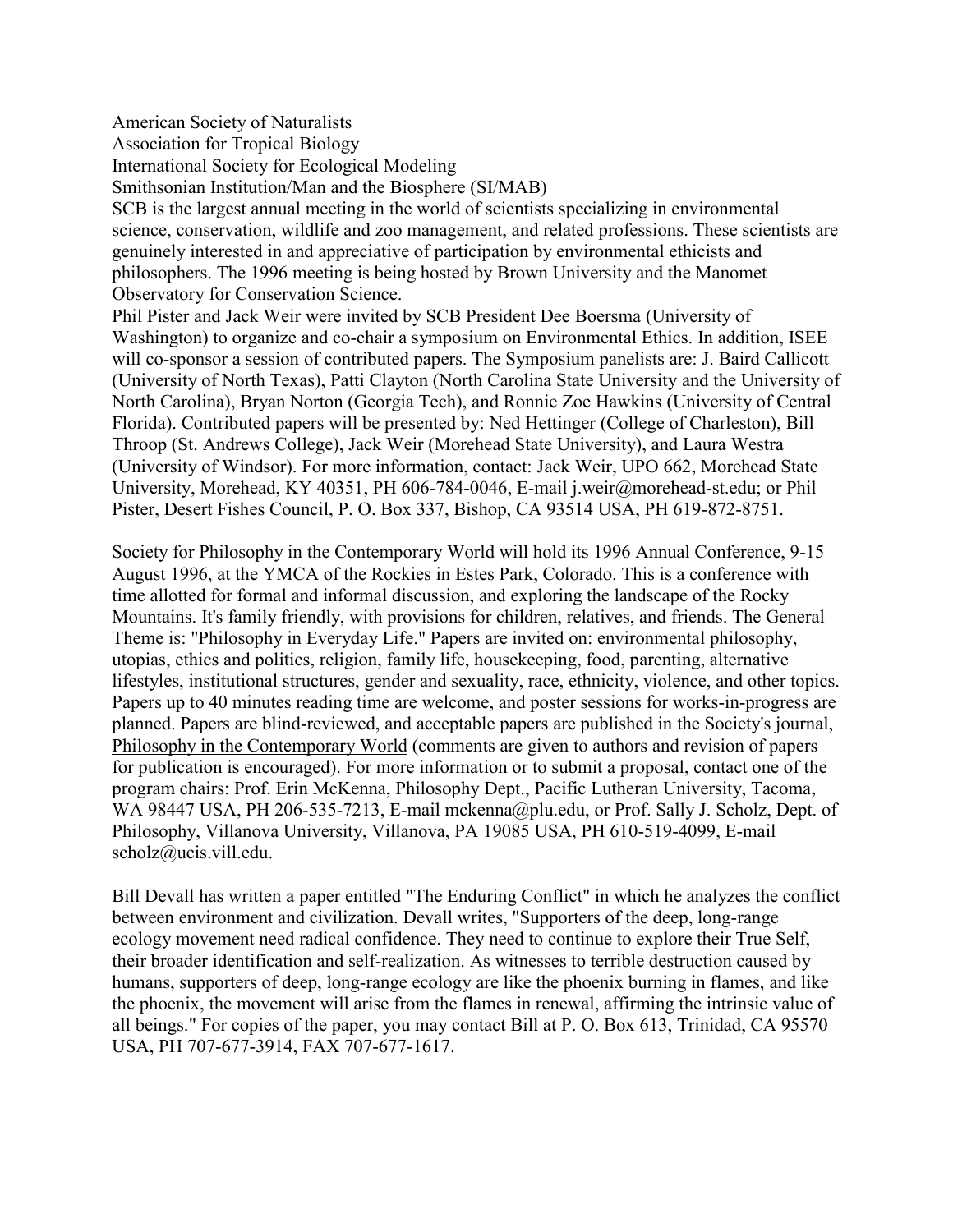An extensive bibliography has been prepared by the Environmental Ministries Project of the United Theological Seminary. Although the emphasis is more on religion than on philosophical ethics, the bibliography is extensive and includes many topics seldom found. In addition to sections on eco-justice, ecological economics, and ethics, the bibliography has sections on: mystical experience and nature, native Americans and nature, nature poetry, nature fiction, nature photography, new consciousness, audio-visuals, periodicals, worship materials, church educational materials, interesting projects and people, sources for energy-saving and envirosensitive products, music, and more. The bibliography is entitled "References on Ecology, Ecojustice, and Theology" and is 59 pages in length. The Director of the Project, Molly Longstreth, PhD, has expressed hope that members of ISEE might find the bibliography useful. In her letter to ISEE News, Dr. Longstreth did not specify the cost for a hard copy or its availability on a computer disk. To obtain a copy or for more information, you should contact Dr. Molly Longstreth, Director of the Environmental Ministries Project, United Theological Seminary, 1810 Harvard Blvd., Dayton, OH 45406-4599, PH 513-278-5817, FAX 513-278-1218.

Graduate Studies in Environmental Ethics. Considerable information is now available on World Wide Web. Go to the site http://www.cep.unt.edu, which is maintained at the University of North Texas. After the University of North Texas information, take OTHER GRADUATE PROGRAMS. There are "pages" for Colorado State University, Lancaster University (U.K.), Bowling Green State University, Texas A&M University, and the University of Stellenbosch, South Africa. Under "Graduate Programs Elsewhere" there is detailed information about how environmental ethics and philosophy have been done at other schools, with titles and summaries of recent theses completed. Also there is information on related programs in religion and environmental ethics. Tell prospective students about this; it is quite informative. (Also from this page you can reach the ISEE Bibliography, see below.)

Prof. Stephen R. L. Clark announces the following publications:

How to Think About the Earth: Models of Environmental Theology, Scott-Holland Lectures at Liverpool, 1992 (Mowbrays, 1993).

"Natural Goods and Moral Beauty," in Virtue and Taste: Essays on Politics, Ethics and Aesthetics in Memory of Flint Schier, edited by D.Knowles and J.Skorupski (Oxford: Blackwell, 1993), pp. 83-97.

"Apes and the Idea of Kindred," in The Great Ape Project: Equality Beyond Humanity, edited by P.Singer and P.Cavalieri (London: Fourth Estate, 1993), pp.113-25.

"Modern, Postmodern and Archaic Animals: Zoology: on (Post)Modern Animals," Antwerpen, edited by B.Verschaffel and Mark Vermink, vol.4, no. 93 (Dublin: Liliput Press, 1993), pp. 55- 72.

"Modern Errors, Ancient Virtues," in Ethics and Biotechnology, edited by A.Dyson and J.Harris (Routledge, 1994), pp.13-32.

"Global Religion," in Philosophy and the Environment, edited by R.Attfield and A.Belsey (Cambridge: Cambridge University Press, 1994), pp. 113-28.

"Environmental Ethics," in Encyclopedia of Theology, edited by P.Byrne and L.Houlden. "Tools, Machines and Marvels," in Philosophy and Technology, edited by Roger Fellows (Cambridge: Cambridge University Press 1995).

"Enlarging the Moral Community," in Introducing Applied Ethics, edited Brenda Almond (Oxford: Blackwell, 1995).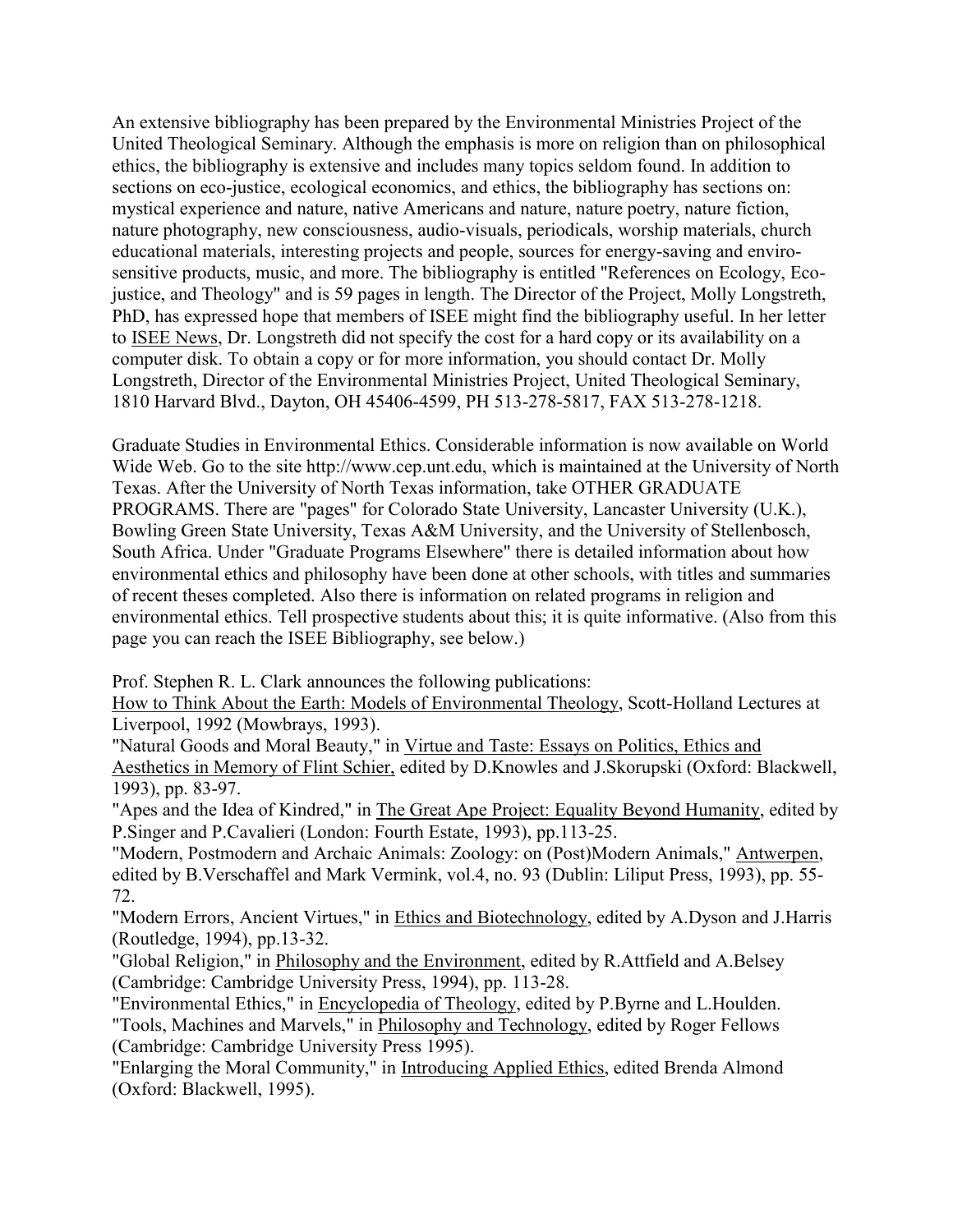"Natural Integrity and Biotechnology," in Human Lives, edited by David Oderberg and J.Laing (London: Macmillan). Prof. Clark's E-mail addresses are srlclark@liverpool.ac.uk and http://www.liv.ac.uk/~srlclark/philos.html.

CALL FOR PAPERS: Environmental Aesthetics. The Journal of Aesthetics and Art Criticism announces a call for papers for a special issue on "Environmental Aesthetics. "It will be devoted to the discussion of theoretical issues raised by examining aesthetic values in environment. We invite papers that will help illuminate our understanding of the aesthetic dimensions of environment, broadly conceived. Papers may focus on specific environmental types, such as urban, rural, suburban, forest, or wilderness environments, or they may raise considerations that apply to environments in general. Submissions should be in triplicate and accompanied by a brief abstract. Deadline: 1 September 1996. Inquiries and submsissions to the Guest Editors: Arnold Berleant, 18 Stonebridge Lane, Goshen, CT 06756-1107, PH and FAX 203- 491-4265, E-mail berleant@uconnym.uconn.edu, and Allen Carlson, Department of Philosophy, University of Alberta, Edmonton, Alberta, Canada, T6G 2E5, PH 403-492-3307, FAX: (403) 492-9160, Email: acarlson@gpu.srv.ualberta.ca.

A new book, site and E-mail course (distance learning) via Internet is available at http://www.pacificrim.net/~nature/. Entitled "Romancing Planet Earth: Let's Reverse Personal, Social and Environmental Disorders," the materials were prepared by F. Richard Schneider, PhD, formerly Director of Social Work in Alaska and presently the Chancellor of the University of Global Education, a United Nations Non-Governmental Organization.

Recently, upon completing Michael J. Cohen's new book Reconnecting With Nature: A Restoration of the Missing Link in Western Thinking, Daniel Levine, Superintendent of Schools of the Lopez Island School District in Washington State, phoned Cohen with several questions. Then, for use of faculty in the school district, Levine transcribed Cohen's responses. For more information or a copy of the transcription, contact Michael J. Cohen at P.O.B. 1605, Friday Harbor, WA 98250; PH 360- 378-6413; E-mail mjcohen@aol.com; Internet http://www.pacificrim.net/~nature/.

Ian F. Voges received in March 1995 a Masters degree in Philosophy at the University of Stellenbosch, South Africa. His thesis, Corporate Management, Systems Paradigm, Ethics, (357 pages) was supervised by Johan P. Hattingh, Head of the Unit for Environmental Ethics, and coexamined by Wouter Achterberg (Philosophy, University of Amsterdam) and W. P. Esterhuyse (Business Ethics and Philosophy, University of Stellenbosch). Voges is Hattingh's research assistant and a freelance consultant.

The thesis asks: What are the ethical implications of the systems paradigm for the management of corporate development projects in developing countries? A paradigmatic framework for understanding the environmental crisis and the role of corporations can be fruitfully used to reconceptualize the role of corporations in development and to transform malign corporate management procedures. In the Cartesian-Newtonian paradigm individual entities are constructed as having no real ontological or ethical relations with other entities and their environment. A practical consequence is the legitimation of uncontrolled human activity which resulted in the environmental crisis. In the alternative, systems paradigm all entities are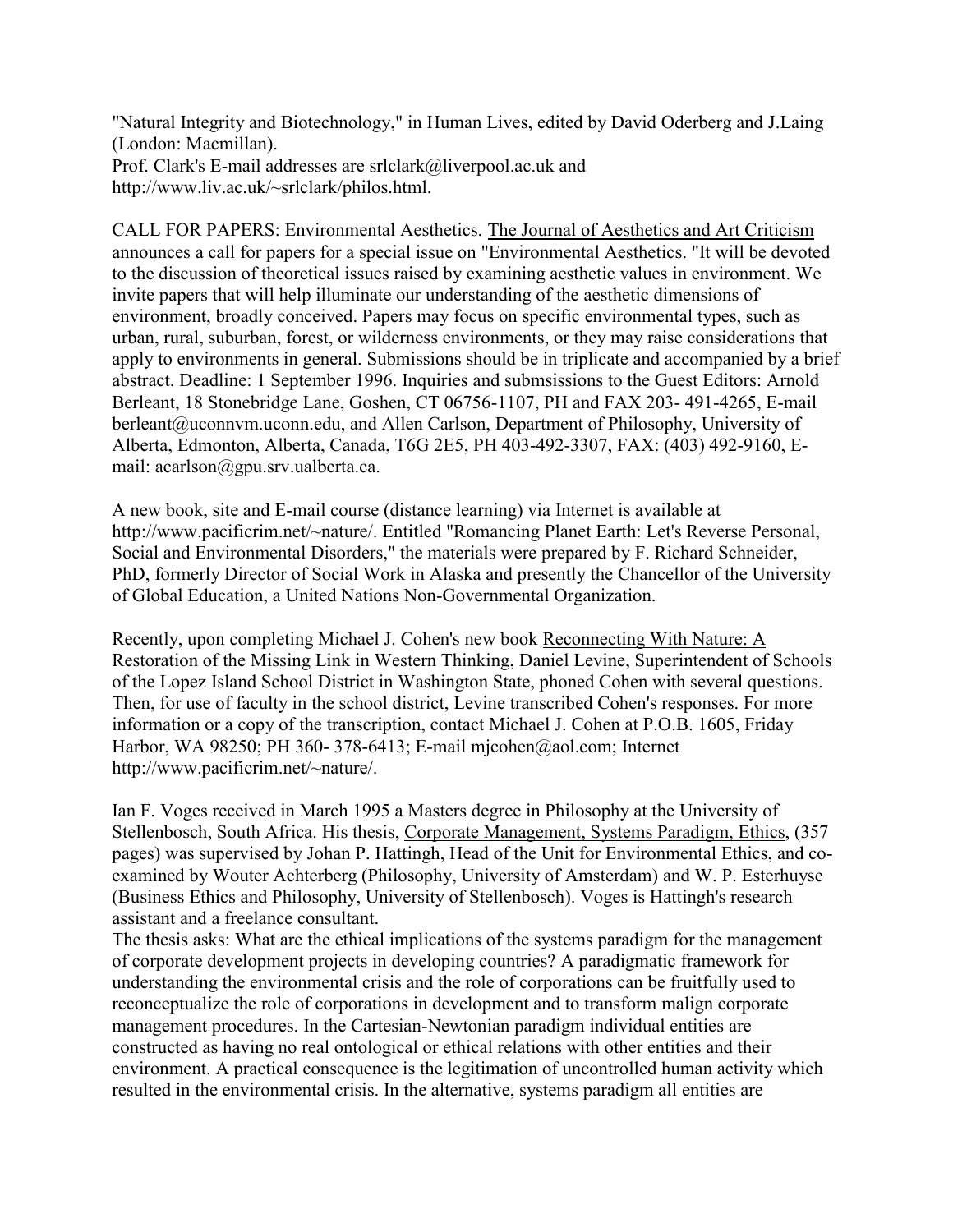constructed as part of an interrelated ontological web and have real ontological relations with other entities. The new paradigm endorses the ethical values of justice and the inherent value of nature. In the social environment all people should be treated as inherently valuable and not as instruments. Similarly, in the natural environment, the systems paradigm advocates that we should treat nature as inherently valuable to the same extent that we view ourselves as inherently valuable. The basic point highlighted by the systems paradigm's conceptualization of the economy and development is interconnectedness. Economic activity and development have consequences in other spheres and this confers a responsibility on economic actors and developers to take responsibility for the consequences of their actions in social and environmental systems.

Deep Ecology Listserv. This mailing list is sponsored by The Institute For Deep Ecology and The Institute For Global Communication, EcoNet. To subscribe, send E-mail to Majordomo@igc.apc.org with the following command in the body of the message: subscribe deep-ecology. To unsubscribe, send to Majordomo@igc.apc.org the command: unsubscribe deep-ecology. List owner: Renee Lertzman rlertzman@igc.apc.org. Another contact is Tara Strand-Brown tarasb@igc.apc.org.

Antioch University announces a Master of Arts in Environment and Community. The program is especially designed for professionals working or wanting to work on environmental issues but who are not in a position to leave their jobs to relocate in order to further their studies. The 2 year program is based at the McGregor School of Antioch University, located in southwestern Ohio in the village of Yellow Springs, not far from Dayton. Students attend three two-week sessions on campus, and complete the other studies in their home communities. Contact: Clyde Murley, Chair, Program on Environment and Community, The McGregor School of Antioch University, 800 Livermore St., Yellow Springs, OH 45387-1609. 513/767-6321.

The National Research Council Committee on the Valuation of Biodiversity met 10-13 January 1996 in Irvine, CA. ISEE President Mark Sagoff is a member of the Committee and prepared for discussion at the meeting a paper on the instrumental and intrinsic value of species.

In April and May, Holmes Rolston will be lecturing at various universities in Europe on aspects of environmental ethics. Events are scheduled at Uppsala University, Sweden; Odense University and Aarhus University, Denmark; Mansfield College, Oxford; and the Bucharest University, Romania. He returns to Finland in June for the Second International Conference on Landscape Aesthetics, with the theme "Aesthetics in Forests."

World Wide Web Current Information on U.S. Environmental Legislation. The National Wildlife Federation maintains a site at: http://www.nwf.org/nwf. At the home page, take menu choices to get into "What's Hot?" and the NWF Action Page. Access will differ, depending on your access program; you may need to take the text-only menu. The text can be E-mailed to your local address (take the print option). Sample topics include: The Clean Water Act, Endangered Species Legislation, Takings, The Farm Bill, Foreign Assistance, Public Lands. The information is updated weekly, and is a good way to find out what bill is where in the committees and what the votes have been. ISEE welcomes information on similar information available in other nations. Let the Newsletter editors know.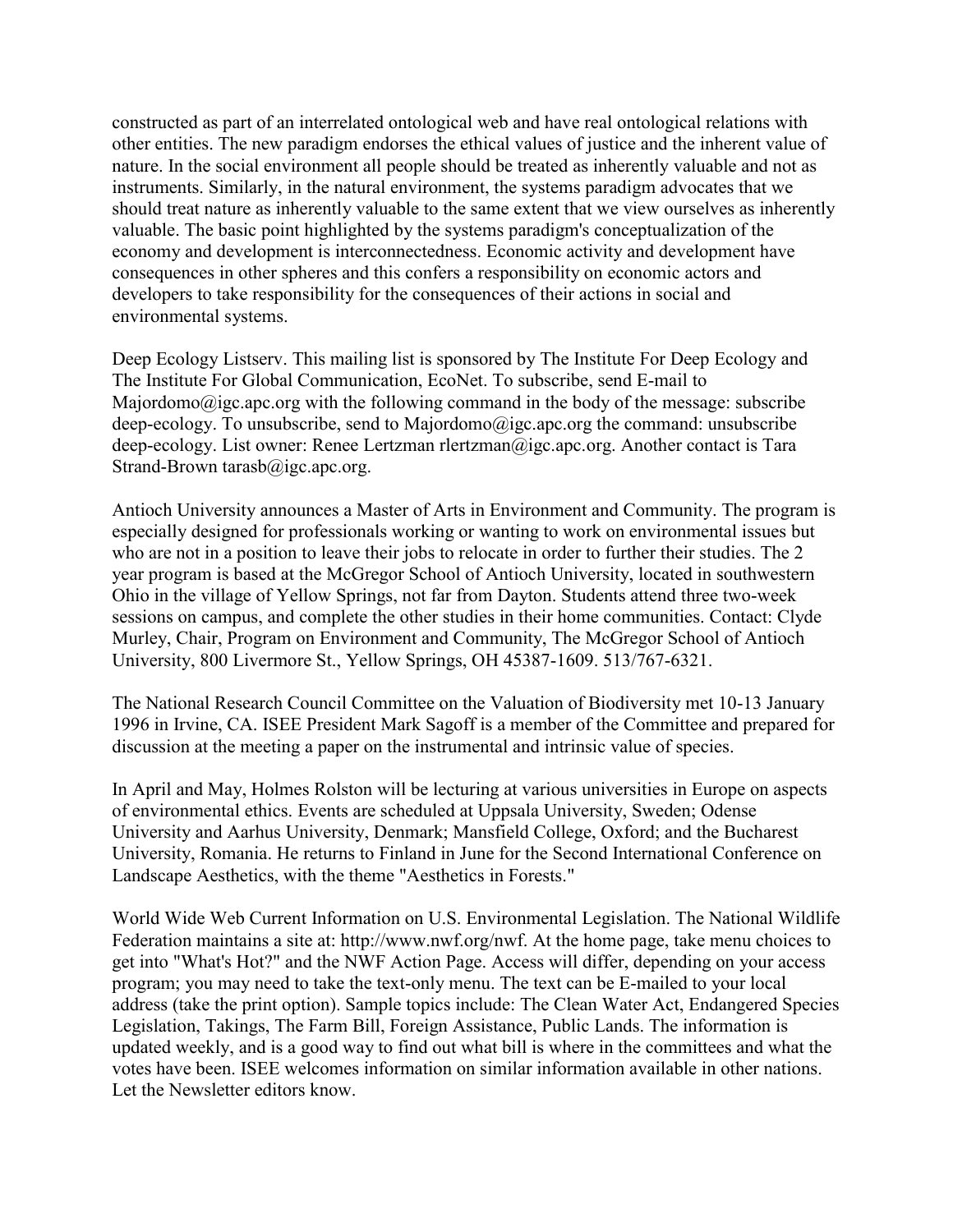On-Line Network for Rio Grande Area. The Houston Advanced Research Center (HARC), which has its offices in the Woodlands, will become part of a communications network for the Rio Grande/Rio Bravo Sustainable Development Coalition, which was formed in 1992 and includes HARC, El Colegio de la Frontera Norte, La Universidad Autonoma de Nuevo Leon, the University of New Mexico, the University of Texas at El Paso, the San Luis Valley Water Valley Authority in Colorado, and an ecological educational organization in Saltillo, Mexico. The 332,000 square-mile basin surrounds the 1,900-mile Rio Grande River and has long-standing problems with water allocations, diminishing ground water supply, industrial pollution, poverty, and economic growth. According to a report from the Nature Conservancy, the Rio Grande/Rio Bravo Basin has more endangered species than any other area in the U.S. HARC received a grant of \$20,000 from Compaq Computer Corporation to set up the computer network. HARC plans to have a home page on the Internet and thereby make information about the basin widely available. (Story in Conroe [TX] Courier, 26 December 1995, p. 1.)

Internet List of Endangered and Threatened Wildlife and Plants. Address: R9IRMLIB@mail.fws.gov. On the SUBJECT line, enter Send T&E list, for an ASCI file; or Send T&E List WP, for the WordPerfect version.

PLEASE PAY YOUR ISEE DUES. Annual membership dues for ISEE are U.S. \$15 per year in the United States, and CND \$20 in Canada. Students are \$10 U.S. or CND. Dues overseas are the equivalent of U.S. funds. If you've not done so, please send in your dues now (address and form below).

The National Biological Service and the Fish and Wildlife Information Exchange are developing a directory of state biodiversity databases and information sources. The address is http://www.nbs.gov/nbii/.

The American Association for the Advancement of Science (AAAS) will meet in Baltimore, MD, 8-13 February 1996. The general theme is "Science and Society." ISEE will co-sponsor a session with the International Society for Environmental Epidemiologists (another ISEE), organized by Dr. Colin Sookoine (Epidemiology, University of Alberta) and Laura Westra (University of Windsor), on the topic "Intersection of Environmental Health, Professional Ethics and Law." Speakers will include Dale Jamieson, Clarice Gaylord, Don Brown, Colin Soskolne, and Laura Westra.

Call for Papers: An international meeting on Geoethics is projected for October 1996 in Pribram, Czech Republic, with special emphasis on ethics in relation to geology, mining, engineering, and energy. Languages will include English, French, German, Italian, Polish, Russian, Spanish, and Czech. To submit papers for 1996 or for more information, contact: Dr. Vaclav Nemec and Dr. Lidmila Nemeova (conveners), Krybnickum 17, 100 00 Praha 10-Strasnice, Czech Republic; PH +422-7811801. Information is available from Laura Westra, address below.

Call for Papers: International Congress of Scientists and Engineers. Theme: "Towards a Sustainable World." Amsterdam, The Netherlands, 22-25 August 1996. Participants will include the Club of Rome, UNEP and many NGO groups. Workshop topics include: "Ethical Foundations and Basic Attitudes," "Challenges to Economy: Concepts and Strategies for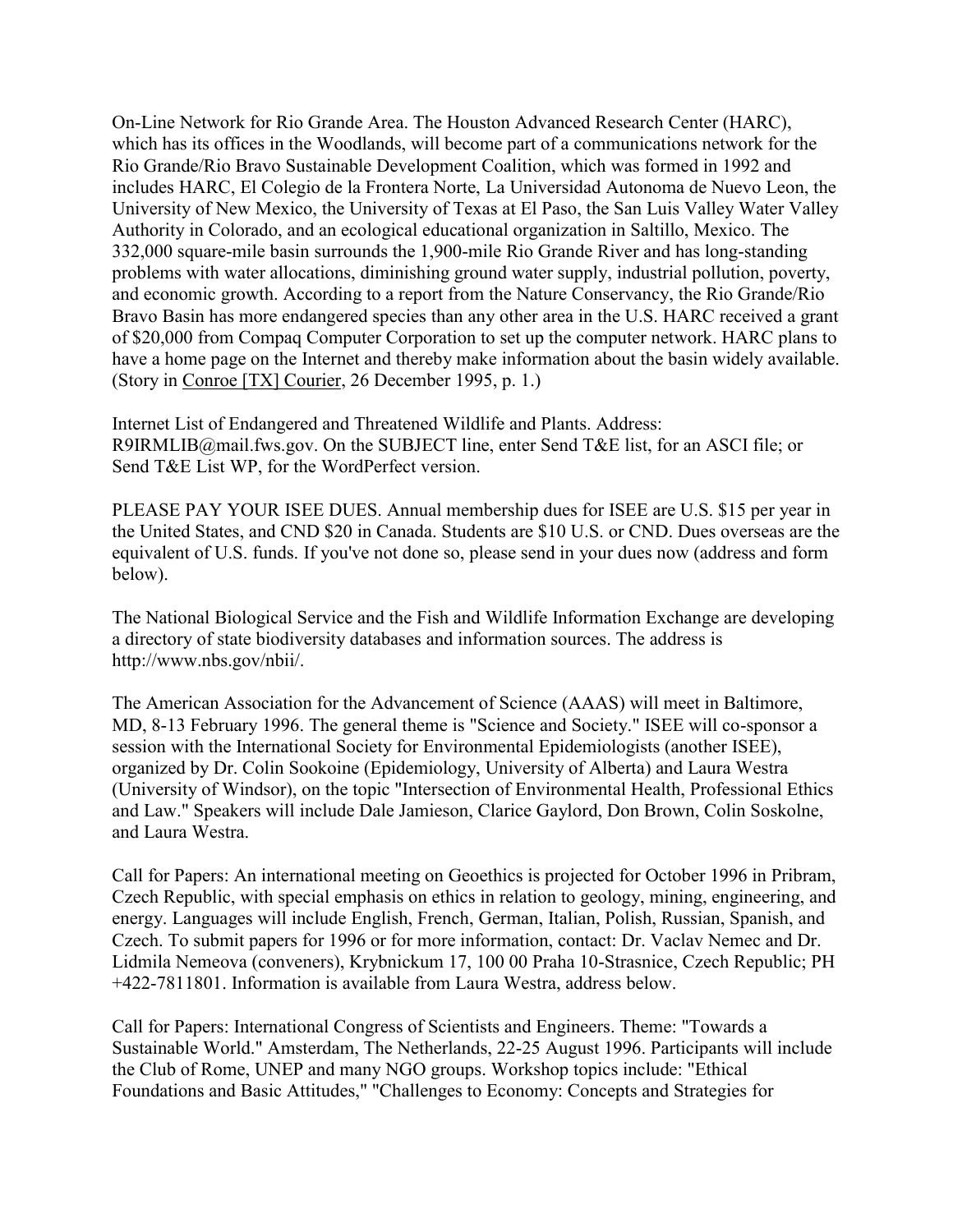Sustainable Economics," "Sustainable Development on a Local, Regional, and Global Scale," "Elements of a Safe and Secure World." One ISEE Session is being organized by Eric Hol, 438 North C Street, Springfield, OR 97477 USA. For more information, contact: Dr. Philip B. Smith, Steenhouwerskade 22, 9718 DB - Groningent, The Netherlands, FAX 31-50-3129186.

Call for Applications for Life Sciences Bioethics Institute: The Iowa State University Model Program in Environmental and Agricultural Ethics at Michigan State University, May 5-10, 1996, in East Lansing, MI. The ISU institute teaches basic methods and principles in ethics to life science faculty members, focusing on those who deal with the environment, food, nutrition, animals, and agriculture. The institute equips faculty to introduce discussions of ethical issues into existing science courses. Two philosophers, professors Fred Gifford (Michigan State) and Gary Comstock (Iowa State), are joined by internationally recognized experts in ethics to lecture on moral theory and to lead discussion sessions of pedagogy. The institute provides case studies, classroom exercises, bibliographies, and other practical strategies used successfully by life scientists to introduce ethics into their classes. Possible issues to be covered: Honesty and integrity in scientific research; Environmental ethics and intrinsic value of ecosystems; Labeling of genetically-engineered foods; Animal welfare and rights; Justice between developed and developing economies; Risk assessment and the politics of uncertainty; Feminist moral theory; The place of human beings in nature. All participants will receive a \$250 stipend. Applicants must be tenured or tenure-track life science faculty members. The institution of out-of-town applicants must commit funds to cover applicant's travel, lodging, and meals. Applicants promise to introduce the equivalent of at least one hour-long discussion of ethics into each semesterlength class they teach. Deadline for applications is March 1, 1996. Contact Professor Gary Comstock, Coordinator, Bioethics Program, 413 Ross Hall, Ames, IA 50011-2063,USA; PH 515-294-0054; FAX 515-294-1003; E-mail: comstock@iastate.edu.

Call for Papers: The Society for Philosophy and Geography and Rowman & Littlefield Publishers announce the publication of a new peer-reviewed yearly annual: Philosophy and Geography, edited by Jonathan Smith (Geography, Texas A&M University) and Andrew Light (Philosophy, University of Alberta). Each volume will focus on a specific theme. Volume 1: Environmental Ethics. Papers are invited on any aspect of environmental ethics that may be of interest to philosophers or geographers. Authors need not address their topic through a conjunction of philosophy and geography but are encouraged to do so. Send all papers to Andrew Light, Department of Philosophy, 4-108 Humanities Centre, University of Alberta, Edmonton, Canada T6G 2E5. andrew.light@ualberta.ca

Call for Papers: Responsibilities to Future Generations: The Sequel. Ernest Partridge has been asked by a major publisher to collect another anthology on the topic of the Duty to Posterity. (His first anthology, Responsibilities to Future Generations, published by Prometheus Books, is now out of print). Published or (preferably) original papers are invited on the topics of 1) the rights of and duties to future generations, 2) motivation problems regarding provision for the remote future, 3) general and particular policy issues affecting future generations, or other philosophically-oriented issues. "Future Generations" is understood to mean future persons with lives that are non-concurrent with those of the present generation. Partridge can be contacted at Northland College, Ashland, WI 54806, USA; E-mail gadfly@igc.apc.org.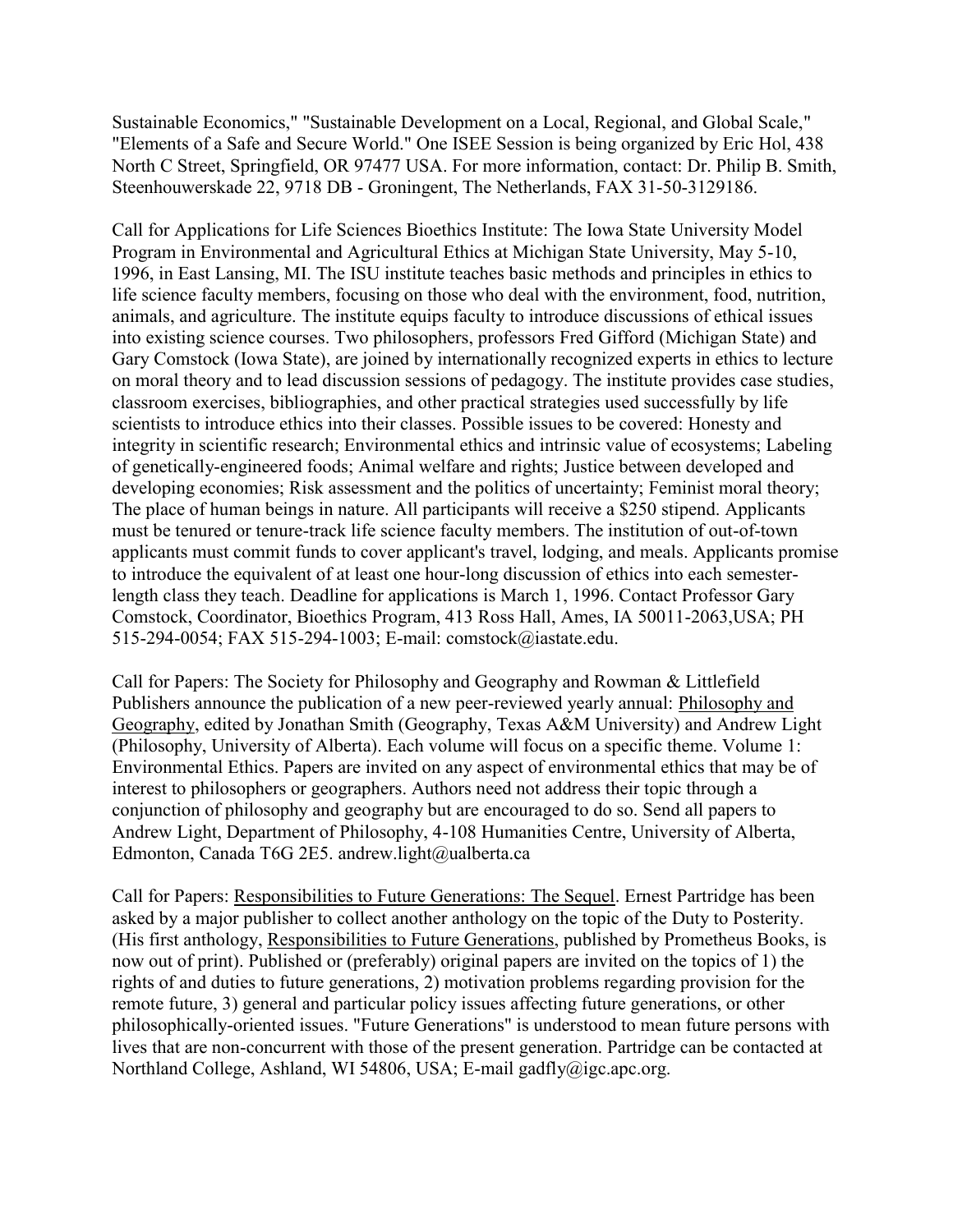The Aldo Leopold Foundation (formerly named the Aldo Leopold Shack Foundation) is undertaking the production of one or several original scholarly publications of works of Aldo Leopold to commemorate the 50-year publication of Sand County Almanac and Leopold's death. Although the announced deadline for proposals has passed (it was 30 November 1995), ISEE News did not receive the announcement until recently. The Foundation will likely seek external funding for approved projects, and the University of Wisconsin Press has expressed a strong desire to publish such projects. The goal is to have one or several books or other types of projects available to the public in 1998 or 1999. For more information, contact Charles S. Luthin, Director, Aldo Leopold Foundation, E12919 Levee Road, Baraboo, WI 53913 USA, PH 608- 355-0279 or 608-356-8956, FAX 608-356-7309.

### Volunteers Needed

The Trumpeter remains the main journal of environmental philosophy of which the back issues are not indexed in the ISEE Master Bibliography. ISEE would be delighted to have a volunteer undertake this task. If interested, contact Holmes Rolston, address above.

Videotapes and films in environmental ethics. ISEE could also include a list and description of these at the World Wide Web site, as well as on disk, which could be searched by title and key words. Another volunteer is needed to assemble such a list. Holmes Rolston already has a good start, a couple hundred titles, on disk, but it needs updating and to be brought into shape and watched over. Is anybody an environmental ethicist with an eye on the media? Such a person could also contribute the Videotapes and Media section of the Newsletter.

### Environmental Ethics in Poland

The Sixth Polish Philosophical Meeting was held at Mikolaj Kopernik University in Torun, September, 1995. An environmental ethics section included the following papers (in Polish): --Józef M. Ddega, "Towards an ecophilosophy"

--Zbigniew Hull, "Philosophy of ecology as a new domain of philosophical investigations"

--Ewa Klimowicz, "The philosophical premises, main trends, and principles of ecological ethics" --Jan Wawrzyniak, "Evolutionary epistemology as the basis of neonaturalistic environmental ethics" (a paper also to be given at the International Society for Value Inquiry, Buffalo, New York, April 1996)

--Wieslaw Sztumski, "Ecological mode of thinking and its consequences"

--Wlodzimierz Tyburski, "Environmental ethics and the paradigm of anthropocentrism"

--Andrzej Mirski, "Psychocentrism--an alternative for ecological ethics"

--Andrzej Papuzinski, "The metaphysical legacy of science as a problem of ecophilosophy" --Zdzislawa Piatek, "The dilemmas of environmental ethics."

Hippotherapy, using horses for therapy, for blind as well as physically and mentally handicapped people (mainly children) has become a regular form of therapy in Poland. Dr Leslaw Pilc, Faculty of Biology, Adam Mickiewicz University, is a specialist in this field.

Service Office for Environmental Movements (Biuro Obslugi Ruchu Ekologicznego [BORE]) from Warsaw is an active NGO led by Jaroslaw Dubiel, coordinating environmental social actions in Poland, especially mobilizing opinion against malfunctioning state agencies. BORE has a computer data base on environmental affairs in Poland and all over the world.

The Gaya Club (Klub Gaja) from the City of Bielsko-Biala has recently been engaged protecting in the River Vistula, which is the last wild (unregulated) but extremely polluted river in Europe. Address: Klub Gaja, P.O. Box 261, 43-301 Bielsko-Biala, Poland.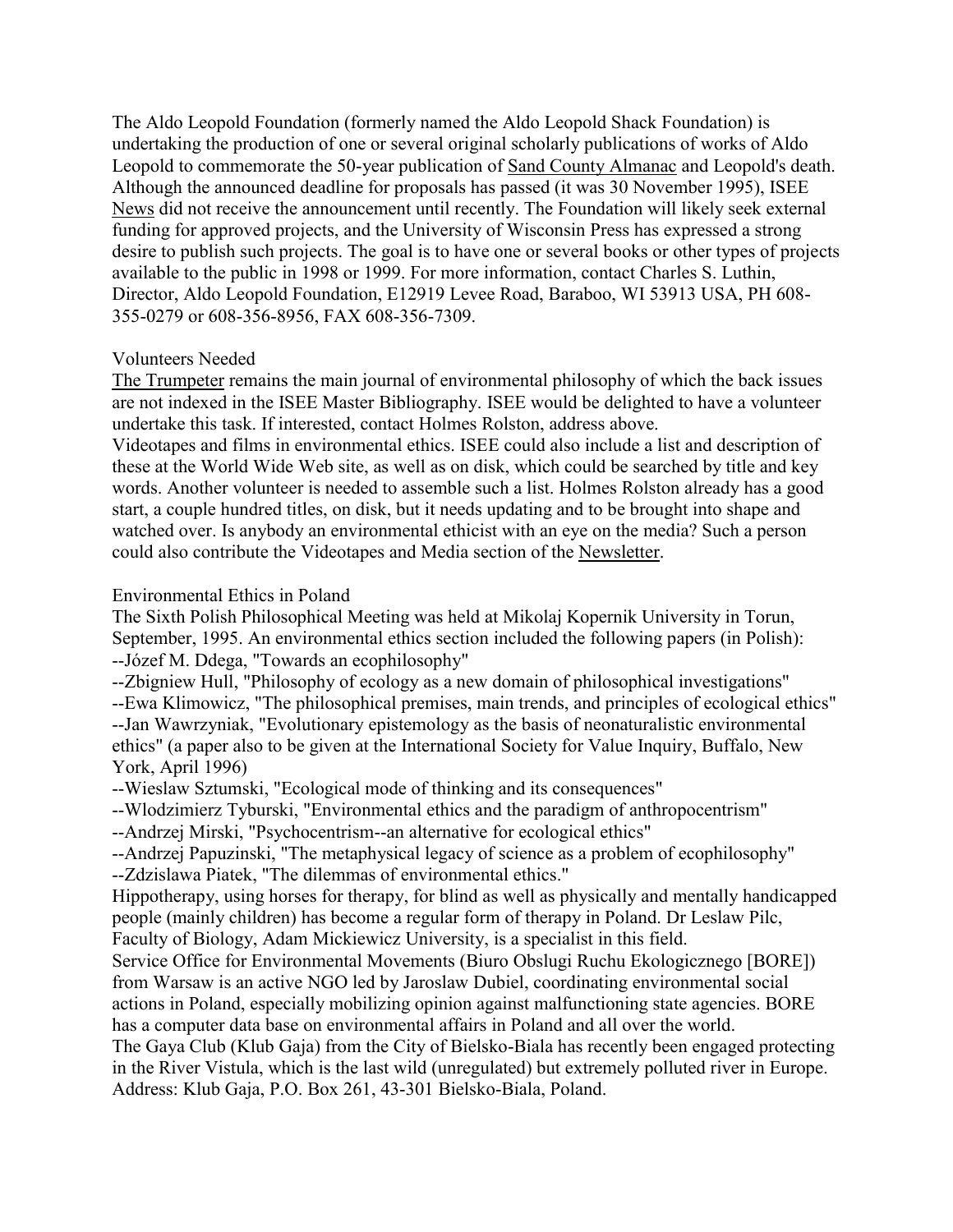Workshop for All Beings (Pracownia na Rzecz Wszystkich Istot) has been recently fighting against state authorities' participation in the catasrophic destruction of Puszcza Bialowieska (Bialowieza Forest), covering a large teritory between Poland and Belorussia, a surviving relic of the primeval Central-European forests. The Forest is connected, through Belorussian and Russian forested areas, with the Siberian taiga. The Bialowieza National Park, placed within the Forest, is jeopardized. The Park is famous for the restitution there of aurochs (Bison bonasus) after World War II. There are some lynx, which come from the Belorussian side, but 75% of them are poached. Address: Modrzewskiego 29/3, 43-300 Bielsko-Biala, Poland. A problem has recently appeared involving animal experiments commissioned to Polish laboratories by foreign institutions from countries where such practices are already illegal. A Polish NGO, Liga Ochrony Przyrody (League for the Prevention of Nature), has recently appealed to all Polish scientific centers for immediate stopping of such research. The president (rector) of Jagiellonian University, Aleksander Koj, has appointed a special Commission for the Bioethics of Animal Experimentation that will examine all scientific applications for animal experiments. Marek M. Bonenberg (an ISEE member) is a member of this Commission. The building of a nuclear power plant Mochovce (close to the Hungarian and Austrian boders) in Slovakia has been severely criticized. Started earlier, Slovakia is bent on finishing it for lack of energy in that country. The plant was planned with now outmoded Soviet technology. The Slovak government has applied to the European Bank for Restoration and Development for a credit of 1.5 billion DM to modernize the building. The European Parliament has locked up any grants until the question of safety is resolved. Hungary and Austria have protested the plant. Extreme environmental pollution continues within the so-called Black Triangle, a territory where Polish, Czech, and German borders meet. This industrialized area, with an unfavourable set of wind-directions, results in Poland's catching the worst transboundary air pollution in the region. Ija Lazari-Pawlowska, the head of the Department of Ethics at the University of Lódz, an ISEE member, has died. She was a promoter of Albert Schweitzer's ethic of reverence for life and a member of many Schweitzer societies all over the world.

Jacek Grzebula, a veterinarian at Lublin University of Agricultural Sciences, is writing a doctor's dissertation on ritual slaughter in Judaism, Islam, and Sikhism. He is looking for contact with persons interested in the question. Address: 20-601 Lublin, Skierki 1/225, Poland. Environmental Publications in Poland:

--Pawlica, Jan, ed., Suffering as Human Experience. Proceedings from the VI Jagiellonian Symposium on Ethics, Jagiellonian University--Institute of Philosophy, Cracow, 6-8 June 1994. Contains (in Polish):

--Marek Bonenberg and Ewa Klimontowicz, "'Thou art the Man'; Remarks on the Source of Suffering."

--Leszek Pyra, "Suffering and the Right of Animals."

--Jan Wawrzyniak, "Suffering as a Transcendental Value."

All three concern nonhuman suffering.

--Piatek, Zdzislawa, "Wartosci i ewolucja (Values and Evolution)"; "Filozoficzne korzenie kryzysu srodowiskowego (Philosophical Roots of Environmental Crisis)"; "Przyroda i wartosci (Nature and Values)"; and "O dylematach swiadomosci ekologicznej (On Dilemmas of Ecological Consciousness)." All articles are in Polish journals. Contact: Instytut Filozofii, Jagiellonian University, Grodzka 52, 31-044 Kraków, Poland; FAX 48-12-224916. Piatek is a member of the Polish Academy of Sciences.

--Domka, Lubomira, ed., Gry dydaktyczne w edukacji ekologicznej - Didactic Games in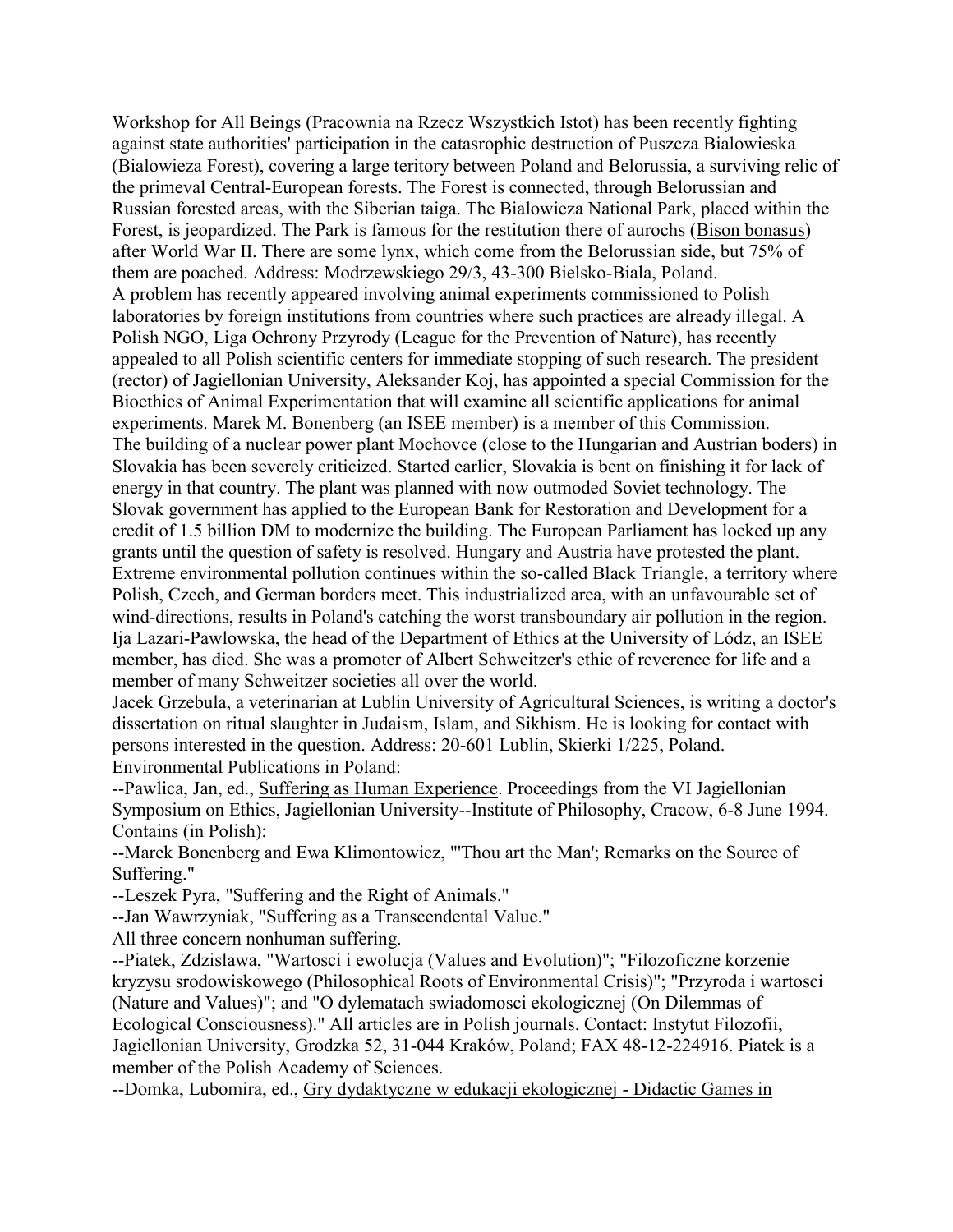Environmental Education (a bilingual Polish-English edition), Poznan, 1995. Contact: Pracownia Edukacji Ekologicznej, Adam Mickiewicz University, Slowackiego 20, 60-822 Poznan, Poland. --Devall, Bill, and George Sessions, Deep Ecology: Living as if Nature Mattered. Recently translated into Polish by Elzbieta Margielewicz. Published by Pusty Oblok Publishing Office.

# **ISSUES**

Deep Sea Diversity of Life Challenges Ecological Theories. Once considered a biological desert, the deep sea may rival tropical rain forests in species diversity. Recent estimates range up to 10 or even 100 million species (earlier projections were in the 200,000 range). Ecological theories based on terrestrial models are being challenged by this new found diversity. Specifically, the idea that barriers (such as mountains or deserts) that prevent interbreeding of populations were key to diversity is called into question because water is a medium that aids migration and much of the ocean has been thought to lack isolating barriers. Some scientists are suggesting that the extra billion years of evolution in the sea (when compared with land) may be a factor in its biological richness. This latter conjecture may support Holmes Rolston's idea that the earth's ecological processes tend toward increasing diversity of life. See William Broad, "The World's Deep, Cold Sea Floors Harbor a Riotous Diversity of Life," New York Times, 10/17/95, B5. (Thanks to Ned Hettinger for this.)

Eco-tourism, Development, and the Platte River in Nebraska. For millions of years, the sandhill cranes during their spring migration have stopped-over on the Platte River in Nebraska. They engage in courtship rituals, rest, and eat their fill in order to make the remainder of the migration. For a six-week period between mid-February and early April, some 500,000 cranes crowd a forty-five mile stretch of the river between Kearney and Grand Island, NE. As many as 80,000 people are expected to come to Nebraska this year to see the spectacle. To see the birds come in or leave the river is the experience of a lifetime, says Paul Tebbel, manager of the Audubon Society's Lillian Annette Rowe Sanctuary, which is along the Platte. Richard Gershon, a retired pathologist who has travelled widely, claims the spectacle equals anything in Africa. Between seven and nine million ducks and few whooping cranes are also annual stop-overs at this time. Some 200 to 300 bald eagles winter on the same stretch of river. The Grand Island/Hall County Convention and Visitors Bureau (800-658-3178) hosts its annual "Wings Over the Platte" celebration on 21-24 March 1996. The shallow sand bars in the Platte are threatened by water control measures, city water allocations, and irrigation. Although gleanings and trash grain from nearby grain fields supply ample food for the birds, development is threatening to radically alter the river habitat and food sources. (Story by Alison Young in Spirit [January 1996], pp. 44-52, 57.)

Predicting Anthropogenic Extinction. Suggestions of massive extinction rates--such as the claim by E.O. Wilson of Harvard that 1/4 of species will go extinct by the middle of the 21st Century- have been based on what is called the "species-area curve." The rule of thumb is that when 90% of a habitat is destroyed, 1/2 of the species present will eventually become extinct. This piece of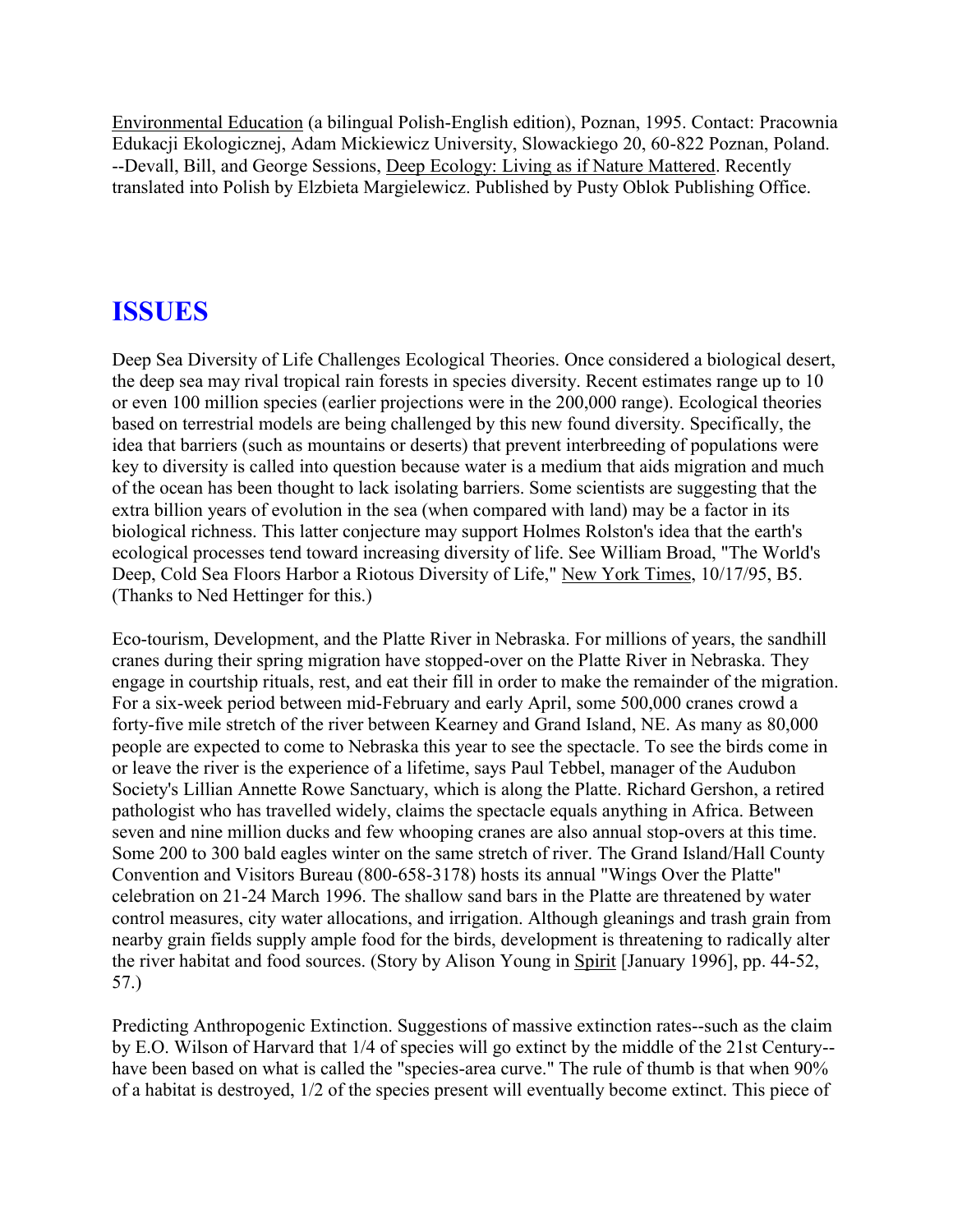ecological theory, although criticized for a number years, has recently been given some support when it is applied only to endemic species (those species found only in a relatively localized habitat). Fossil evidence suggests that species have typically persisted for about a million years before becoming extinct. In a number of endemic-rich areas, the recent extinction rate was found to be 100 to 1,000 times as high as this prehuman background extinction rate. One of the study's authors, Stuart Pimm of the University of Tennessee, says "I don't know anyone who has expertise and has studied the literature and has the background to assess it who doesn't feel that extinction rates are greatly elevated over prehuman times and that they are likely to be elevated more in the future." See William Stevens, "How Many Species Are Being Lost? Scientists Try New Yardstick," New York Times, 7/25/95, B6 and also "Predicting Bird Extinctions From Deforestation," New York Times, 9/26/95, B7.

Review of the U.S. Congress' 1995 Environmental Record. Despite a slew of anti-environmental bills put forward in the U.S. Congress last year, only one made it's way through both Houses and was signed by the President: The Salvage Logging Bill that greatly increased the timbering in national forests and suspended environmental laws (such as the Endangered Species Act and laws protecting wetlands) to facilitate this logging. Three environmentally-harmful bills were passed by the House, but so far haven't gotten through the Senate: The Regulatory Reform Bill (which would tie up federal regulatory processes in endless cost/benefit analysis and court challenges); a Takings Bill (which would compensate private property owners when they can't do what they want with their property because doing so would violate environmental laws); and a Clean Water Bill that would weaken the Clean Water Act. Other environmentally-harmful bills remain at the committee level, including proposals to weaken the Endangered Species Act. Proenvironmental grazing and mining reform have gone nowhere in this Congress. Most recently, the appropriation and budget processes are being used to cut the budgets of environmental agencies and programs, including a 1/4 cut in the budget of the Environmental Protection Agency. So far, President Clinton has vetoed these appropriation and budget bills and has criticized these budgets for including controversial issues like drilling for oil in the Arctic National Wildlife Refuge.

Anti-Environmental Extremism in the U.S. Congress. Even as the Intergovernmental Panel on Climate Change, a United Nations Group of 2,500 scientists, concludes that global climate change is indeed in progress and that at least some of the warming is due to human activity (W. K. Stevens, "Scientists Say Earth's Warming Could Set off Wide Disruptions," New York Times, 9/18/95, A1), Rep. Dana Rohrabacher of California, Chairman of a House subcommittee that deals with environmental issues, claims that global warming is "liberal claptrap." He says, "Far too many people in the Government and media are far too willing to listen to and amplify any claim of doom by someone who's wearing a white coat" (W. K. Stevens, "With Energy Tug of War, U.S. Is Missing Its Goals," New York Times,11/28/95, A1). Rep. Don Young of Alaska, who is leading the charge to weaken the Endangered Species Act, has said that he "doesn't see why the Federal Government should own any land." Rep. James Hansen of Utah, the Chairman of a House Parks and Public Lands subcommittee, left the room when Terry Tempest Williams (author of the acclaimed Refuge) spoke in favor of wilderness protection in Utah (Tim Egan, "In Utah, A Pitched Battle Over Public Lands," New York Times,11/13/95, p. A1). Hansen is sponsoring a bill that would transfer to the states all lands managed by the Federal Bureau of Land Management, a total of 270 million acres ("The Congressional Land Grab," New York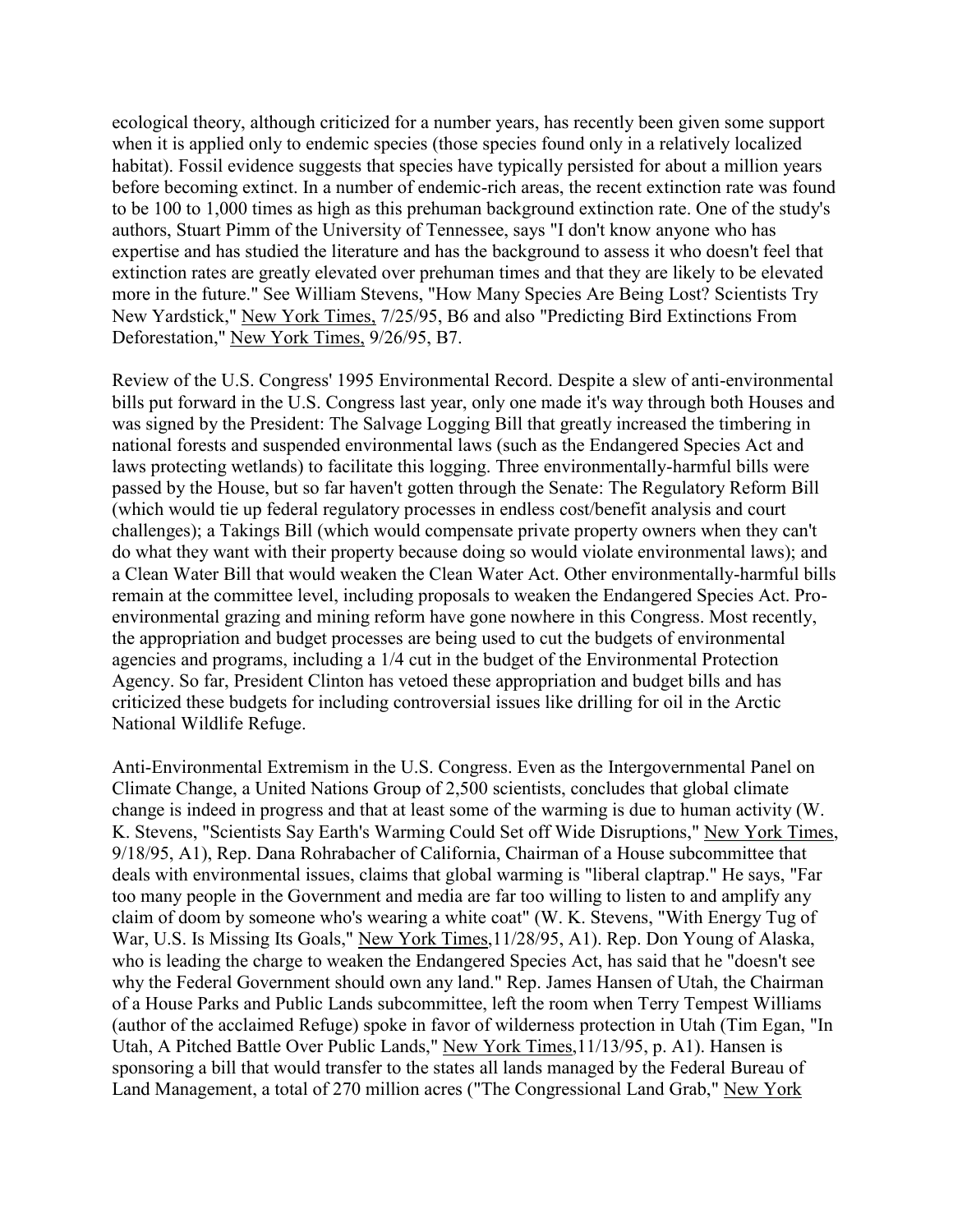Times,11/15/95, editorial page). Sen. Conrad Burns of Montana is proposing a commission to identify national forests and other public lands that could be sold or transferred to the states or private interests. Finally, Rep. Tom Delay of Texas, who is the Majority Whip in the House, is sponsoring legislation that lifts the U.S. ban on ozone-depleting substances. (Thanks to Ned Hettinger for this report.)

Are Oil Fields Naturally Refilling? A recent study suggests that some oil fields may be refilling themselves at nearly the same rate they are being drained. Much older oil (from the Jurassic) from far deeper in the earth is being found in shallow oil fields after more recent oil (from the Pleistocene) is pumped out. Some geologists think it may be useful to go back to old abandoned oil fields and see if fresh oil has seeped in. The U.S. Geological Survey's estimates of oil in the 48 states and state waters offshore has doubled since its last estimate in 1989. "Petroleum experts agree that no one has more than a vague notion of how much gas and oil remain in the world, or how long it will last." See Malcolm Browne, "Geochemist Says Oil Fields May Be Refilled Naturally," New York Times,11/26/95, B5.

Debt-For-Nature Swap in the U.S. Two legislators from California are calling for a debt-fornature swap between the U.S. Government and the owner of Headwaters Forest in Humboldt County, CA. This forest, which includes an ancient redwood grove, made national news when Charles Hurwitz orchestrated a takeover of the company that owned the forest using junk bonds and then, after the savings and loan he owned failed, tripled the rate of redwood logging in Headwaters. Much of the forest has been clear-cut and about 10,000 acres of old growth remains. The Federal Government is suing Mr. Hurwitz for \$250 million because of his role in the failed savings and loan. The suggestion is that this debt be forgiven if Mr. Hurwitz gives ownership of the forest to the Government. See George Brown and Pete Stark, "The Last Stand," New York Times,12/1/95, editorial page.

Northeastern Forest Preservation Debate. There are 26 million acres of forests in Northern New York, New Hampshire, Vermont, and Maine. 15 percent or 4 million acres are currently protected as public parks. The remaining 22 million acres are privately owned, about half of that by timber and paper companies. Much of this land is being clear-cut (over 1 million acres--the size of Delaware--has been clear-cut since 1980 in Maine alone) or developed for vacation homes for urban refugees, 70 million of whom live within a day's drive. A proposal to establish a 3.2 million acre national park is being met with resistance from the timber and paper industries, loggers, mill workers, hunters and others. See Susan Seager, "The Other Logging Dispute Rages in the Forest Primeval in New England," New York Times,11/21/95, A9.

Primitive Horses Found in Tibet. A French expedition has found a band of primitive horses in an isolated valley in Tibet. The horses are about four feet high, about the size of a pony, and have some features that are found on horses in European stone-age drawings, also in zebras. Przewalski's horse, a wild Mongolian breed, was first found about a century ago. Story in Denver Post, 12 November 1995.

Natural Systems Agriculture Research. President Clinton signed the Agriculture Appropriations Bill, with authorizing language for research into natural systems agriculture. The Senate Agriculture Committee states: "This Committee recognizes that there have been exciting and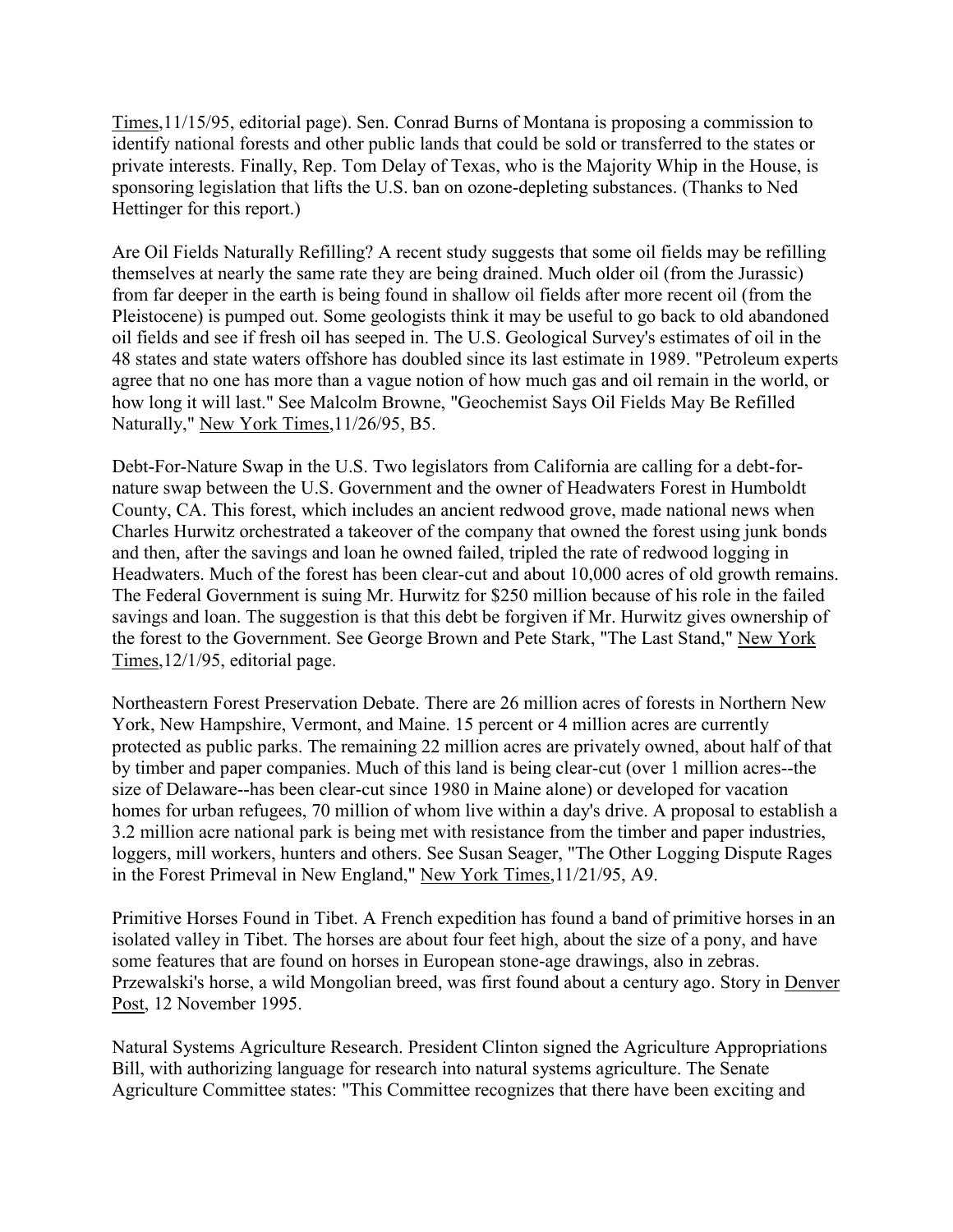promising advances made in Natural Systems Agriculture. This includes perennial grain polyculture ecosystems and (1) high seed yield; (2) management of insects injurious to plants, plant pathogens and weeds; (3) nitrogen fertility provided by legumes; (4) minimizing of soil erosion, use of fossil fuels and synthetic chemicals; (5) enhancement of soil quality." The appropriations subcommittee requests the Secretary of Agriculture to "make an analysis of the feasibility, productive potential, and economic and environmental benefits of long-term natural systems agriculture and to identity associated near-term research needs." (Thanks to Wes Jackson, The Land Institute, Salina, Kansas.)

Berlin Summit on Climate Change. The signatory nations to the Climate Change Convention adopted at the Earth Summit in Rio met, for the first time since then, in Berlin March 8-April 7, 1995. Officially called the Conference of the Parties 1 (COP1), the informal name was the Berlin Climate Summit. Despite a certain sense of urgency resulting from the latest reports of the Intergovernmental Panel on Climate Change, which indicated that the proposed plans did not reduce emissions enough, the most that conferring nations could do was to agree to begin a twoyear period of negotiations for a protocol that addresses the need to limit the emission of greenhouse gases after the year 2000. The oil-producing states, led by Saudi Arabia, do not want any talk of reducing emissions from fossil fuels, and did what they could to delay decisions. Large developing nations, China and India, fear that curbing emissions will retard economic growth, particularly without technology transfer from the industrialized nations. They claim it is the industrialized world that has caused the problem, not them. These are the so-called "luxury emissions" of the North, contrasted with the "survival emissions" of the South. The industrialized countries, led by the United States and Australia, do not want to talk about reduced emissions either. The only the way the U.S. wishes to stabilize emissions is to receive credit for offsets, such as reforestation projects they fund in other countries. The technical name for this is "joint implementation" or "JI." Others pushed nuclear power as a solution. One interesting, and hopeful sign, was from large insurance companies, concerned about the increased potential for floods, storms, and other environmental damages for which they might be liable. One group pushing further than any of these institutions wished to go was the churches.

# **VIDEOTAPES AND MULTIMEDIA**

Bullfrog Films is perhaps the best single source of environmental videos and films. Get their catalog with several hundred listings. Or visit them online in several ways. They are linked with EcoNet's Environmental Education home page on WWW.

http://www.econet.apc.org/igc/www.enved.html. They can be reached on gopher. gopher.igc.apc.org Then go through these menus: EcoNet - Environment/Environmental Education/Bullfrog Films/. They are also liked to various university libraries, for example UC Berkeley: http://www.lib.berkeley.edu/MRC/ Bullfrog is under the menu item Media Collections outside of UCB.

The Private Life of Plants, David Attenborough's new series of six programs, contains numerous episodes that can be used to introduce discussion on values carried by plants, including the question whether plants have a good of their own and intrinsic as well as instrumental value.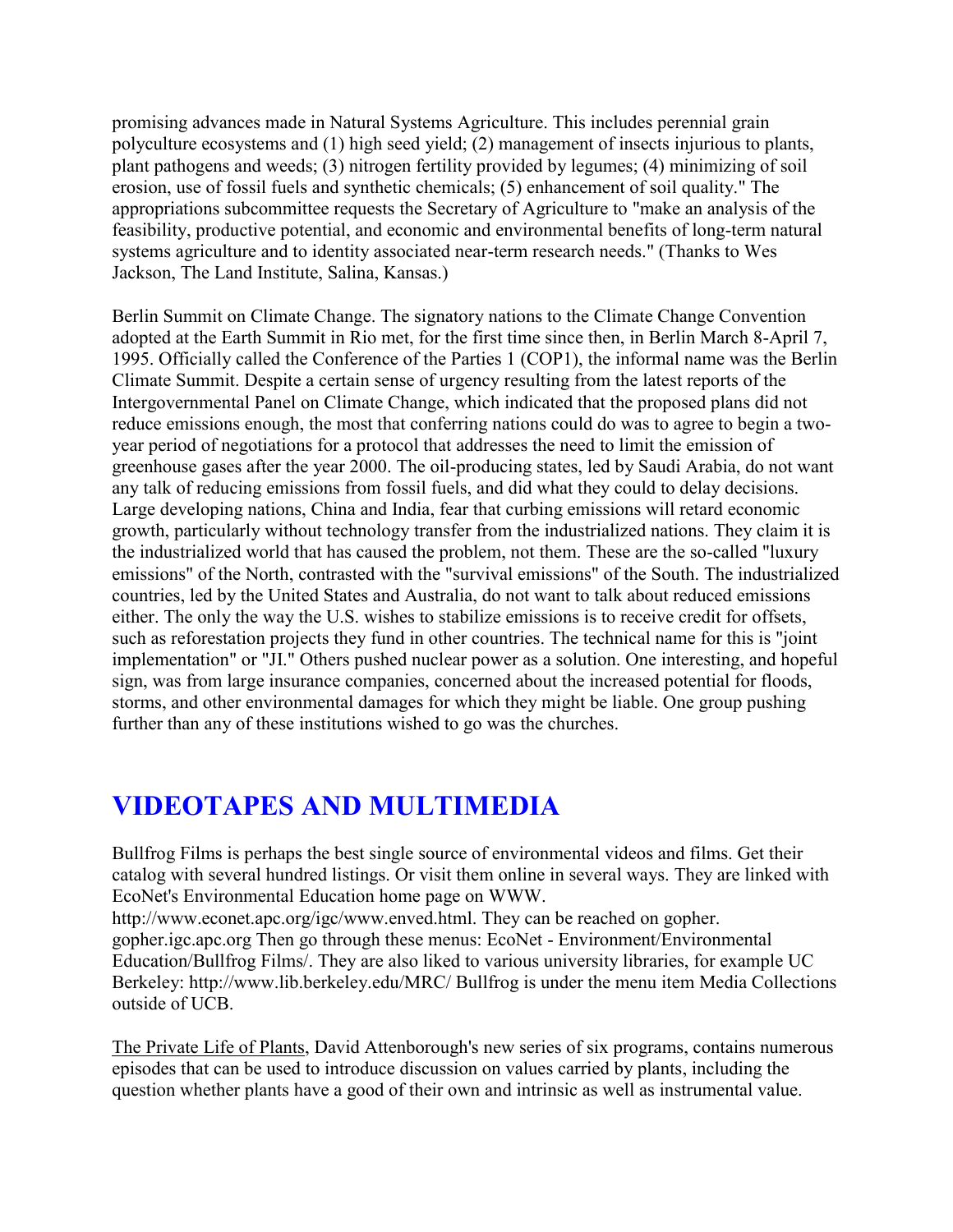There is frequent use of time lapse photography to speed up plant growth and motion, spectacular photography, also much attention to the intricacies of plant strategies for survival, seed dispersal, plant defenses, energy efficiency, as well as interactions between plants and animals. Plants from all over the world. Insectivorous plants, also fungi and lichens. The six programs are: 1. Branching out. 2. Putting down Roots. 3. Birds and bees (pollination). 4. Plant politics (strategies, competition) 5. Living together (plant animal mutualisms) 6. It's a jungle out there (survival strategies in harsh environments). Attenborough anthropomorphizes often for listener interest, and this can be provocative. He claims that plants do a great many of the things that animals do, only on a different time scale. Your attitude toward plants will be different after watching the series. The series was shown several times fall 1995 on Turner Broadcasting System and is available for purchase from PBS, \$ 79.98. Catalog Fulfillment Center, P. O. Box 4030, Santa Monica, CA 90411. 1-800-645-4PBS. FAX 310/581-3707.

Earth First: The Struggle to Save Australia's Rainforest. Gaia Films, 1991, produced by Jeni Kendell and Paul Tait. 1987, produced by Jeni Kendell and John Seed. The 1990 version updates the last 10 minutes of the 1987 version with recent developments. \$ 39.95. Available in U. S. from The Video Project, 5332 College Ave., Suite 101, Oakland, CA 94618. Phone 510/655- 9050. 800/475-2638 FAX 510/655-9115. Also vailable in Australia.

Fifteen minutes interpretation of the value of the rainforests, both as a natural wonderland and their benefits for humans. Statements from Paul Ehrlich, Norman Myers, Heinz Ellenberg (Gottingen University), Mustafa Tolba (UNEP), then three episodes of "greenies versus bulldozers," celebrated cases of protest, confrontation, and civil disobedience.

Episode I. Terania Creek. Terania Creek is in the area of Nightcap National Forest, a little east of the village of Nimbin, north of Lismore, in the north coast hinterland of NSW, some 100 km s.w. of Brisbane. Scenes involving 300 protesters in 1979, 150 police removing protesters so loggers could work. Statements from Neville Wran, Premier, NSW, and Senator Norm Sanders, standing at a barricade and guard: "This land belongs to Australia and I'm going to walk up that road." The protesters campaign was a major factor in the creation of the Nightcap National Park, and Protesters Falls is named for the 1979 event.

Episode II. Franklin River, S.W. Tasmania. In a 1982 proposed hydroelectric plant threatened the river, in the vicinity of Franklin-Gordon Wild Rivers National Park. Tasmania's dams have been controversial, Lake Pedder, a natural lake nearby, was flooded in 1972. There were 3,000 protesters, 1,000 arrested. Statement by Bob Hawke, prime minister: "The dam is an obscenity." Police guarding bulldozer on barge on river. The Franklin River was saved, after seven years of protesting. This is now a World Heritage site.

Episode III. Cape Tribulation National Park area, north of Cairns, northern Queensland. In 1983, the local Douglas Shire Council proposed to bulldoze a gravel road 22 km. through the forest from just north of Cape Tribulation to the Bloomfield River, the Bloomfield track. The project was generally backed by the Queensland government. Martin Tenni, Queensland Minister for Environment: "No greenie can stop us; they can go to hell; they won't win." The protestors dug in, chained to concrete blocks, and are dug out by police. Media coverage is so moving that there is a police blackout of media. A radio reporter slips through police cordon, and participates in a candlelight protest on the beach. Police use Alsatian dogs on protesters. Heavy handed police tactics, large fines, media blackout and the blockade fails. The road is completed. Although the greenies lost, the national exposure was an important factor in the Federal government's moves in 1987 to nominate Queensland's wet tropical rainforests for World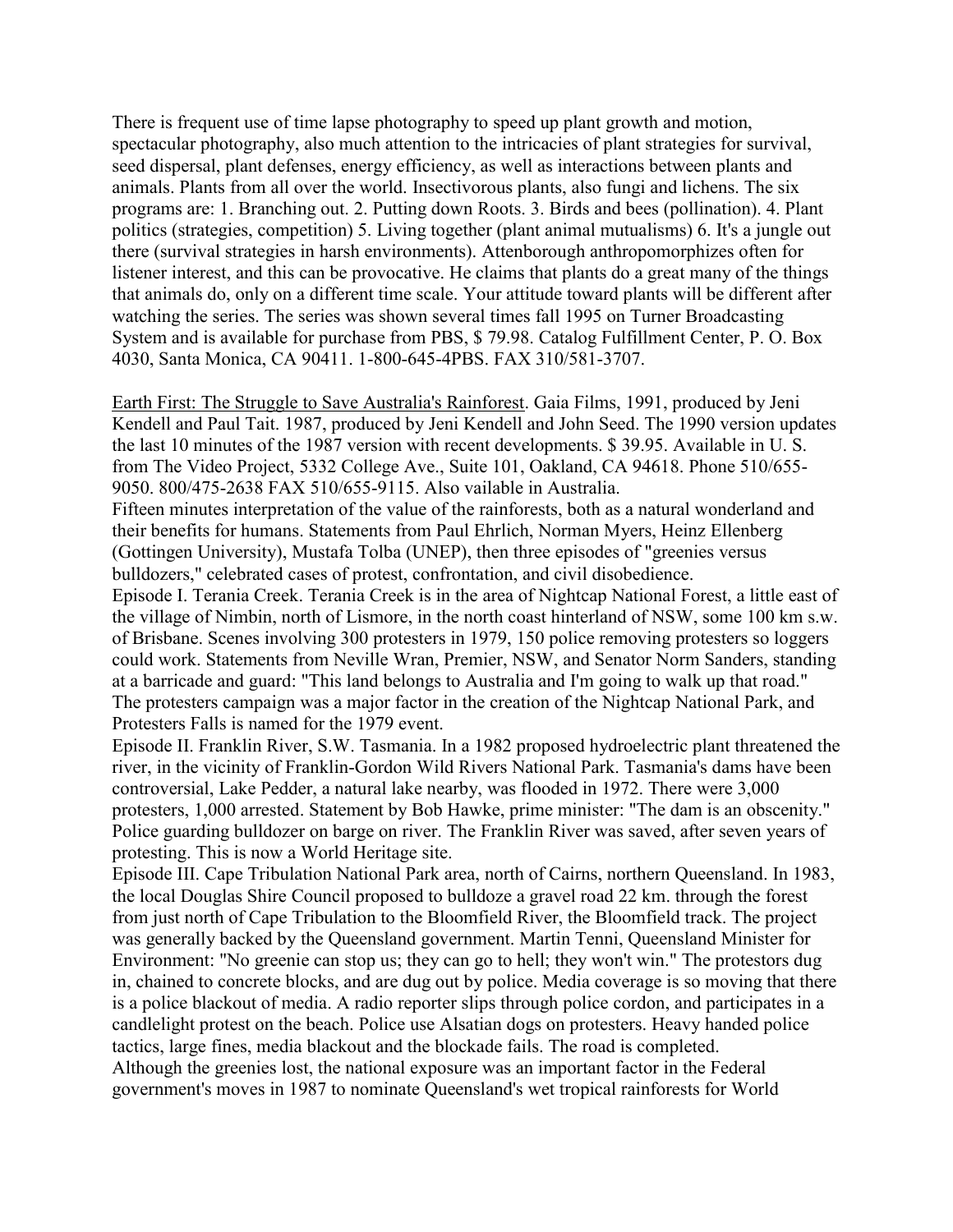Heritage listing. Despite strenuous opposition by the timber industry and the Queensland state government, the area was listed in 1988, with a total ban on commercial logging in the area. This later outcome is not shown in the 1987 video. A recent survey finds that 80% of north Queenslanders support the World Heritage site.

In Defense of Animals: A Portrait of Peter Singer. 28 minutes. Produced by Julie Akeret. According to Singer, the heart of the argument is that we should not discount the pian and suffering of another just because the being that is suffering is not human. Available through Bullfrog Films, see above.

For Earth's Sake: The Life and Times of David Brower. 58 minutes. Produced by John de Graaf. Brower headed the Sierra Club, then established and directed Friends of the Earth, and is now with Earth Island Institute. The fight to keep dams out of the Grand Canyon, the campaign to save Washington's North Cascades Wilderness, saving the redwoods, fights against nuclear power and the Alaska pipeline, and more. Broadcast on PBS. Available through Bullfrog Films, see above.

# **RECENT ARTICLES AND BOOKS**

--Agriculture and Spirituality: Inter(agri)cultural Dialogue. Essays from the Crossroads Conference at Wageningen Agricultural University. Utrecht: International Books, 1995. 141 pp. ISBN 90-6224-980-9. Chapters (papers), including author and title, are: Gerrit Huizer, Indigenous Knowledge and Popular Spirituality, A Challenge to Developmentalists; Vandana Shiva, Nature, Creativity and the Arrogance of Patenting Life-forms; Henk Verhoog, The Oppressed Tradition of Caring Objectivity in Western Culture; Rob Witte, Spirituality and Agriculture, What Difference Would it Make?; Frans Verkleij. Spirituality and Ecological Agriculture; Wim Zweers, Ecological Spirituality as Point of Departure for an Intercultural Dialogue; Appendix 1: Petran Kockelkoren, Ethical Aspects of Plant Biotechnology (Report for the Dutch Government Commission on Ethical Aspects of Biotechnology in Plants); Appendix 2: Wim Zweers, Literature on Environmental Philosophy and Some Related Subjects.

--Zweers, Wim, Participating in Nature: Outline for an Ecologization of Our World-View [in Dutch]. Utrecht: Uitgeverij Jan van Arkel, 1995. 528 pp. ISBN 90-6224-342-8. Part I: Basic Attitudes Towards Nature (pp. 7-79): 1. The Relevance of Basic Attitudes (Basic Attitudes and Paradigms; Basic Attitudes and Social Structure), 2. A Closer Look at Six Basic Attitudes (Man as Despot; as Enlightened Ruler; as Steward; as Partner of Nature; as Participant in Nature; 'Unio Mystica'), 3. Evaluation and Definition of Standpoints (Anthropocentrism; Reformism; Radicalism; The Role of Government in the Discussion on Basic Attitudes: Towards a Translation in Policy Terms? (with a digression on the concept of nature in Dutch nature conservation). Part II: Participation and Intrinsic Value (pp. 79-177): 1. The Environmental Crisis and the Opposition Between Man and Nature (From 'Nature' to 'Environment'; The Opposition Between Nature and Culture), 2. 'Ecologism' as the Essential Alternative (Ecological Ethics; Values of Nature: From Instrumental to Intrinsic), 3. The Intrinsic Value of Nature (Basis and Scope of the Concept; Recognition Versus Attribution; Non-differentiality; The Importance of 'Human-ness'), 4. Participating in Nature (Biological; Social-cultural (with a digression on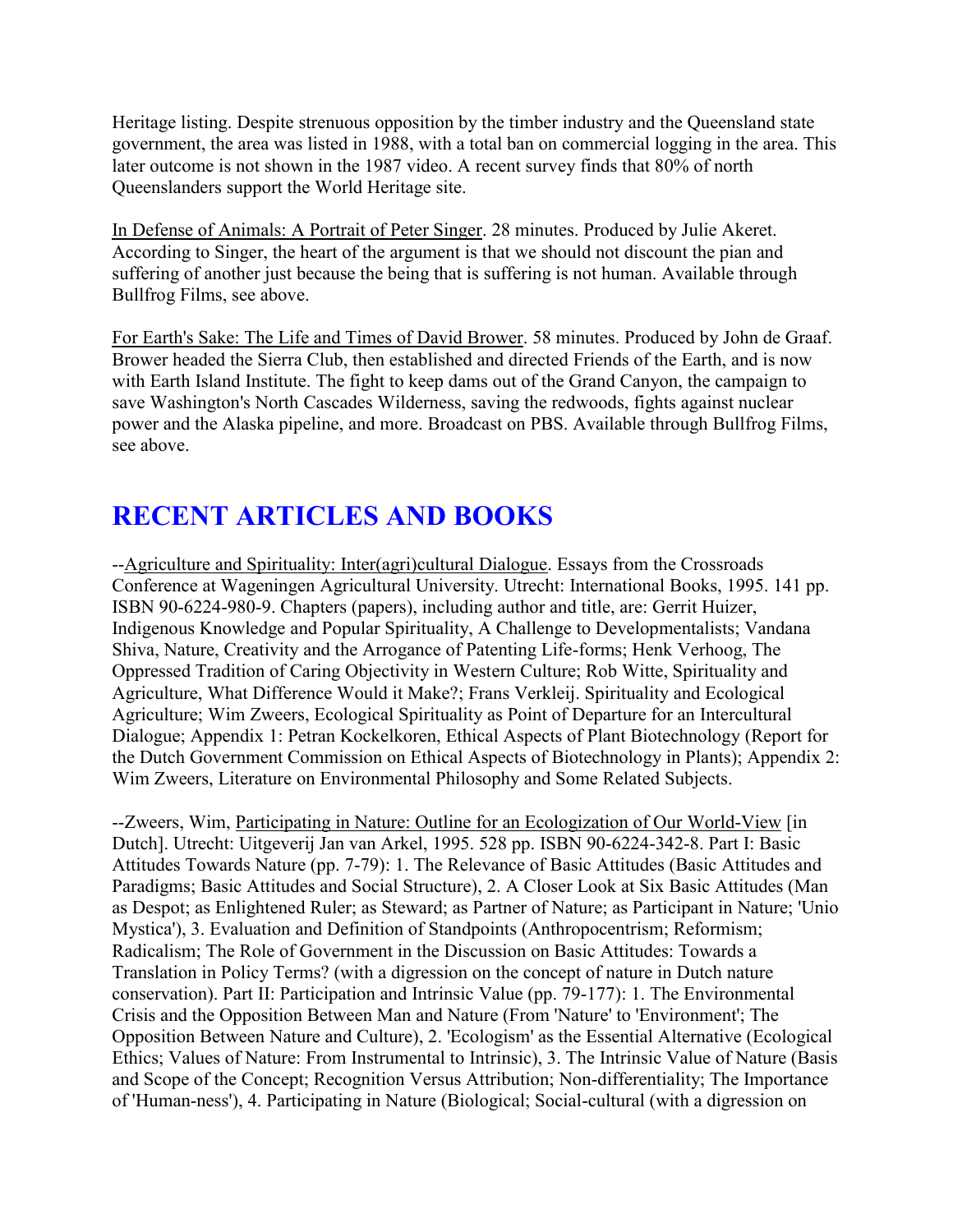Participating Technology); Psychological). Part III: The Ecological View of Reality (pp. 177- 299): 1. 'Deep Ecology' as a Starting Point, 2. Ecological Metaphysics (Totality: Solidarity or Unity?; Dynamics; Meaning and 'Sense'), 3. Epistemology from an Ecological Perspective (Nondualism; Personal Experience; Corporality and Emotionality (with a personal digression on the integration of experiences in piano playing), 4. Experience of Nature and the Concept of Culture (Karl Mannheim's View on Culture; Hermeneutics of Nature), 5. Historical Framework. Appendix: On Ecologism and Feminism (Women 'Closer to Nature'?; Oppression of Women and Exploitation of Nature; The Image of Man (sc.: masc.) from the Perspective of Oppression. Part IV: Varieties of Ecologism (pp. 299-457): 1. The Varieties and the Connections Between Them; 2. The Scientific Variety (Quantum Physics: David Bohm; Biology: Rupert Sheldrake), 3. The Aesthetic Variety (The Aesthetic Attitude: Sensuousness and Contemplativity; Nature as an Aesthetic Object: Art as a Sign of Nature, Nature as a Sign of Art, Towards a Contextual Theory of Natural Beauty), 4. The Spiritual Variety (Introduction: On Spiritual Traditions (with a personal digression on the experience of the starry sky as an amateur astronomer); Ecological Spirituality (Motives, Conceptual Research, Solidarity versus Identification, Self-realization through Solidarity, Solidarity with 'Gaia' (with a personal digression on the experience of mountain climbing and 'trekking'), Christianity and Ecological Spirituality). Part V: Conclusion-- Towards a New Alliance: Ecologism as Postmodernism (pp. 457-92): 1. Looking Back, 2. On the Integration of Reflection and Experience, 3. On the Two Cultures, 4. Constructive Postmodernism. Literature, Name Index, Subject Index (pp. 492-528).

Wim Zweers is one of the foremost environmental philosophers in the Netherlands, and has published and edited numerous articles and books in the field. With Wouter Achterberg, during the last decade Zweers has developed this discipline in the Low Countries until it has reached its actual status of being fully recognized by both the academic community and policy-makers alike. This book is his (temporary?) definitive statement on this subject, recapitulating, systematizing, and expanding all he has written before. His position is mostly 'radical' (but not necessarily 'radical ecocentrist') since he stresses the need for a fundamental cultural transformation. In many parts congenial with deep ecological views, Zweers neverthele ss has some serious reservations about some aspects of deep ecology. Although influenced by Anglo-American writers like Rolston and Callicott, he maintains a distinctly European-continental approach.

--Cothern, C. Richard, ed.,Handbook for Environmental Risk Decisionmaking. Boca Raton, FL: Lewis Publishers (CRC Press), 1995. 416 pp. \$69.95 The publisher's address is: 2000 Corporate Blvd., NW, Boca Raton, FL, 33431 USA; PH 800-272-7737; FAX 800-374-3401. Among the contributors to the volume are ethicists, decision makers, risk assessors, ecnonmists, scientists, philosophers, journalists, attorneys, theologians, policy makers, environmentalists, and regulators. Some contributors are: Richard Andrews, Scott Baker, Donald Brown, Thomas Burke, Bayard Catron, Victor Cohn, William Cooper, Douglas Crawford-Brown, William Freudenburg, Douglas MacLean, Hon. Mike McCormack, James Nash, Bryan Norton, Van Rensellear Potter, David Schnare, Virginia Sharpe, and Kristin Shrader-Frechette. The volume resulted from a one-day symposium held at the August 1994 annual meeting of the Environmental Division of the American Chemical Society. The symposium consisted of two keynote speakers and fourteen presentations, although the book has eight more papers to flesh out the topics.

The volume is organized as a supplemental textbook. Sections are: introduction, issues in environmental risk decision making, values and value judgements, commentary and summary.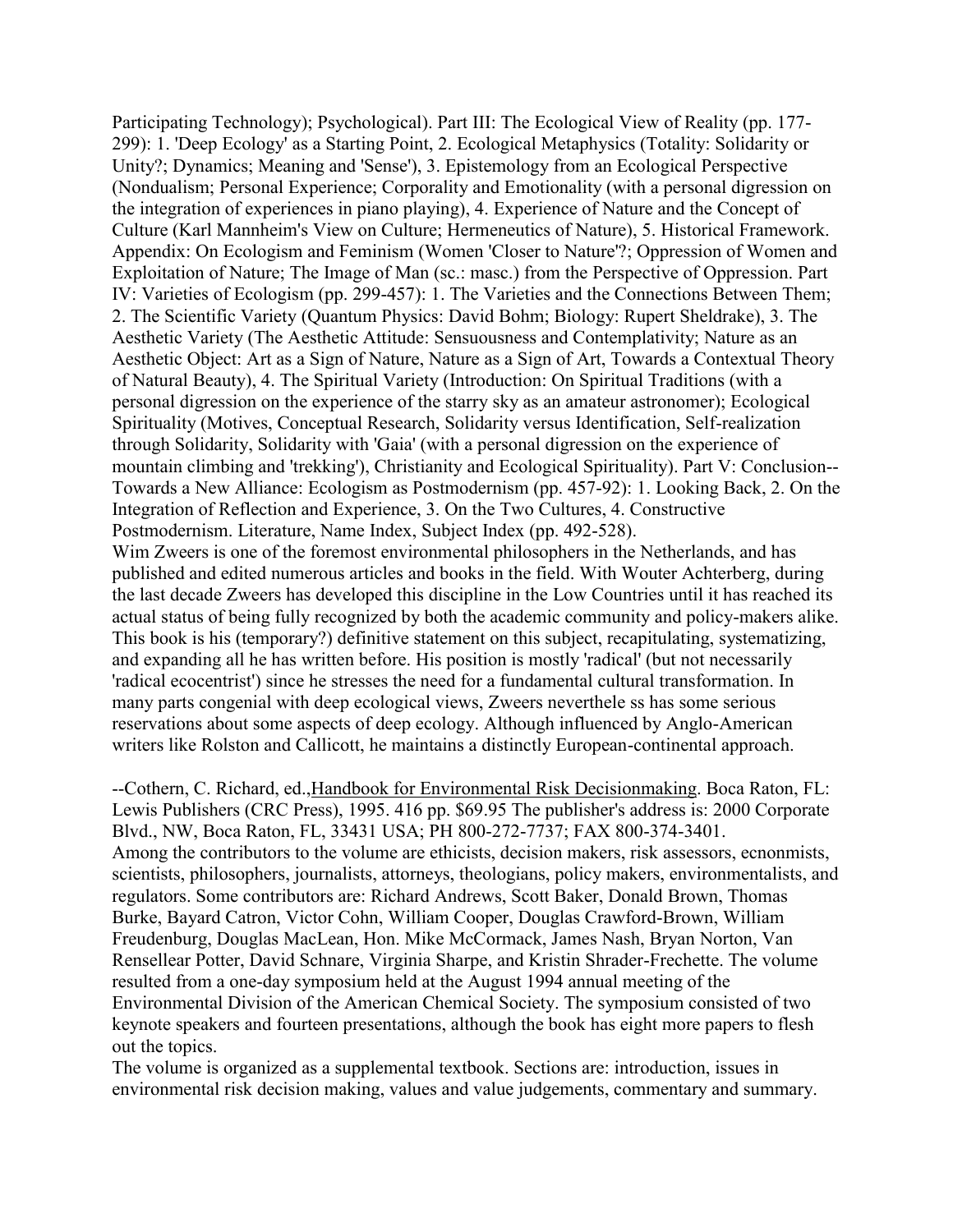The editor summarizes the argument of the book as follows: Values and ethics should be included in the environmental decision making process for three reasons; they are already a major component, although unacknowledged; ignoring them causes almost insurmountable difficulties in risk communication; and because it is the right thing to do. The existing models for environmental risk assessment do not contain any explicit mention of values, value judgements, ethics, or perceptions. However, these are often the main bases used in making such decisions. For example:

-alar was banned to protect children

-the linear, no-threshold dose-response curve and use of combined upper 95% confidence limits are based on safety, not science

-the idea of zero discharge is based on the sanctity of the individual

-forests and wetlands are preserved because of stewardship

-sustainable development is based on protecting future generations

-nuclear power is avoided because of fear of a catastrophe.

For more information, contact the editor, Rick Cothern: PH 202-208-6234 , FAX 202-208-4867, E-mail rcothern@nova.umuc.edu.

--Bakken, Peter W., Joan Gibb Engel, and J. Ronald Engel. Ecology, Justice, and Christian Faith: A Critical Guide to the Literature. Westport, CT: Greenwood Press, 1996. ISBN 0-313-29073-3. 256 pp. \$55.

--Taylor, Bron, ed. Ecological Resistance Movements: The Global Emergence of Radical and Popular Environmentalism. Albany: State University of New York Press,1995. \$19.95 pb. ISBN 0-7914-2646-7. To order, contact: CUP Services, POB 6525, Ithaca, NY 14851; 800-666-2211. Ecological resistance movements are proliferating around the world. Some are explicitly radical in their tactics while others have emerged from a variety of social movements that, in response to environmental deterioration, have taken up ecological sustainability as a central objective. This book brings together a team of international scholars to examine contemporary movements of ecological resistance. The first four sections focus on the Americas, Asia and the Pacific, Africa, and Europe, and the book concludes with a selection of articles that address the philosophical and moral issues these movements pose, assess the trends found among them, and evaluate their impacts and prospects.

Contents: Introduction: "The global emergence of popular Ecological Resistance," Bron Taylor; "Earth First! and global narratives of popular ecological resistance," Bron Taylor; "With liberty and environmental justice for all: the emergence and challenge of grassroots environmentalism," Bob Edwards: "Bread and soil of our dreams: women, the environment and sustainable development--case studies from Central America," Lois Lorentzen; "Profits, parrots, peons: ethical perplexities in the Amazon," Heidi Hadsell; "International native resistance to the new resource wars," Al Gedicks; "Visitors to the commons: approaching Thailand's "environmental struggles from a Western starting point," Larry Lohmann; "Grassroots environmental resistance in India," Vikram K. Akula; "Popular environmentalists in the Philippines: people's claims to natural resources," Emma Porio and Bron Taylor; Grassroots resistance to dominant land-use patterns in Southern Africa," Yash Tandon; "Luta, livelihood and lifeworld in contemporary Africa," Ben Wisner); "Have a friend for lunch: Norwegian radical ecology versus tradition," David Rothenberg; "Between moderation and marginalization: environmental radicalism in Britain," Wolfgang Rudig; "Popular resistance and the emergence of radical environmentalism in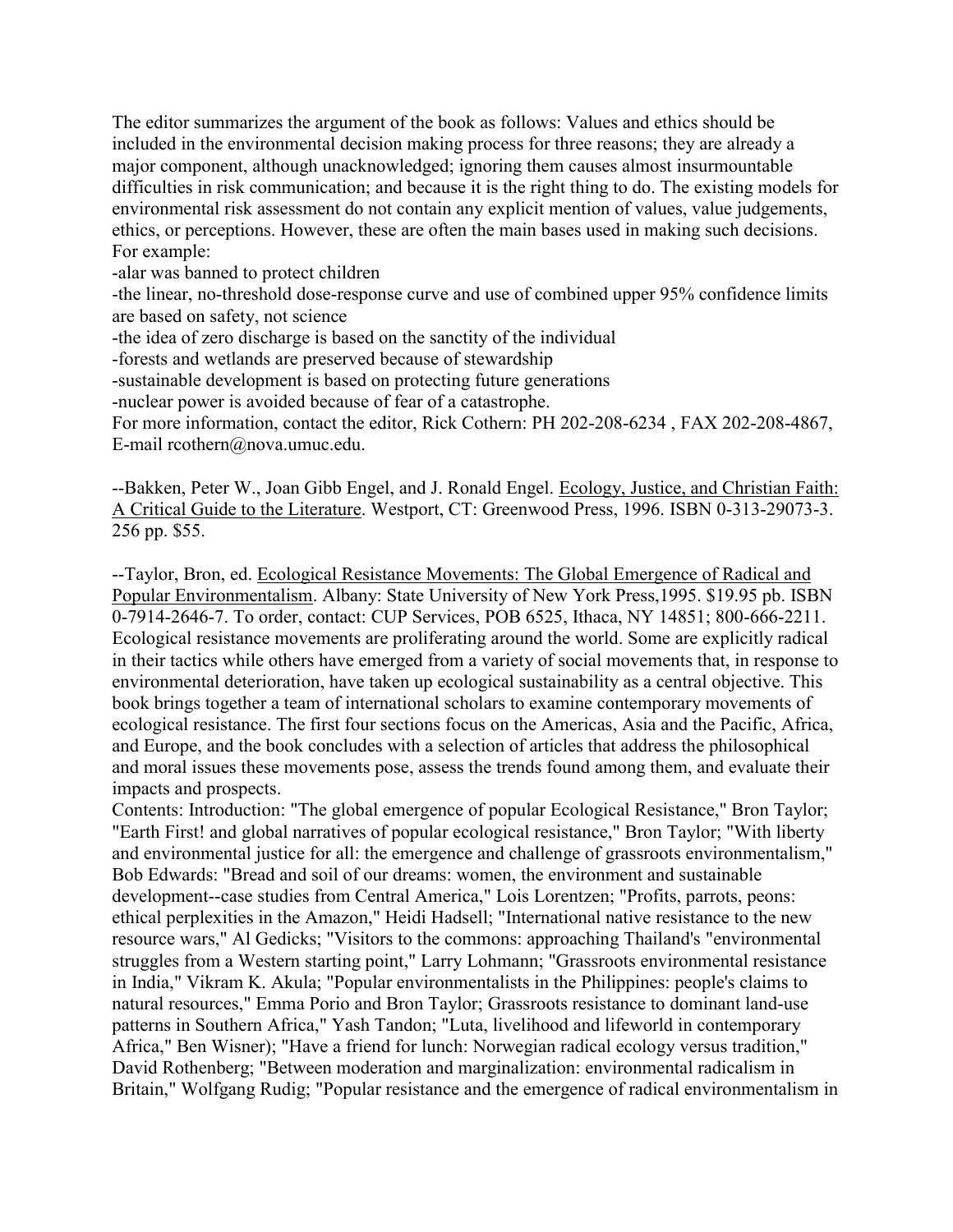Scotland," Brendan Hill, Rachel Freeman, Steve Blamires, andAlistair McIntosh; "Postmodern environmentalism: a critique of deep ecology," Jerry A. Stark; "In search of Gaian politics: earth religion's challenge to modern western civilization," Daniel Deudney; "In defense of banner hangers: the dark green politics of Greenpeace," Paul Wapner; "The effectiveness of radical environmentalists," Sheldon Kamieniecki, S. Dulaine Coleman, Robert O. Vos; "Popular ecological resistance and radical environmentalism," Bron Taylor. Bron Taylor is Director of Environmental Studies at the University of Wisconsin-Oshkosh. Adress: c/o Dept. of Religious Studies and Anthropology, Oshkosh, WI 54901. PH/FAX 414- 235-7478, 414-424-7183 Office, Office FAX 414-424-0882; E mail: taylor@vaxa.cis.uwosh.edu.

--Brennan, Andrew, ed., The Ethics of the Environment. Aldershot, Hampshire, U.K.: Dartmouth Publishing Co., 1995. 583 pages. U. S. Distributor: Ashgate Publishing Co., Old Post Road, Brookfield, VT 05036. 802/276-3162. Hardcover, \$ 149.95. Unlike most other anthologies, this collection is aimed at the research level rather than the introductory one. Brennan has written an introduction which summarizes the intellectual and philosophical problems facing environmental philosophy and supplies a select bibliography. The collection, which looks like a hefty legal volume, is designed mainly for library purchase, and is part of a larger series: The International Research Library of Philosophy. Though expensive, it provides a complete introduction to the original academic literature. Academics may wish to request their librarians to get it. In keeping with the policy of the series, papers are included only if they originally appeared in academic journals. One useful feature of the volume is that the papers are not re-typeset but reprinted as photocopied in their original form, unabridged and including the original journal pagination. Another feature is that essays are grouped together so that subsequent ones comment directly on earlier ones. As a result readers can follow an emerging dialogue. The volume contains 33 papers organized in the following sections: Intrinsic Value and Moral Standing, with papers by P. Taylor, G. H. Paske, A. Brennan, J. O'Neill. Species, Ecosystems and Interests, with papers by H. Rolston, G. Varner and H. Cahen. Deep Ecology and Radical Environmentalism, with papers by A. Naess, F. Mathews, P. Reed, T. Birch, R. Guha and D. M. Johns. Ecology and Feminism, with papers by V. Plumwood, J. Cheney, K. Warren and A. K. Salleh. Are Humans Part of Nature or Separate From It?, with papers by H. Rolston, M. Smith, A. Gunn, J. B. Callicott. Policy Dilemmas and Pluralism, with papers by M. Sagoff, K. Shrader-Frechette, B. Norton, C. D. Stone, J. B. Callicott and A. Brennan. Brennan teaches philosophy at the University of Western Australia.

--Collett, Jonathan, and Stephen Karakashian, eds., Greening the College Curriculum: A Guide to Environmental Teaching in the Liberal Arts. Washington, DC: Island Press, 1995. 320 pages. \$22.00. Integrating environmental concerns in undergraduate teaching in the various humanistic disciplines. Chapters on anthropology, biology, economics, geography, history, literature, journalism, philosophy, political science, and religion. Each chapter has a rationale for including material on the environment, guidelines for constructing a course or a section of a course, sample course plans, a compendium of annotated resources. Holmes Rolston wrote the chapter on philosophy. Collett teaches humanities at the State University of New York/College at Old Westbury. Karakashian is with the Rainforest Alliance in New York City.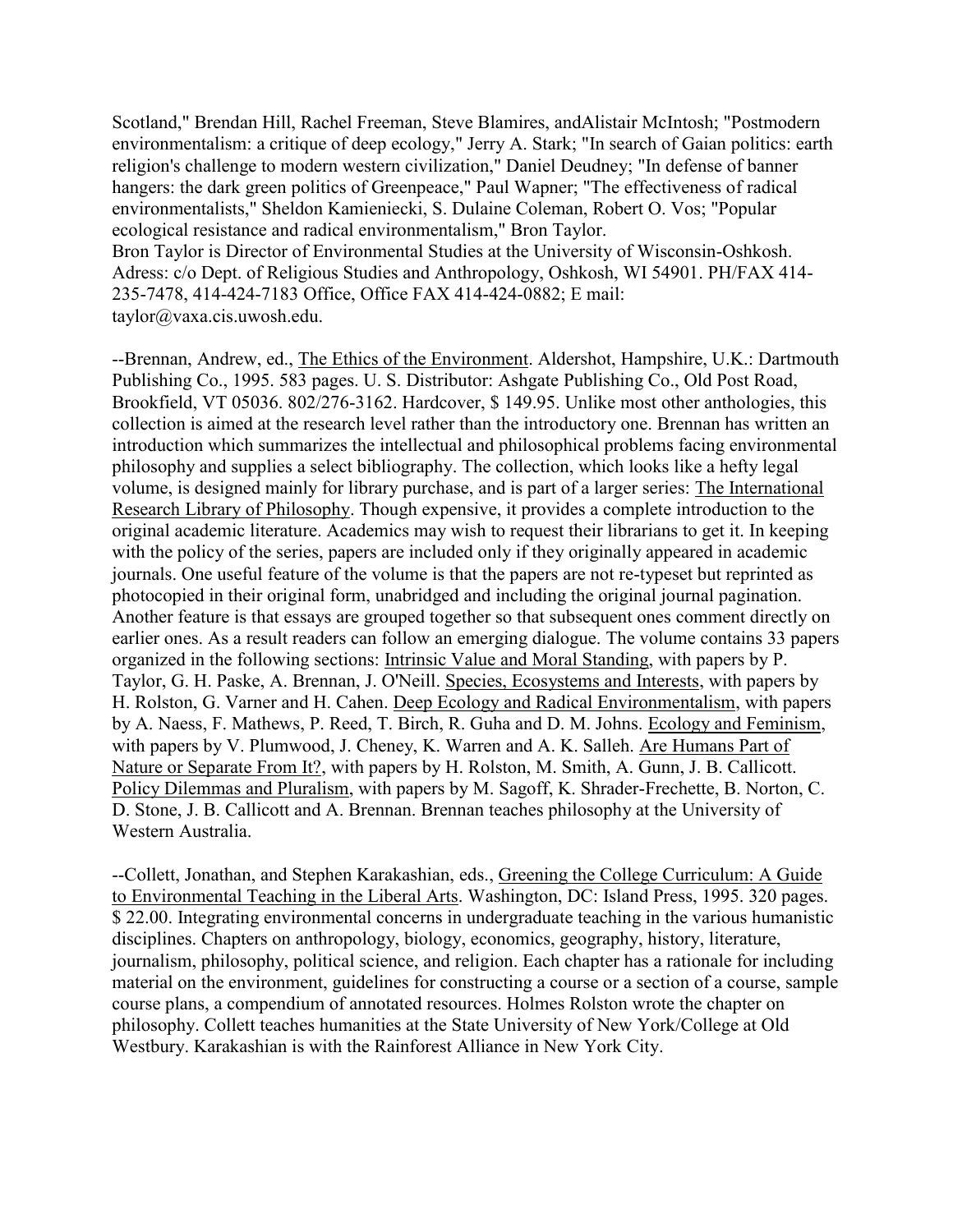--Achterberg, Wouter, Samenleving, Natuur en Duurzaamheid: Een Inleiding in de Milieufilosofie (Society, Nature and Sustainability: An Introduction to Environmental Philosophy). Assen, Netherlands: Van Gorcum, 1994. Achterberg provides a philosophical analysis of the environmental problematique from a social philosophical and ethical perspective. The book is primarily intended for use by students in environmental philosophy at universities and colleges, but can be of help to anyone interested in the environmental issues. Leading questions are 1) why our society seems to be inherently unable to utilize the environment in a sustainable way and 2) what structural changes can and should be made to change the current unsustainable utilization of the environment. Chapters include: 1) What is environmental philosophy? 2) Sustainability. History and analysis of the idea; 3) Whose environment? Tragedies and dilemmas? 4) Market economy, capitalism and the pressure to grow; 5) State and environmental crisis; 6) Environmental crisis and technology; 7) Attitudes towards nature, 8) Environmental Ethics: Respect for nature and intrinsic worth; 9) Environmental Ethics: Future generations. The book is comprehensive, provides an in-depth analysis of central concepts, positions and theoretical perspectives and offers valuable suggestions for structural change. It is recommended for anyone with a good command of the Dutch language. Achterberg teaches philosophy at the University of Amsterdam and is the ISEE contact for Europe. (Thanks to Johan Hattingh.)

--Serres, Michel, The Natural Contract. Ann Arbor: University of Michigan Press, 1995. Originally published as: Le Contrat Naturel. Paris: Editions Françoia Bourin, 1992. Serres wants to insert ethics into the human relation to nature, and vice versa. Hitherto, human relations with other humans have been in the discourse of ethics and politics; human relations with nature in the discourse of science and technology. In an environmental crisis, humans are now racing toward a violent demise, on a course set by Cartesian philosophy, one that is "blind to nature," where nature has been "forgotten" and "lost." "At stake is the Earth in its totality, and humanity, collectively. Global history enters nature; global nature enters humanity; this is something utterly new in philosophy" (p. 4). This is "a time when the old social contract ought to be joined by a natural contract" (p. 20). "Back to nature, then! This means we must add to the exclusively social contract a natural contract of symbiosis and reciprocity in which our relationship to things would set aside mastery and possession in favor of admiring attention, reciprocity, contemplation, and respect; where knowledge would no longer imply property, nor action mastery" (p. 38). "In fact, the Earth speaks to us in terms of forces, bonds, and interactions, and that's enough to make a contract. Each of the partners in symbiosis thus owes, by rights, life to the other, on pain of death" (p. 39). Serres is especially impressed with ther globalization of the environmental threat. "Now we must learn and and teach around us the love of the world, of our Earth, which we can henceforth contemplate as a whole" (p. 49). "Today the global power of our new tools is giving us the Earth as a partner, one whom we ceaselessly inform with our movements and energies, and who, in turn, informs us of its global change by the same means. ... We've been living contractually with the Earth for only a little while. .... A new revolution, in the Copernican sense, for our grandeur and our responsibilities. ... Curiously, it is only in this century that nature has been born, really, before our eyes, at the same time as a humanity bound in real solidarity" (pp. 109-111). "Cast off far enough from Earth, we can finally look at her whole. ... Here is a hazy ball surrounded by turbulence. Planet Earth as satellites photograph her. Whole. ... For the first time, philosophy can say man is transcendent: before his eyes, the whole world is objectifying itself, thrown before him, object, bond, gear, or craft ... the most beautiful sphere" (pp. 120-121).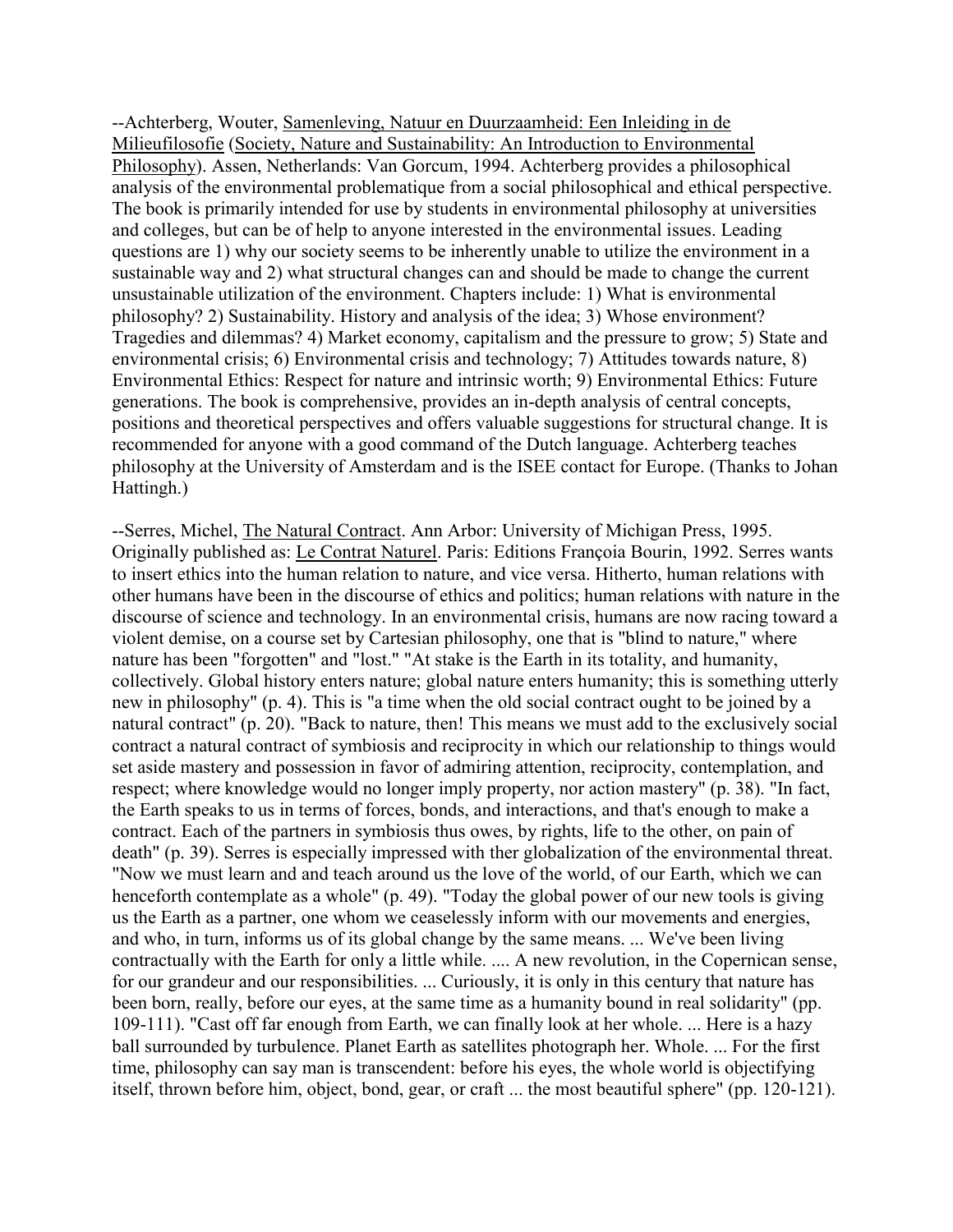Often cryptic and difficult to read, but frequently insightful and always passionate. This book puts an end to the lament that there is no French environmental philosophy. Serres teaches philosophy at the Sorbonne, and at Stanford University.

--International Journal of Wilderness has appeared, volume 1, no. 1, September 1995. John C. Hendee, Director of the University of Idaho Wilderness Research Center, Moscow, Idaho is the managing editor and there are five executive editors and a host of associate editors, and some eighteen sponsoring institutions, government agencies, and environmental organizations. Representative articles from the first issue: Ian Player, "Soul of the Wilderness"; G. John Roush, "The Biggest Threat to Wilderness"; Mark W. Brunson, "The Changing Role of Wilderness in Ecosystem Management"; Tom McDonald, "Mission Mountains Tribal Wilderness Area of the Flathead Indian Reservation"; Norman L. Christensen, "Fire and Wilderness." There is a feature section on the wilderness of Finland. Finland has become, in 1991, the most recent nation to adopt legislation that recognizes and protects wilderness areas. Also: Victor V. Nikiforov, "Strict Nature Reserves in the Russian Arctic," which are closed to hunting, fishing, agriculture, geological expeditions, agriculture, and tourism. There are five such reserves (18.5 million acres), and these, together with other nature reserves, protect about 10% of the tundra zone.

--Gare, Arran, Postmodernism and the Environmental Crisis. New York: Routledge, 1995. 192 pages. \$ 16.95, softcover. The first book to combine advanced cultural theory and environmental philosophy in a radically new vision--a postmodern "grand narrative." Marxist and postmodern approaches alike have failed to theorize the links between the ecological crisis, the globalization of capitalism, and the fragmentation and the disintegration of modernist culture. A successful ecological politics needs to forge a new worldview out of the postmodernist critique of Western civilization and a global ecological perspective. Gare is in philosophy at Swinburne University, Australia.

--Norton, Bryan G., Michael Hutchins, Elizabeth F. Stevens, and Terry Maple, eds., Ethics on the Ark: Zoos, Animal Welfare, and Wildlife Conservation. Washington, DC: Smithsonian Institution Press, 1995. 432 pages. \$ 32.50 cloth. Values underlying the conservation of nature in captivity. Zoos are not, or should not be, institutions for gawking at caged animals. They have been undergoing a metamorphosis from a menagerie symbolizing human mastery over the beasts to vital sites of ex situ species conservation. But does this self-redefinition morally justify their continued existence? The zoo question pits individualistic animal welfare ethics against holistic environmental ethics, a concern for specimens against a concern for species. Part I. The Future of Zoos. Part II. The Targets of Protection: Genes or Individuals or Populations or Species or Ecosystems. Part III. Captive Breeding and Wild Populations. Part IV. Good Stewardship.

--Norton, Bryan G., "Should Environmentalists Be Organicists?" Topoi (Netherlands) 12(1993):21-30. "Should environmentalists be minimal holists or should they follow their `spiritual' leader, Muir, in adopting strong, teleological and spiritualistic organicism? First, note that one might consistently say, `both,' provided the differing interpretations are reconciled as fulfilling different functions. Environmentalists might, in discussing whether to accept a new, less mechanistic worldview let their rhetoric soar with Muir, for example; but they might also, with Leopold, the practitioner who must forge a new management philosophy that will have broad appeal, recognize that such rhetorical flourishes raise issues that lie beyond easy resolution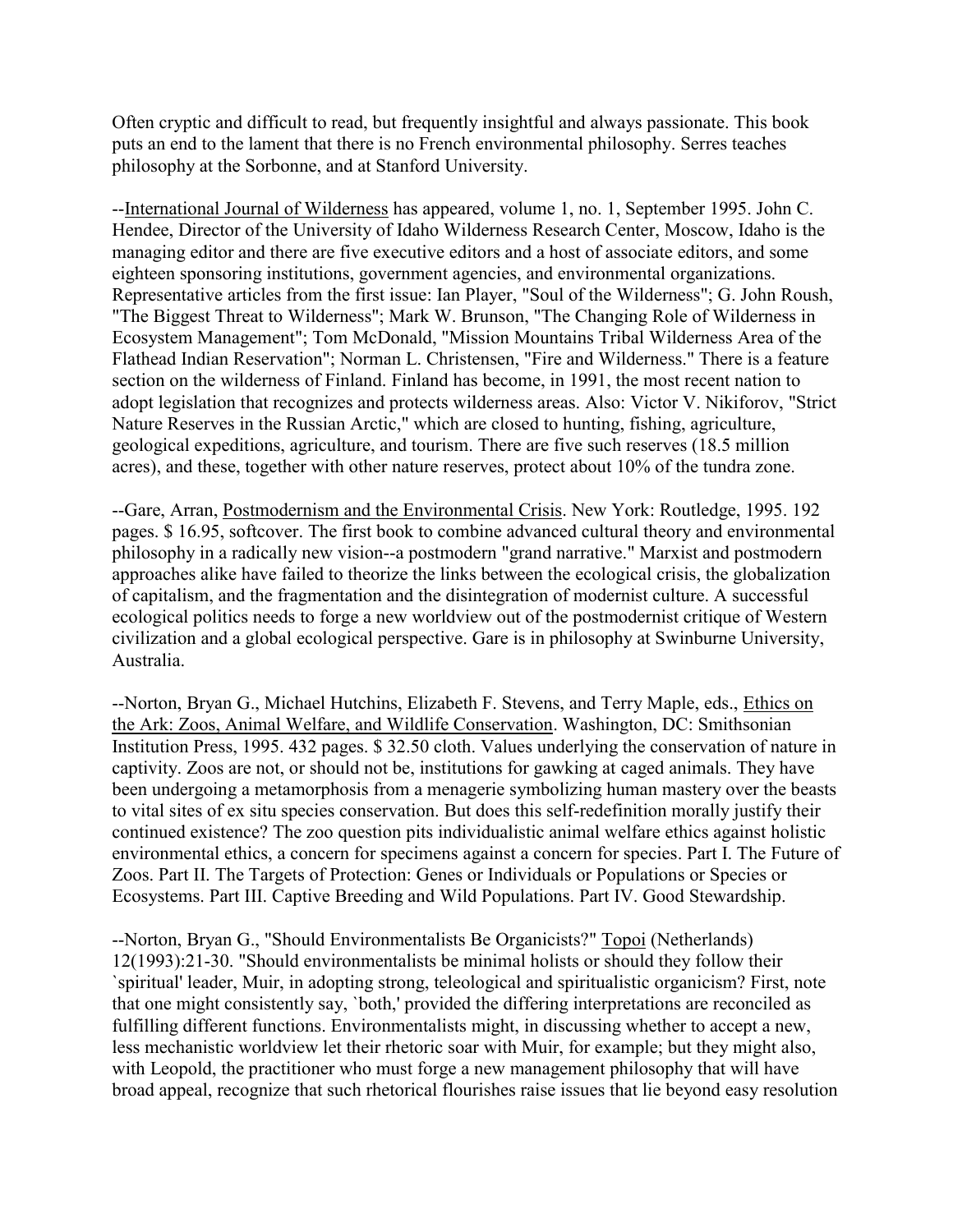and content themselves with less difficult intellectual entanglements. My concern here is not with rhetoric, but with forging a vocabulary and set of principles of management that are scientifically respectable and adequate to recognize the dynamic and creative processes that maintain and shape natural systems. Given this goal, a minimal holism points a more promising direction for the future of environmental ethics and environmental policy" (pp. 27-28). A minimal holism will recognize nature as a self-organizing system. Norton teaches philosophy and policy at Georgia Tech.

--Sustainability Issues, a special section in Daphne Gail Fautin, et al. ed., Annual Review of Ecology and Systematics 26 (1995). Includes Robert Goodland, "The Concept of Environmental Sustainability," Christopher Humphries et al., "Measuring Biodiversity Value for Conservation," Robert Nelson, "Sustainability, Efficiency and God: Economic Values and The Sustainability Debate," John Vandermeer, "The Ecological Basis of Alternative Agriculture," John Clark, "Economic Development vs. Sustainable Societies: Reflections on the Players in a Crucial Contest."

--Interpretation: A Journal of Bible and Theology, vol. 50, no. 1 (January 1996), is a thematic issue on Theology and Ecology. Among the contributors are:

James A. Nash, "Toward the Ecological Reformation of Christianity" (pp. 5-15). Christian theology and ethics are largely inadequate to confront the ecological crisis of today. They are in need of reformation. At the center of Christian faith, we shall not find a mandate to pollute, plunder, and prey on the rest of nature. Instead, we shall discover that the core affirmations endow all life with a moral significance that entails human responsibility toward the whole of nature.

Holmes Rolston, III, "The Bible and Ecology" (pp. 16-26). The Bible is not a book of science, and therefore not of ecology. It does, however, sketch a vision of human ecology, and contemporary readers encounter claims about how to value nature. The Bible's vision is simultaneously biocentric, anthropocentric, and theocentric. The Hebrews discovered who they were as they discovered where they were, and their scriptures can be a catalyst in our ecological crisis.

W. Sibley Towner, "The Future of Nature" (pp. 27-35). Bible and biology agree: Human beings cast the biggest shadow over the future of nature. At the end of the millennium we face a choice: We can continue to overuse and exploit our ecosphere or we can exercise tender "dominion" in the world, as God's agents here.

Theodore Hiebert, "Re-Imaging Nature: Shifts in Biblical Interpretation" (pp. 36-46). Nature, and the place of humans within it, has again become a topic of much discussion. The tendency of biblical scholars has been to describe the human being in terms that set it apart from nature. More recently, ecological concerns have impelled biblical scholars to rethink their position. This has caused them reevaluate the nature of humanity and to construe the human being not as standing above or at the center of nature, but as being part of nature.

--Cullen, James, A Systems Approach to Environmental Values: Systems Process and the Bifurcation of Nature. Master's thesis, Lancaster University, U.K. 1994. "Our current environmental predicament, it is claimed, is the consequence of what Whitehead called `the bifurcation of nature'. This crisis is said to have stemmed from Descartes' cogito and to still prevail today. In order to overcome this dualistic worldview, the idea of life as a process is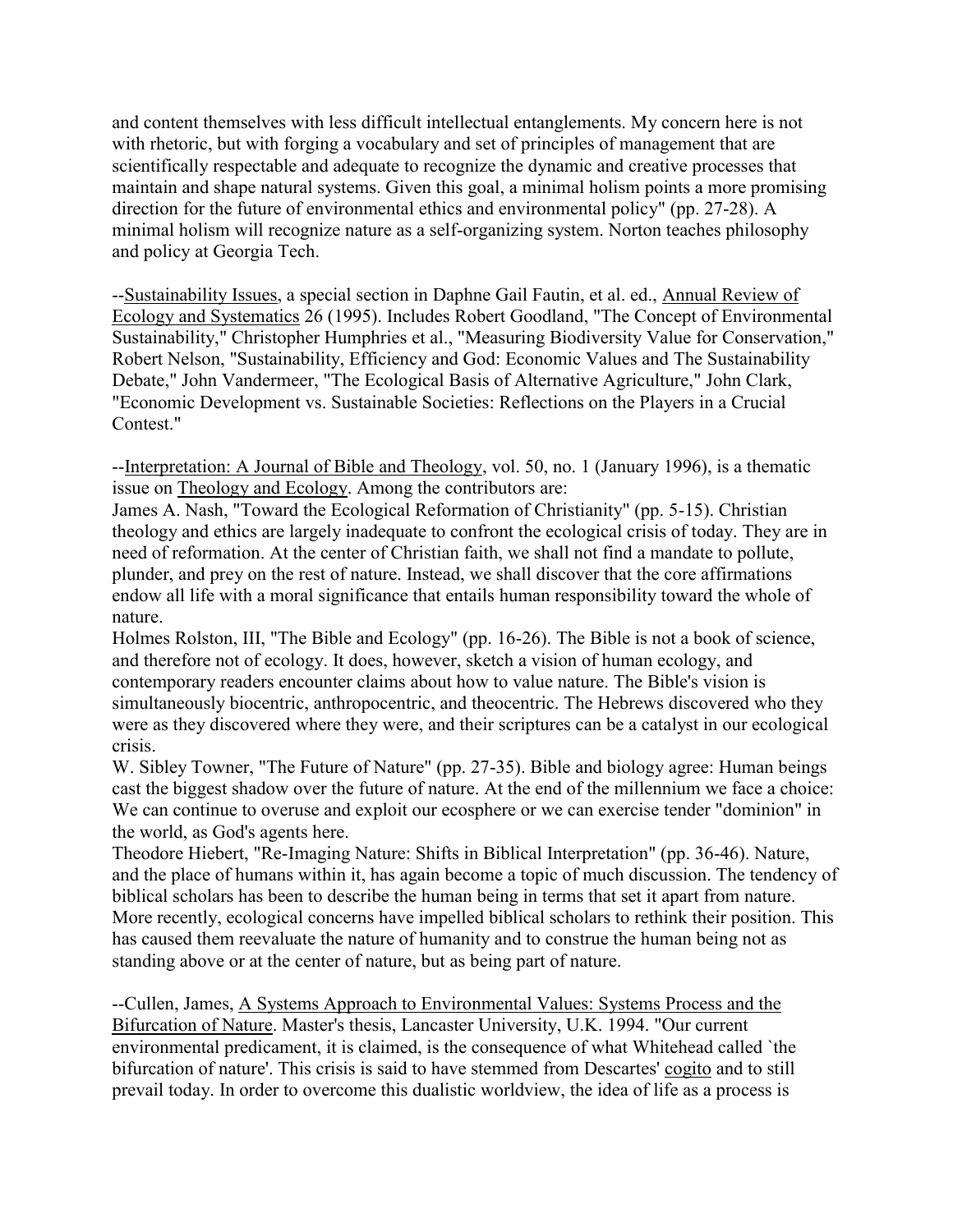introduced. From this dynamic appraisal, systems thinking is put forward as a fundamentally more organic alternative to mechanistic presuppositions about the world. Non-hierarchical structure is then discussed via an appraisal of the significant relationships that all things have. In conclusion, 'systemic' value is offered as an holistic alternative to the fallacy of simplistic value division and imposition."

--Arler, Finn, "Justice in the Air: Energy Policy, Greenhouse Effect, and the Question of Global Justice," Human Ecology Review 2 (no. 1, winter/spring 1995):40- . The central ethical issues in reacting to the problem of an increasing greenhouse effect. Energy policy, dilemmas of justice, impartiality versus mutual advantage, ideal versus conditional justice, monological (ideal observer) versus procedural (participant parties) justice, membership and the concentric circle theory (increased obligations toward those nearest us), global partnership, criteria of justice (need, desert, entitlement, luck, means, abilities), principles versus judgment. The principles of equality, precaution, prevention, cost-effectiveness, responsibility, care, solidarity, selfdetermination, sovereignty, justice between generations. Cost-benefit analyses, the relevance of previous actions, justice across borders. Arler is with the Man and Nature, Humanities Research Center, Odense University, and was until recently in philosophy and human ecology, Aarhus University, Denmark.

--Aiken, William and Hugh LaFollette, World Hunger and Morality. 2nd ed. Upper Saddle River, NJ: Prentice-Hall, 1996. The first edition was twenty years ago in 1976. Sixteen essays, many new in this edition: lifeboat ethics, responsibility to aid, rights to aid, solidarity among strangers, global justice, development issues. The essay bearing most directly on environmental issues is Holmes Rolston, III, "Feeding People versus Saving Nature?" Another relevant essay is William Aiken, "The `Carrying Capacity" Equivocation'." Aiken teaches philosophy at Chatham College, LaFollette at East Tennessee State University.

--Rolston, Holmes, III, "Feeding People versus Saving Nature?" Pages 248-67 in William Aiken and Hugh LaFollette, World Hunger and Morality. 2nd ed. Upper Saddle River, NJ: Prentice-Hall, 1996. One ought to feed people rather than save nature? Hungry loggers eat spotted owls! But the seemingly simple question is configured in a complex gestalt. People widely value many worthwhile things over feeding the hungry; they post national boundaries across which the poor may not pass; there is unjust distribution of wealth; escalating birthrates offset any gains in alleviating poverty; there is low productivity on already domesticated lands; sacrificed wildlands are often low in productivity; and significant natural values may be at stake. In some circumstances, one ought to save nature rather than feed people. Rolston teaches philosophy at Colorado State University.

--Cronon, William, ed., Uncommon Ground: Toward Reinventing Nature. New York: Norton, 1995. Environmental historians worrying about the cultural construction of nature. Contains Cronon, "The Trouble With Wilderness; or, Getting Back to the Wrong Nature." Cronon starts out by claiming that our concept of wilderness has to be reinvented in that it is a social construction. Sometimes he seems to adopt the postmodernist claim that there is no reality accessible beyond human words. But by the end of the article he returns to the conservation of wild nature: "I hope it is clear that my criticism in this essay is not directed at wild nature per se, or even at efforts to set aside large tracts of wild land, but rather at the specific habits of thinking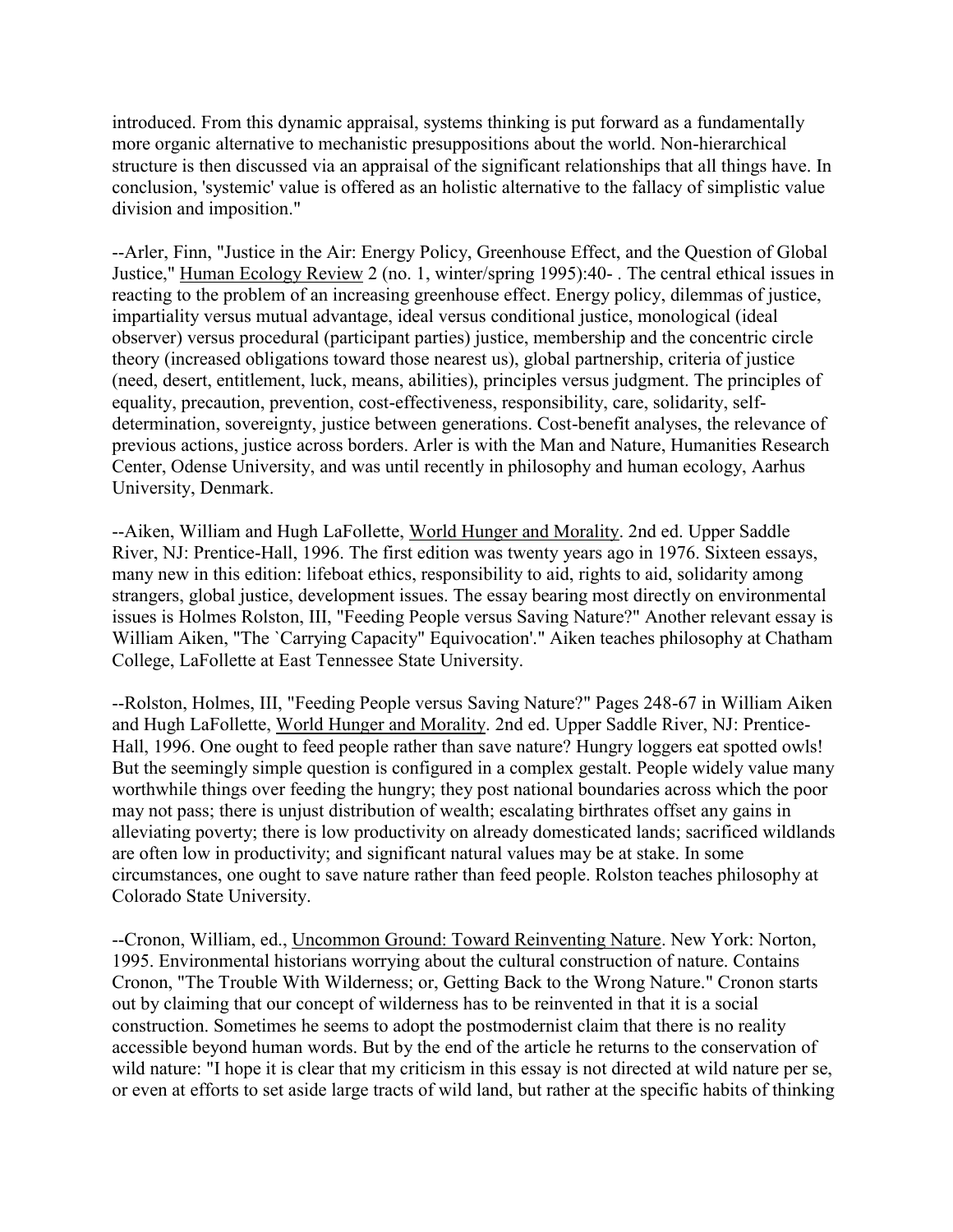that flow from this complex cultural construction called wilderness. It is not the things we label as wilderness that are the problem--for nonhuman nature and large tracts of the natural world do deserve protection--but rather what we ourselves mean when we use that label" (p. 81). "I also think it no less crucial for us to recognize and honor nonhuman nature as a world we did not create, a world with its own independent, nonhuman reasons for being as it is" (p. 87). Sounds like Cronon has gotten right back to wilderness after all.

Other essays: Carolyn Merchant, "Reinventing Eden: Western Culture as a Recovery Narrative"; "James D. Proctor, "Whose Nature? The Contested Moral Terrain of Ancient Forests"; Giovanna Di Chiro, "Nature as Community: The Convergence of Environment and Social Justice." Also a bibliography. Cronon is professor of environmental history at the University of Wisconsin.

--Sessions, George, "Reinventing Nature: The End of Wilderness? A Response to William Cronon's Uncommon Ground," Wild Duck Review vol. 2, no. 1, November 1995, pp. 13-14.

--Short, John Rennie, Imagined Country: Environment, Culture, and Society. London: Routledge, 1991. 253 pages. What do we really mean when we use the term "environment"? What social values are embedded in environmental attitudes? How are environmental ideas expressed in literature, film, and painting? Societies invest the physical environment with cultural values. As cultural perception shifts, altered by location and time, its representations of the physical environment change. The social meanings of wilderness, countryside, and city. How and why they are used in the construction of national identity. The environmental myths used in American westerns, English novels, and Australian landscape painting. "My aim is simple, to identify and decode the major sets of ideas about the wilderness, country and city in the belief that there is nothing so social as our ideas about the physical environment" (p. xviii ). Short teaches geography at Syracuse University.

--Gorlin, Rena, ed., Codes of Professional Responsibility, 3rd ed. Washington, DC: BNA Books, 1994. \$75, hardcover. Contains 51 official codes of ethics issued by 45 associations in business, health, and law--most in full text. Each code is fully indexed, facilitating comparative analysis of codes and professions. Data on each association (address, phone, etc.) and a brief discussion of its code's development and implementation are also provided. The resources section lists hundreds of U.S. and worldwide organizations, educational programs, periodicals, and bibliographies, on all areas of ethics, as well as on professionalism in general and public policy. Ordering address: BNA Books, The Bureau of National Affairs, Inc., 300 Raritan Center Pkwy., P.O. Box 7814, Edison, NJ 08818- 7814.

--Collar, N. J., M. J. Crosby, and A. J. Stattersfield, Birds to Watch 2. Washington, DC: Smithsonian Institution Press, 1994. 320 pages. \$ 25.00 paper. 1,200 birds that are globally threatened. Revised from a 1988 edition.

--Wege, D. C. and A. J. Long, Priority Areas for Threatened Birds in the Neotropics. Washington, DC: Smithsonian Institution Press, 1995. 370 pages. \$ 32.00. From Mexico south, including the Caribbean Islands, the most important areas for bird conservation. Maps for each country. The last documented sightings of threatened birds in these areas.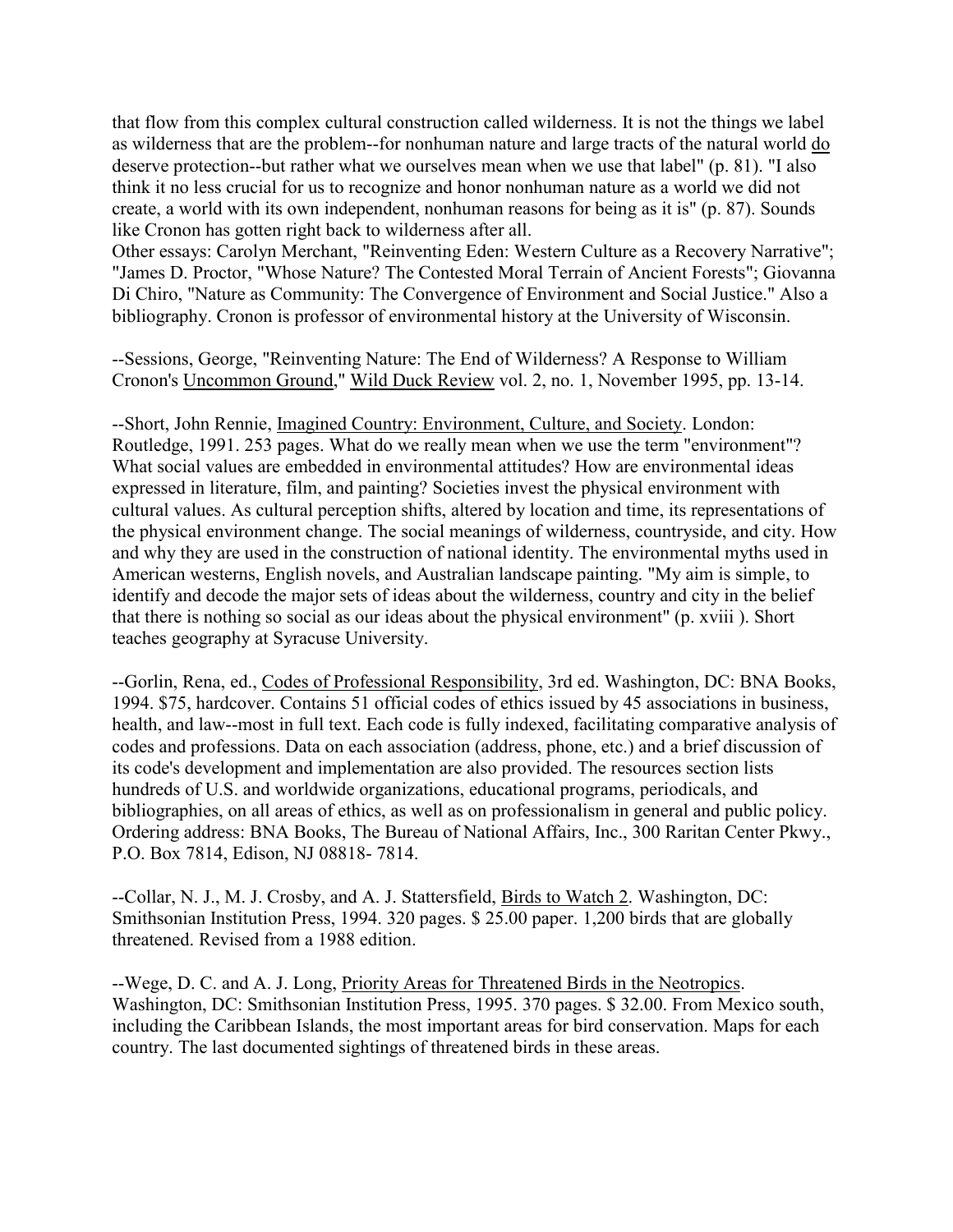--Tucker, G., M. Heath, L. Tomialojc, and R. Grimmett, Birds in Europe: Their Conservation Status. Washington, DC: The Smithsonian Institution Press, 1994. 625 pages, with 344 maps. \$ 40.00. Includes Turkey and Greenland.

--Evans, M. I., Important Bird Areas in the Middle East. Washington, DC: Smithsonian Institution Press, 1994. 335 pages, with 398 maps. \$ 32. Over 300 sites for bird conservation in the region.

--Irland, Lloyd C., ed., Ethics in Forestry. Portland, OR: Timber Press, 1994. ISBN 0-88192- 281-1. \$ 39.95.

--Lemons, John, ed., Readings from the Environmental Professional. Three volumes: I. National Environmental Policy Act. II. Natural Resources. III. Risk Assessment. Cambridge, MA: Blackwell Science, 1995. \$ 24.95 each. Each volume is a collection of the most interesting, lively, and topical articles that have appeared in the journal The Environmental Professional. Typically about three dozen papers. The Natural Resources volume, for example, contains the exchange between J. Baird Callicott, "The Wilderness Idea Revisited: The Sustainable Development Alternative," and Holmes Rolston, "The Wilderness Idea Reaffirmed," and also Kristin S. Shrader-Frechette and Earl D. McCoy, "Ecology and Environmental Problem-Solving," also David Orr, "What Is Education For?" Lemons has been editor of The Environmental Professional, and teaches biology at the University of New England.

--Hinman, Lawrence M., Contemporary Moral Issues: Diversity and Consensus. Upper Saddle River, NJ: Prentice-Hall, 1996. 568 pages. A division on "Expanding the Circle," contains a section on "World Hunger and Poverty," and on "Living Together with Animals." The closing section is "Environmental Ethics" and includes: N. Scott Momaday, "Native American Attitudes toward the Environment"; Carolyn Merchant, "Environmental Ethics and Political Conflict: A View from California"; Lynn Scarlett, "Clear Thinking about the Earth": and Thomas E. Hill, Jr., "Ideals of Human Excellence and Preserving the Natural Environment." Hinman is at San Diego State University.

--Baden, John A., ed, Environmental Gore: A Constructive Response to Earth in the Balance. San Francisco: Pacific Research Institute for Public Policy, 1994. Articles on the environmental policy of Vice-President Al Gore.

--Melosi, Marvin V., "Equity, Eco-racism and Environmental History," Environmental History Review 19 (1995): 1-16. If the emergence of the Environmental Justice Movement shows us anything, it clearly demonstrates that the foundations of environmentalism laid twenty-five years ago are not unshakable; that the connection between environmental rights and civil rights has to be taken seriously. Melosi is at the University of Houston.

--Altherr, Thomas L., and John F. Reiger, "Academic Historians and Hunting: A Call for More and Better Scholarship," Environmental History Review 19(1995):39-56. A call to academic historians to explore the potential hunting history holds for the field, to leave ideological baggage behind, and to study hunters in their own words and in the context of their own time.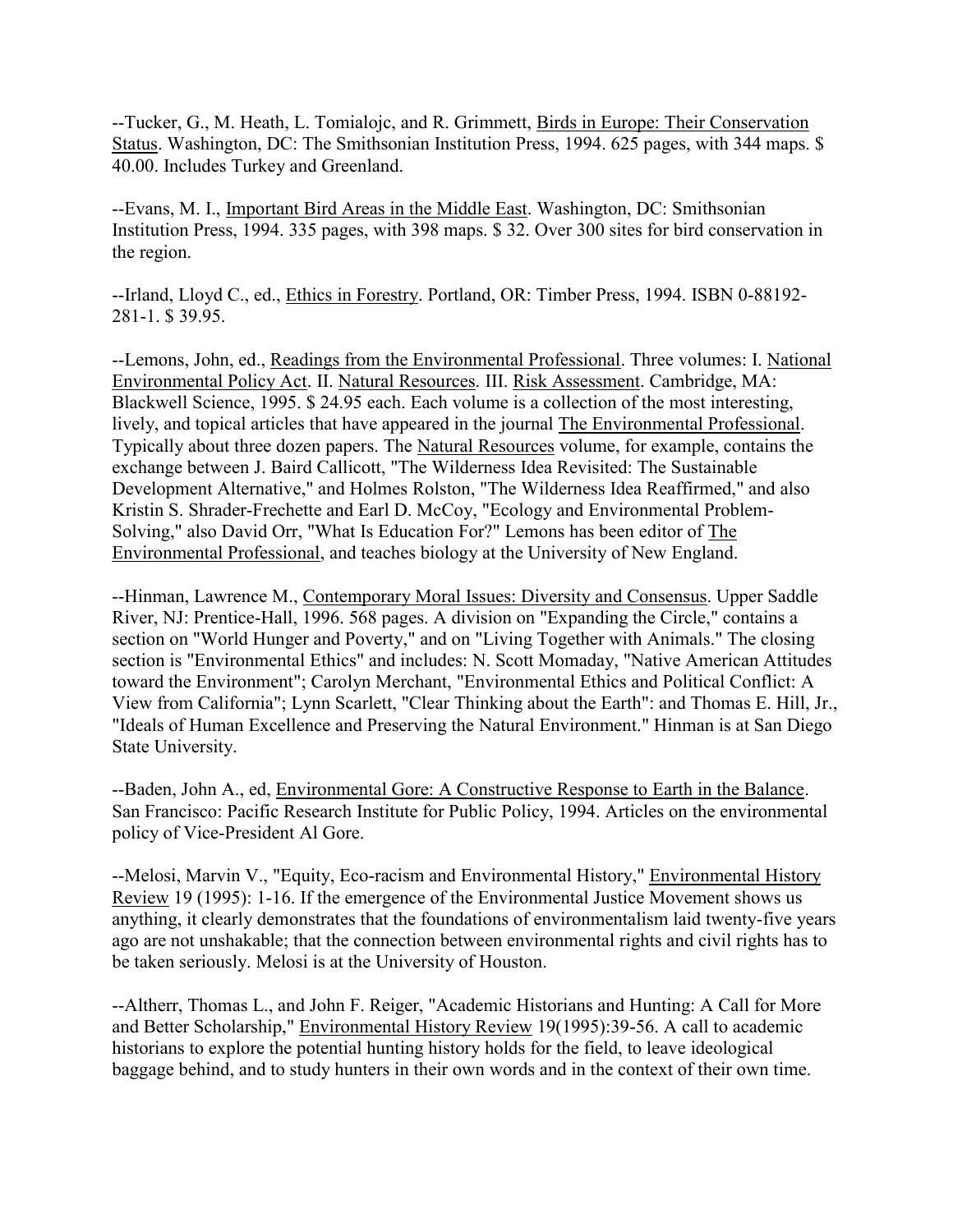Areas for research in hunting history are abundant. Altherr is at Metropolitan State University, St. Paul, MN. Reiger is at Ohio University, Chillicothe.

--OLeary (O'Leary), Rosemary, Environmental Change: Federal Counts and the EPA. Philadelphia: Temple University Press, 1993, 1995. \$ 19.95 paper. Surveys over 2,000 federal court cases on water quality, pesticides, toxic substances, air quality, and hazardous waste. Because the EPA is often caught between White House and congressional agendas, the competing interests of industry and environmental groups, and turf battles with other agencies, O'Leary argues for the importance of judicial decision in the public policy process. O'Leary teaches public and environmental affairs at Indiana University, Bloomington.

--United Nations Commission on Human Rights, Human Rights and the Environment. Document E/CN.4/Sub.2/1994/9. July 6, 1994. 92 pages. This is the final report from a four-year study on human rights and the environment to the U.N. Subcommission on Prevention of Discrimination and Protection of Minorities, a subcommission of the UN Commission on Human Rights, to which subcommission this assignment was delegated. The report was prepared by special rapporteur Fatma Zohra Ksentini and discusses the many ways in which environmental degradation interferes with the enjoyment of recognized human rights and confirms widespread legal recognition of this linkage. The report asks the Commission to appoint authorized persons to monitor situations that involve human rights and the environment, though the Commission has stopped short of doing so, asking for further comment by governments and NGO's. The document is also available in French and Spanish. Of some interest is Annex III, which summarizes constitutional provisions relative to environmental protection in over sixty nations. A U.S. contact monitoring these developments is the Sierra Club Legal Defense Fund, 180 Montgomery St., Suite 1400, San Francisco, CA 94104-4209.

--Sierra, vol. 81, no. 1, January/February 1996, contains four useful articles on endangered species legislation now pending in the U.S. Paul Rauber, "An End to Evolution: A Killer Asteroid Called Congress"; Ted Williams, "Defense of the Realm: The Thin Green Line Protecting Endangered Species"; Susan Middleton and David Littschwater, "Parting Shots? Formal Portraits of Species on the Brink"; Douglas Chadwick, "Strength in Humility: Something Has to Give, and This Time It Has to Be Us." Effective counters to many popular press objections: Sample: The poor Taiwanese immigrant farmer (Tang Lin) harassed by U. S. Fish and Wildlife when his tractor ran over a kangaroo rat, and whose treatment provoked a mass rally and much press coverage, had been warned repeatedly, was plowing his fields provocatively to make a point, shows bank deposits of \$ 2,670,400 in 1991, though he filed no tax return, and fled Taiwan after a 1989 scam in which he is accused of beguiling investors of some \$ 18 million.

--Williams, Terry Tempest, An Unspoken Hunger: Stories from the Field. New York: Pantheon Books, 1994. \$ 20.00. A collection of nature essays. "We call out--and the land calls back. It is our interaction with the ecosystem; the Echo system."

--Watson, Paul, Ocean Warrior: My Battle to End the Illegal Slaughter on the High Seas. St. Leonards, NSW, Australia: Allen and Unwin, 1994. 264 pages. Watson's account of his efforts through the Sea Shepherd Conservation Society, which include many episodes of civil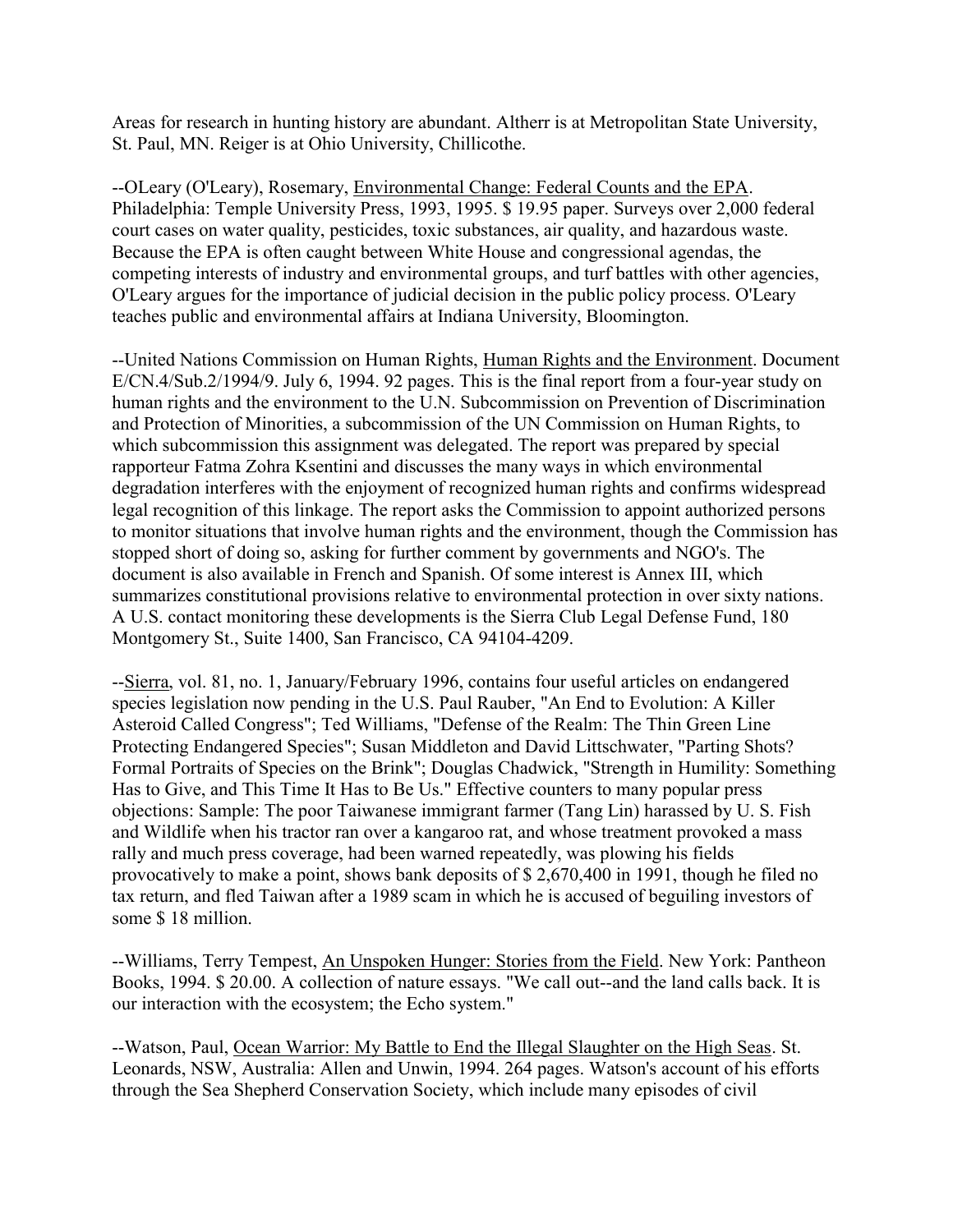disobedience in defense of whales, seals, dolphins, and other creatures of the sea. The Canadian goverment once brought charges that might have sent Watson to prison for life, spending some \$ 4 million to press the charges. The charges were dismissed, except that he was fined \$ 35 for a misdemeanor. Watson was at once time with Greenpeace, but left to pursue more aggressive civil disobedience, and he has sunk quite a number of (illegal) whaling ships, though claims never to have physically harmed a person.

--Johnson, Lawrence E., "Species: On their Nature and Moral Standing," Journal of Natural History 29(1995):843-849. If we exterminate a species, we adversely affect the well-being of individual organisms, human or otherwise, present and future, members and non-members of that species. But is that all there is to it? The extinction of a species is an enormity that goes beyond the fate of individual organisms, even as multiplied by big numbers. The species itself is of moral significance. But how can that be? That species are only aggregates of individuals may seem obvious, but only on the basis of a worldview that is fundamentally mistaken. Species are better thought of as living entities, which have moral standing in proportion to their nature and interests. Johnson teaches philosophy at Flinders University, Bedford Park, South Australia.

--Wilkes, Garrison, "Germplasm Conservation and Agriculture," in Ke Chung Kim and Robert D. Weaver, Biodiversity and Landscapes (New York: Cambridge University Press, 1994), pages. 151-170. With escalating populations, we will need to produce as much food in a single year as we once did in a century, as much in the two decades 2000-2020 as has been produced since the beginning of agriculture 10-12 thousand years ago. Present food production uses a quite limited number of crop plants. To produce increasing amounts of food, germplasm conservation is critical. We are at or near the limits. Wilkes also has articles on "Germplasm Conservation" and "Gene Banks" in the Encyclopedia of Environmental Biology. He is in biology, Harbor Campus, University of Massachusetts at Boston.

--Wilkes, Garrison, "Germplasm Collections: Their Use, Potential, Social Responsibility, and Genetic Vulnerability," International Crop Science I (Madison: WI: Crop Science Society of America, 1993), pages 445-450. This volume contains 109 chapters on sustainability, global climate change, breeding crops for increased production, research imperatives, and other issues in crop production over the next decades. There is also a section on "Plant Intellectual Property Rights."

--Wuthnow, Robert, ed., Rethinking Materialism: Perspectives on the Spiritual Dimension of Economic Behavior. Grand Rapids, MI: William B. Eerdmans, 1995. Ten essays in commentary on our culture's obsession with material goods and the uneasy relation of materialism to religion. "Materialism has gotten out of hand" (p. 3). "Materialism draws us into its logic not so much by convincing us that material goods are preferable to helping the poor, but by persuading us that we can help them best by buying luxury goods for ourselves (thereby creating jobs)"... Materialism becomes so much a way of life that we no longer recognize it as an option, as one value among others that we can decide to choose or to reject" (p. 15). Albert Bergesen, in "Deep Ecology and Moral Community," claims that deep ecology provides the only real paradigm shift; the social ecology schools are all anthropocentric. "The emerging ecological theory will also have to have promises for 'all,' except that now the 'all' is more than just humans--it is all living things. Marxism versus liberalism, capitalism versus socialism, patriarchy versus feminism, or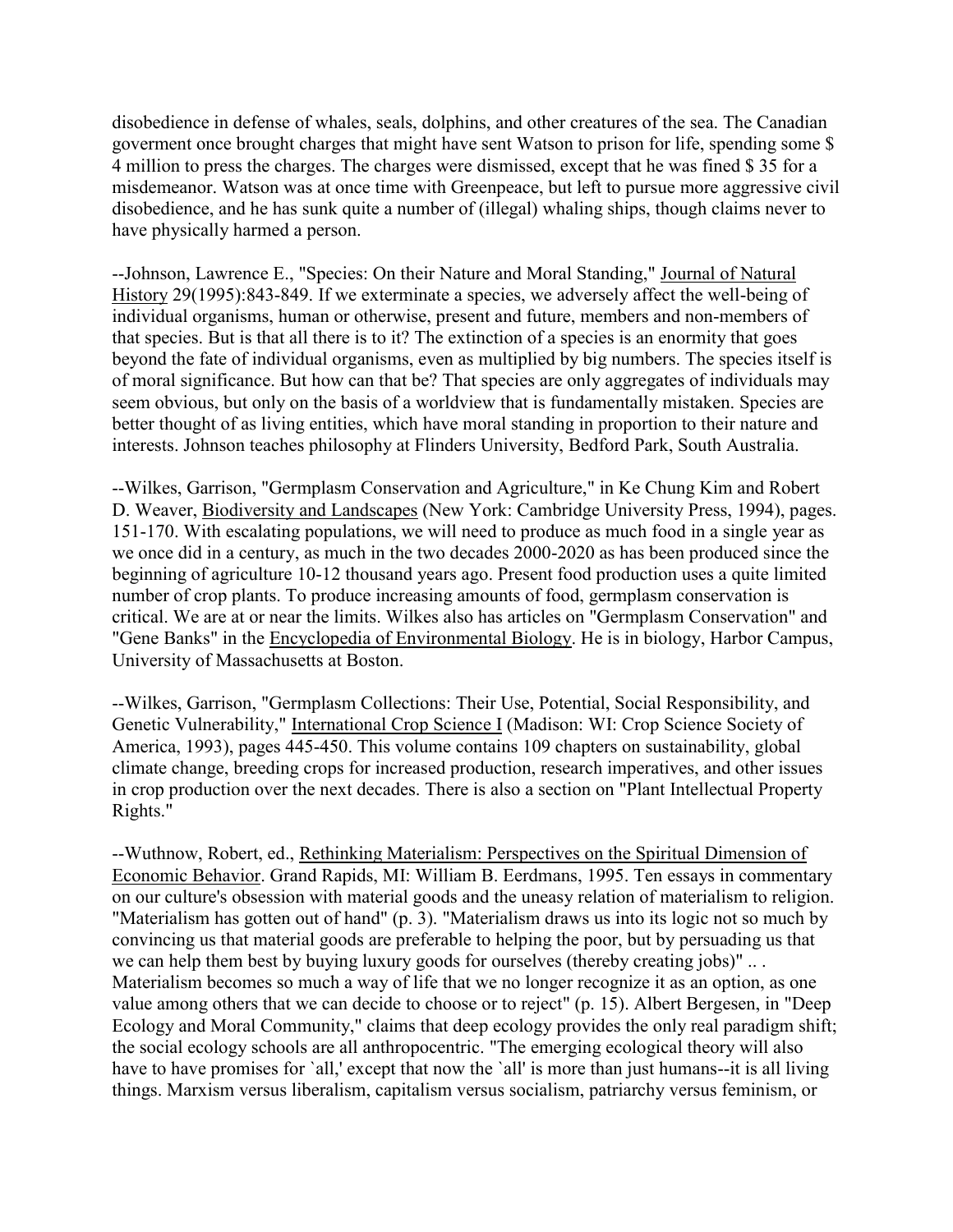the developed versus the underdeveloped countries--these are simply debates within the human community. This discourse has its place and is important. But it can no longer have the hegemony--in scientific theory or moral discourse--that it has had over the past six hundred years. The era of human-only discourse is at an end. The era of eco-human discourse is just beginning" (p. 208). Bergesen teaches sociology at the University of Arizona. Wuthnow directs the Center for the Study of American Religion, Princeton University.

--Skolimowski, Henryk, "Ecology and the Sanctity of Life." 1992. Publication no. 7. Available from Eco-Philosophy Centre, 1002 Granger, Ann Arbor, MI 48104.

--Dobson, F. Stephen, Jinping Yu, and Andrew T. Smith, "The Importance of Evaluating Rarity," Conservation Biology 9(1995):1648-1651. The first two authors are in zoology and wildlife science at Auburn University, the last in zoology at Arizona State University.

--Dearden, Philip, "Park Literacy and Conservation," Conservation Biology 9(1995):1654-1656. Parks play social roles: museums, art galleries, zoos, playgrounds, theatres, cathedrals, generators of income. Parks play ecological roles: banks, reservoirs, laboratories, schoolrooms. This framework may be too anthropocentric, but people who appreciate the multiple functions of parks are more likely to preserve them. Dearden teaches geography at the University of Victoria.

--Rolston, Holmes, III, "Genes for Sale: Gargantuan Computer System Wanted," Conservation Biology 9 (1995):1659-60. Review of J. H. Vogel, Genes for Sale: Privatization as a Conservation Policy (New York: Oxford University Press, 1994).

--Vogel, Steven, Against Nature: The Concept of Nature in Critical Theory. Albany: State University of New York Press, 1996. 288 pages. \$ 20.95 paper. The history of the concept of nature in Critical Theory, with chapters on Lukács, Horkheimer and Adorno, Marcuse, and Habermas. The tradition has been marked by serious difficulties with respect to the concept of nature. These problems are relevant to contemporary environmental philosophy as well. A solution to them requires taking seriously--and literally--the idea of nature as socially constructed. Vogel teaches philosophy at Denison University.

--Goudzwaard, Bob, and Harry de Lange, Beyond Poverty and Affluence: Toward an Economy of Care. Grand Rapids, MI: William B. Eerdmans, 1994. Translated from Dutch. 160 pages. \$ 14.99. "In 1960, the richest 20% of the world's population had incomes 30 times greater than the poorest 20%. By 1990, the richest 20% were getting 60 times more." In the U.S., "at the start of the 1980's, a Chief Executive Officer made about 29 times as much as the average worker. Today that multiple is close to 100 times." More people are now homeless in the U.S. than at any time since the Great Depression. Between 1979 and 1989, when the GNP increased 25 percent, the rate of child poverty increased 21 percent. The economic view that "restoration of industrial production growth will remedy poverty, environmental degradation, and unemployment" is "thoroughly simplistic," because "like a virus that has developed a resistance or immunity to the cure, or like a pest that has developed a defense against the pesticide, these economic malaises have now become immune to the remedy of increased production growth." We should embrace an economics of enough by adopting "income and employment levels ...[with] the objectives of providing sufficient care for human subsistence needs, the quality of labor, the sustainability of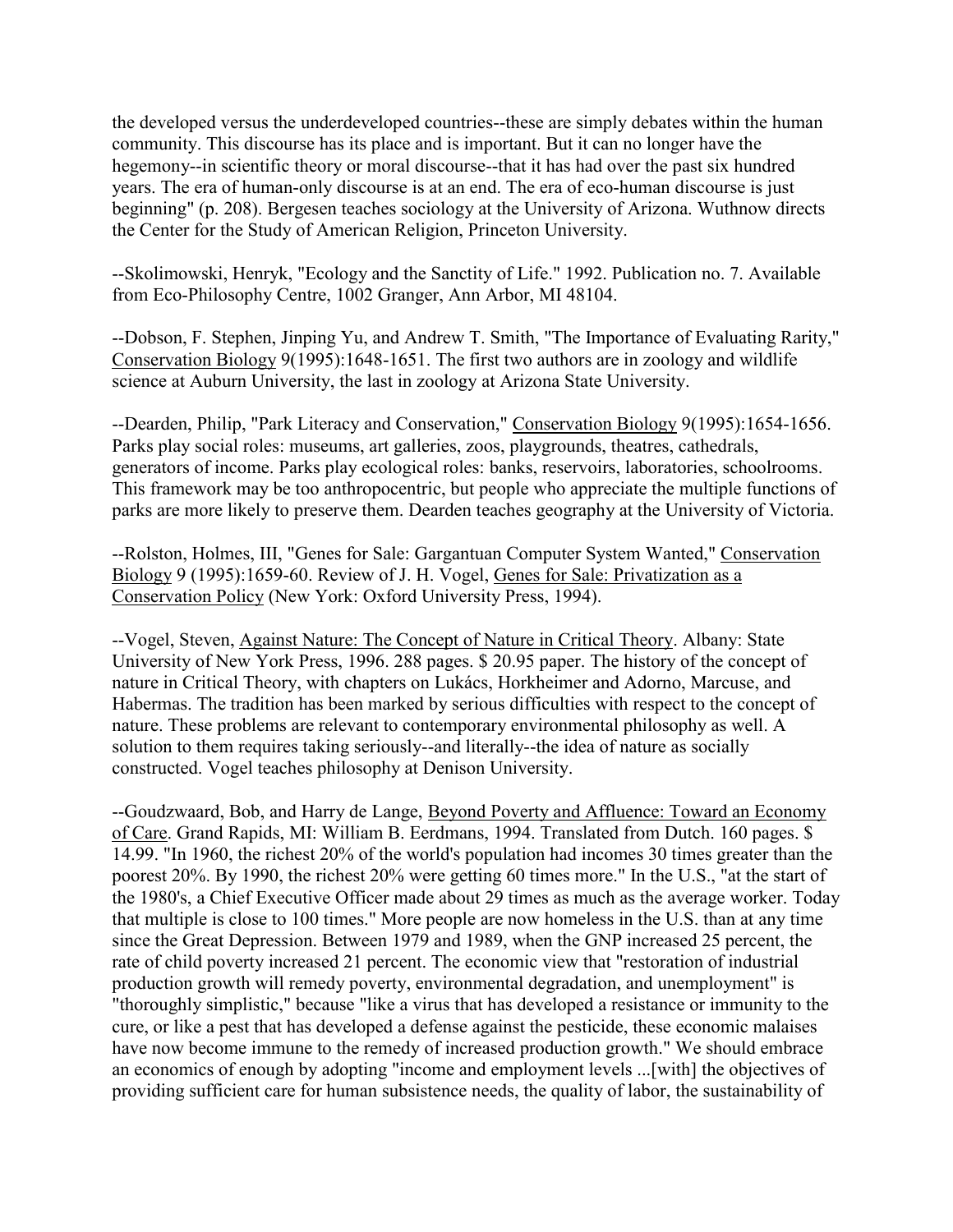agricultural and urban ecosystems, and improved development opportunities, especially for the poorest countries of the Third World." "Human well-being, both of ourselves and of others, requires first and foremost a lifestyle of restraint, not luxury." A sobering book. The authors are well known Dutch economists, Goudzwaard, a former member of the Dutch parliament, is at Free University of Amsterdam. de Lange is at University of Utrecht.

--Cullen, James, "A Systems Approach to Environmental Values: Systems Process and the Bifurcation of Nature." Master's thesis, Lancaster University, 1994.

--Sunquist, Fiona, "End of the Ark? International Wildlife 25 (no. 6, Nov./Dec. 1995):22-29. Captive breeding is out; conservation in the wild is in. Facing increasing disapproval of keeping animals in the captivity, Michael Hutchins, Director for conservation and science at the American Zoo and Aquarium Association, says: "The zoo profession is at an important crossroads in its history. The world is changing around us, and if we choose to conduct business as usual, we are not sure that zoos will ultimately survive. ... As zoos struggle to define what they are supposed to be and do, they're finding an ever-greater role in saving animals in the wild." William Conway, director of what was once the Bronx Zoo (now a "Conservation Park," says, "I don't believe there is any question but that every accredited North American zoo will have a significant field conservation effort within six years." At present, the budget for one good U.S. zoo can equal the entire budgets of all the national wildlife conservation agencies in countries south of the Sahara in Africa.

--Kaufman, Gordon D., In Face of Mystery. Cambridge, MA: Harvard University Press, 1993. 528 pages. \$ 39.95. Reconstructing the order of human life within the ecological web. Theology is an imaginative construction, a symbolic world for ordering life. Kaufman suggest that since it has been constructed, so it can be reconstructed, and he proceeds to do so using a "bio-historical" interpretation of human life. His interpretation of human historical existence situates human beings, with their capacity for freedom and creativity, within the ecological web that sustains life. This involves reevaluating the concept of God and the symbol of Christ as a point of reference. Kaufman teaches theology at Harvard Divinity School.

--Maser, Chris, Sustainable Forestry: Philosophy, Science, and Economics. Delray Beach, FL: St. Lucie Press, 1994. 373 pages. \$ 39.95. Maser dislikes intensive forestry and proposes policies that would lead to lower, although probably more sustainable, harvest levels. He recognizes the legitimate role humans play in ecosystems and is concerned for the protection of scarce resources such as old growth forestry and biodiversity; he is also concerned about the fallacy of everyincreasing human populations and economic activity. Maser is a forest ecologist.

--Cummings, Charles, Eco-Spirituality: Toward a Reverent Life. Mahwah, NJ: Paulist Press, 1991. 164 pages. \$ 9.95 paper. An alternative future, a new creation built on universal reverence, integrating the Jewish and Christian scriptures with Catholic and monastic spiritual tradition.

--Leax, John, Standing Ground. Grand Rapids, MI: Zondervan, 1991. 127 pages. \$ 7.99. A personal account of one man's stand against the building of a nuclear dump near his home. The moral conflicts, fears, angers, and questions Leax faced as he came to terms with the responsibilities of being a steward of the earth.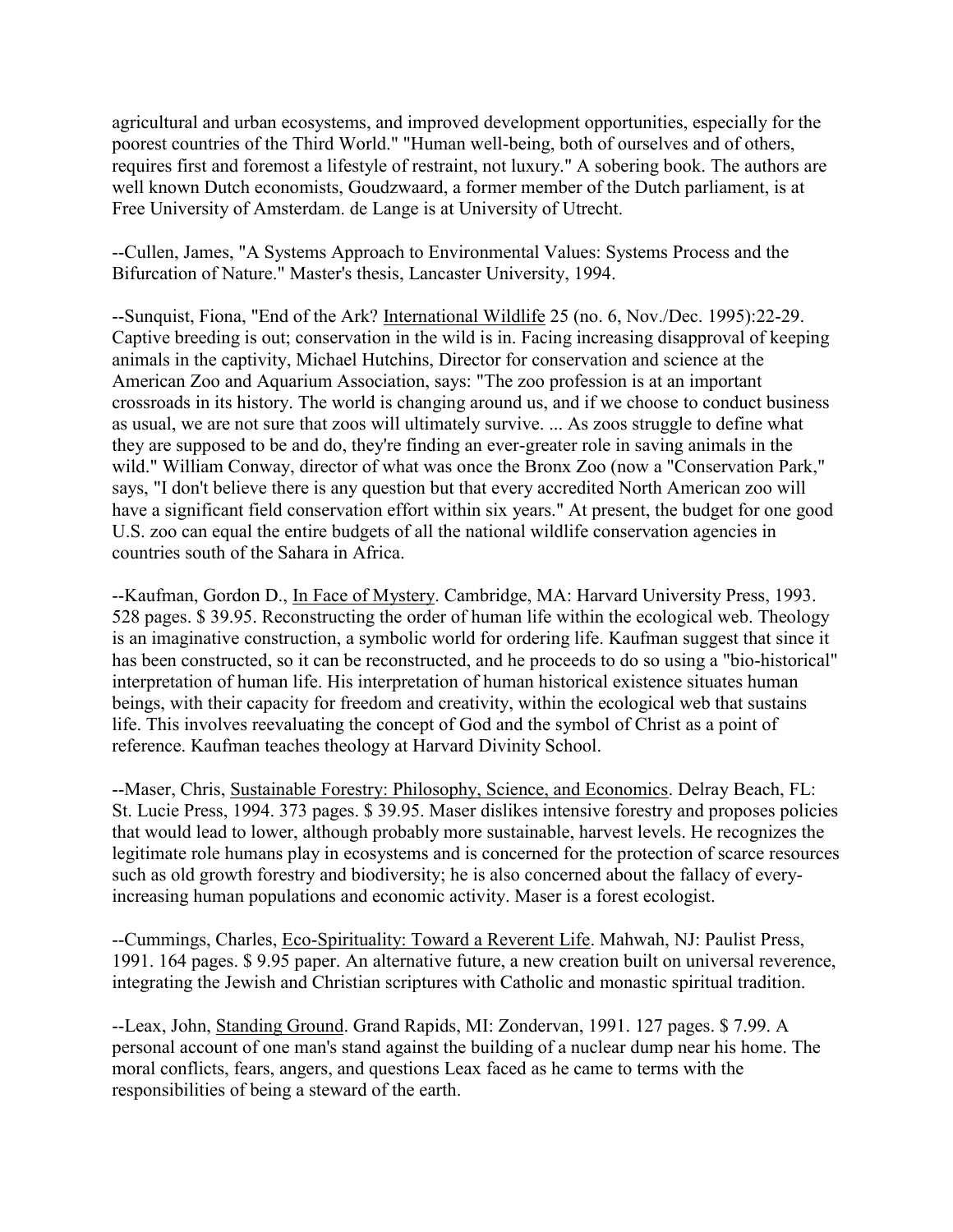--McDaniel, Jay B., With Roots and Wings. Maryknoll, NY: Orbis Books, 1995. 243 pages. \$ 16.95, paper. Insights from the sciences, Christian theology, and interreligious dialogue break new ground in the search for wholistic spirituality. An alternative to consumerism and fundamentalism. Be open to being rooted in the earth; be open to the insights of people of other faiths. Become centered on God.

--Hannah, Lee, David Lohse, Charles Hutchinson, John L. Carr and Ali Lankerani, "A Preliminary Inventory of Human Disturbance of World Ecosystems," Ambio 23(1993):246-50. The authors use three categories and find the proportions of Earth's terrestrial surface as follows: 1. Little disturbed by humans, 51.9%. 2. Partially disturbed, 24.2%. 3. Human dominated, 23.9%. If one removes the ice, rock, and barren land, which supports little human or other life, the percentages become: 1. Little disturbed, 27.0%. 2. Partially disturbed 36.7%. 3. Human dominated 36.3%.

--Adams, Carol J., and Josephine Donovan, eds., Animals and Women. Durham, NC: Duke University Press, 1995. \$ 16.95 paper. 360 pages.

--Pluhar, Evelyn B., Beyond Prejudice: The Moral Significance of Human and Nonhuman Animals. Durham, NC: Duke University Press, 1995. \$ 19.95 paper. 392 pages.

--Humphrey, Caroline, and David Sneath, eds., Culture and Environment in Inner Asia. vol. 1: The Pastoral Economy and the Environment. 200 pages. £ 16.95. vol. 2: Society and Culture. 200 pages. £ 14.95. Cambridge, U.K.: White Horse Press, 1996. Vol. 1: Pastoralism has shaped the steppe environment for two thousand years; the effects of Russian, Mongolian, and Chinese governance, by scholars from different sides of the international borders. Vol. 2: The enormous social changes which the region has experienced in recent years due to the advent of democracy in Russia and economic reforms in China. The steppe environment is not pristine nature, but natural processes are intermeshed with the distinctive, often religious, attitudes of the pastoral people. The authors are in social anthropology at Cambridge University.

--Light, Andrew and Ben Shippen, Jr., "Is Environmental Quality a Public Good?" Working Paper, Eco-Research Chair, Environmental Risk Management, University of Alberta, Edmonton, Alberta, Canada. Environmental protection, like police protection, is something which we want to be provided equally as a public good. The legal standards should not be lower in one place than another. But solutions to environmental pollution based on economic incentives that trade pollution rights do not have equal results and allow different regions of the country to be treated unequally. This is like allowing, as a matter of policy, more crimes in one part of a city as long as few are committed in another part. Light is in philosophy at the University of Alberta, Shippen in economics at Florida State University.

--Pyle, Robert Michael, The Thunder Tree: Lessons from an Urban Wildland. Boston: Houghton Mifflin, 1993. When people connect with nature, they do so in a specific place; roots in the earth can be as important as roots in a family. For Bob Pyle, that place was the High Line Canal in Colorado. As a boy in the 1950's he discovered it, largely a wasteland, an accidental wilderness on the edge of a growing city. As he grew up, the canal became his sanctuary, his teacher, the place where he developed a passion for the natural world. The title comes from a cottonwood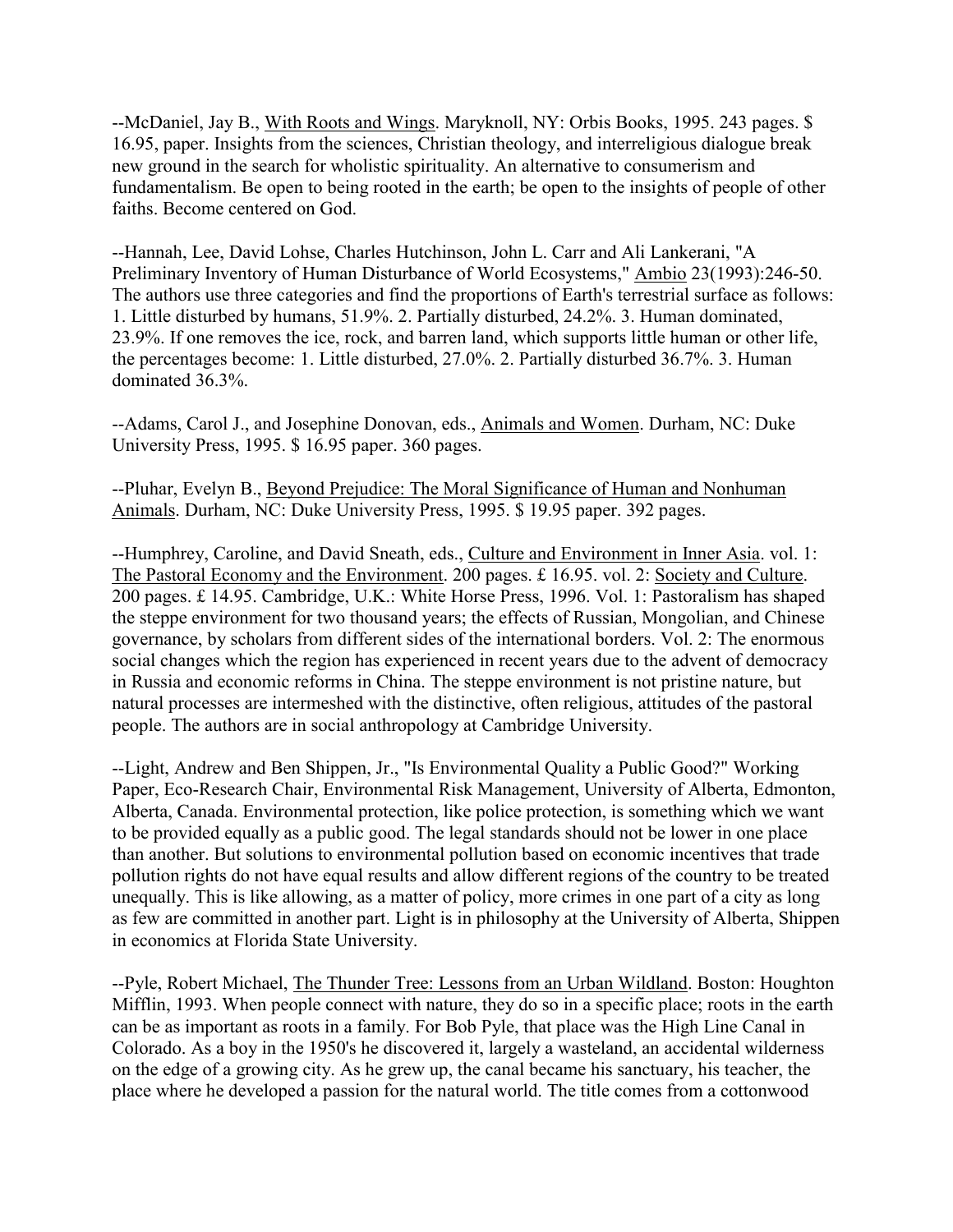tree that saved his life in a freak hailstorm. By showing how the course of a life can be changed by a piece of land, Pyle argues that if we fail to preserve our opportunities to explore nature, we will diminish human lives and human culture immeasurably. Pyle's Wintergreen won the John Burrough's Medal for the best natural history book of 1987. He is an ecologist in Gray's River, Washington, and an expert on butterflies.

--American Forests. Vol 101, nos. 7 and 8. July/August 1995. Theme issue on wildlife, prescribed fire.

--Denevan, William M., "The Pristine Myth: The Landscape of the Americas in 1492," Annals of the Association of American Geographers 82(no. 3, 1992):369-385. The myth persists that in 1492 the Americans were a sparsely populated wilderness, "a world of barely perceptible human disturbance." There is substantial evidence, however, that the Native American landscape of the early sixteenth century was a humanized landscape almost everywhere. Populations were large. Forest composition had been modified, grasslands had been created, wildlife disrupted, and erosion was severe in places. Earthworks, roads, fields, and settlements were ubiquitous. With Indian depopulation in the wake of Old World disease, the environment recovered in many areas. A good argument can be made that the human presence was less visible in 1750 than it was in 1492. "There are no virgin tropical forests today, nor were there in 1492" (p. 375). Devevan is a geographer at the University of Wisconsin.

--McCormick, William, "Antoine Roquetin and `The Adulterous Woman': Reading Sartre and Camus on Nature." Manuscript paper. Antoine Roquetin is the diarist in Nausea. Sartre thought of it as his goal "to rescue the entire [human] species from animality." He looked in the mirror one day and found out what he "had always known: I was horribly natural." "The Adulterous Woman" is one of Camus' short stories revealing an attitude toward nature. In contrast with Sartre, Camus had great respect for nature; he believed that "the earth is our common homeland," and "the body is our common bond." Copies from the author: P. O. Box 1729, Charlottesville, VA 22902-1729.

--Bahro, Rudolf, Avoiding Social and Ecological Disaster. Bath, U.K.: Gateway Books, 1994. Social and ecological disaster is imminent. Bahro calls for abolition of the existing economic orders, a world transformation, a new collective psyche, a spiritual renaissance, the rise of a new consciousness. There is a need to change the basic psychological structure of Western humanity. We do not wish to ecologize the boat in which we presently live but to build new lifeboats. Bahro teaches philosophy at Humbolt University, Berlin.

--Callicott, J. Baird, "A Critique of and an Alternative to the Wilderness Idea," Wild Earth 4, no. 4 (Winter 1994-95): 54-59. Wildernesses could be better conceived as managed biosphere reserves. The wilderness idea (1) was conceived to meet human aesthetic and spiritual needs, not as biodiversity reserves; (2) is a defensive, losing strategy, because most of nature has already been developed, nature is at an end; (3) is not an international idea universalizable for all countries; (4) is ethnocentric, because there was no real wilderness even prior to Columbus; native Americans actively managed the landscape; (5) is flawed because nature is not static as envisioned in wilderness; and (6) the idea perpetuates a dichotomy between humans and nature. A better policy is active human management of nature reserves, with illustrations of how this could be so in the Greater Yellowstone Ecosystem.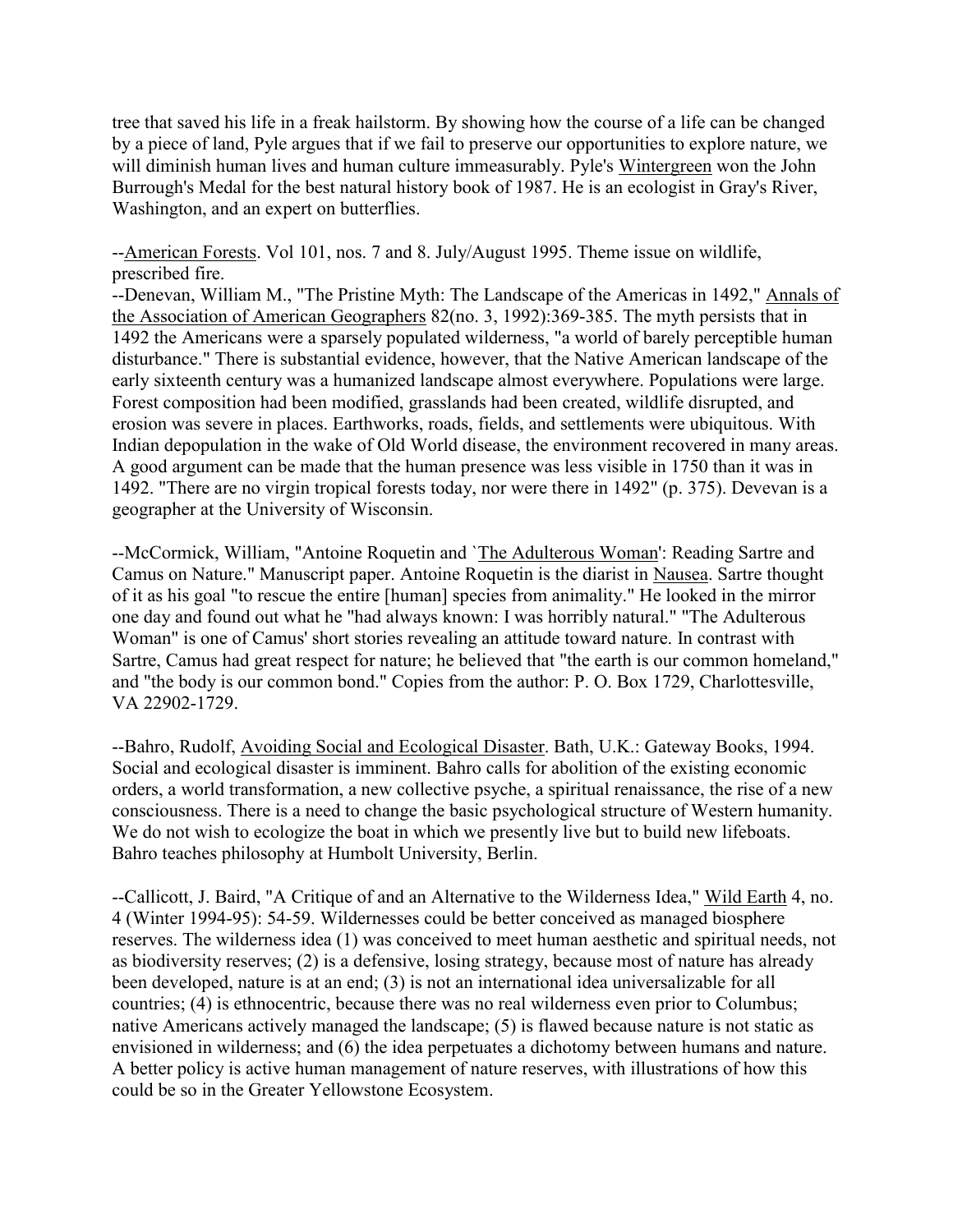Immediately following are two replies, the first by Reed Noss, "Wilderness--Now More than Ever," Wild Earth 4, no. 4 (Winter 1994-95):60-63. "Callicott is dead wrong." "Callicott erects a straw man." "No ecologist interprets wilderness in the static, pristine, climax sense that Callicott caricatures it." The second reply is by Dave Foreman, "Wilderness Areas Are Vital," Wild Earth 4(no. 4, Winter 1994-1995):64-69. Callicott's argument "is fraught with mischief, and unschooled in its subject." "Before a respected scholar like Callicott criticizes the Wilderness concept (even from a friendly if disingenuous point of view), he ought to become more familiar with the history of the Wilderness preservation movement." Callicott counter-replies, a "retort," in "Deep Grammar," Wild Earth 5(no. 1, Spring 1995):64-66. Wilderness is a religion and anyone who criticizes it gets jumped on; Callicott argues that we should "abandon the concept of wilderness (with its historicist baggage) for the concept of biodiversity reserves."

--Audi, Robert, ed., The Cambridge Dictionary of Philosophy. New York: Cambridge University Press, 1995. 4,000 entries, said to be the most comprehensive and authoritative such dictionary, and yet also on "pure" philosophy, and therefore no entries on environmental philosophy, animal welfare, ecofeminism, and other impure types of philosophy. Hence also perhaps not as comprehensive and authoritative as claimed, not to say provincial or even narrow in its purity. Biographical entries are restricted to dead philosophers.

--Cooper, David E., and Joy A. Palmer, eds., Just Environments. London: Routledge, 1995. 12 essays. Contains I. G. Simmons, "Nature, Culture and History." Cooper is professor of philosophy, Palmer is lecturer in education, University of Durham.

--Schaller, George B., "Gentle Gorillas, Turbulent Times," National Geographic 188 (no. 4, October, 1995):65-68.

--Salopek, Paul E., "Gorillas and Humans: An Uneasy Truce," National Geographic 188 (no. 4, October, 1995):72-83. Conservationists fear that Rwanda's instability could endanger the gorillas' survival. Others ask: How should the plight of the world's rarest ape be measured against more than half a million human dead? But so far only one of an estimated 300 gorillas has been confirmed killed in the fighting; both sides have pledged to save the gorillas.

--Light, Andrew, "Is Wilderness a Natural Kind?" Society for Philosophy and Geography Newsletter 1 (no. 1, Dec. 1994): 2-3. "'Wilderness' is a term whose reference is historically dependent on the social context in which it is used and may be too culturally loaded to represent anything of foundational moral significance." Light amply wishes to conserve the areas we call wilderness, but is uncertain about the term. Light is a philosopher at the University of Alberta. A brief rejoinder follows, "Varieties of Wilderness: A Rejoinder," by Jonathan M. Smith (p. 4).

--Philosophy and Geography is sponsored by the Society for Philosophy and Geography and published by Rowman and Littlefield Press. Editors: Andrew Light, Department of Philosophy, University of Alberta, Edmonton, Alberta T6G 2E5, Canada, and Jonathan M. Smith, Department of Geography, Texas A and M University, College Station, TX 77843-3147.

--Krishnan, Rajaram, Jonathan M. Harris, and Neva R. Goodwin, eds., A Survey of Ecological Economics. Washington, DC: Island Press, 1995. 384 pages. Several dozen short articles and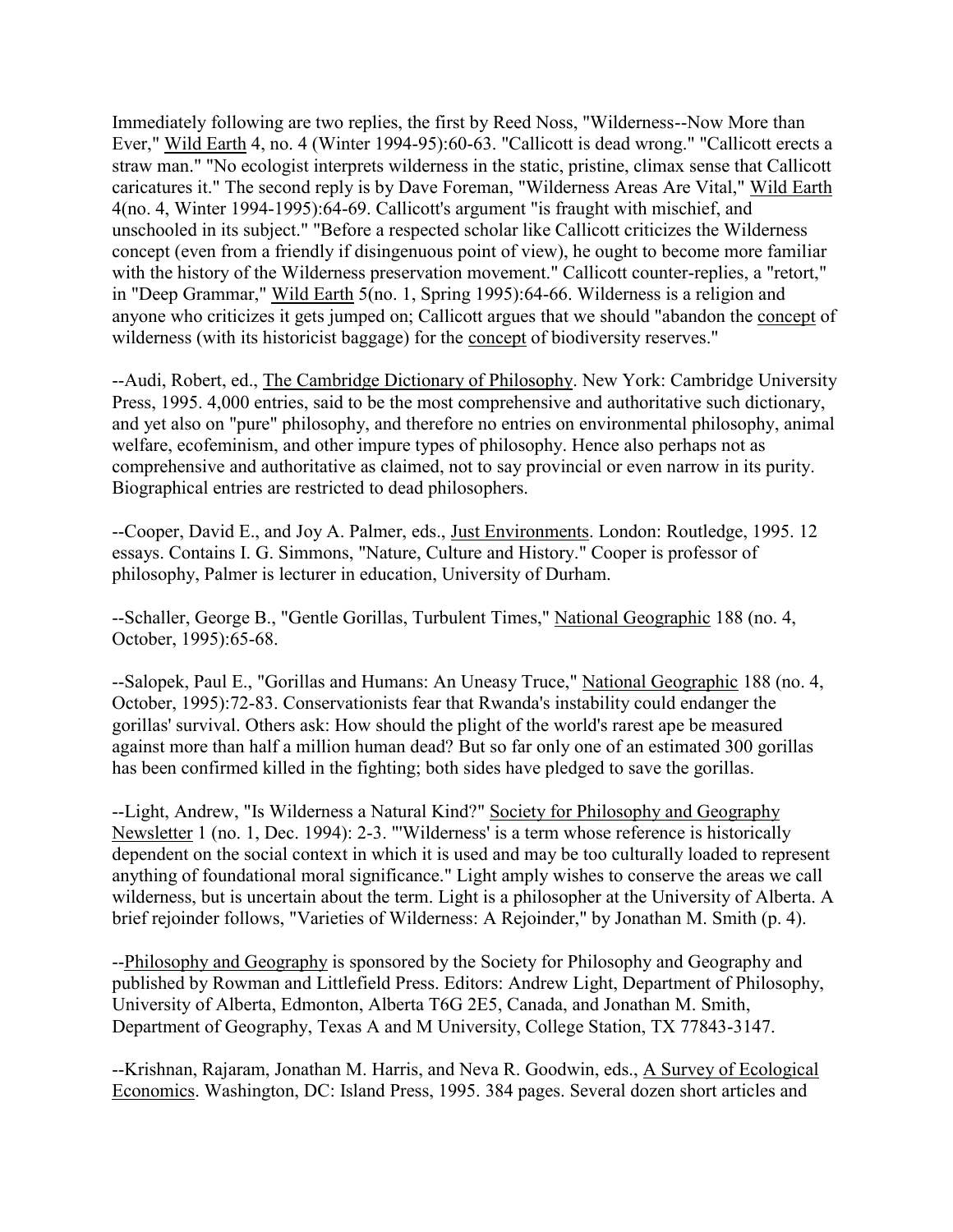extracts: historical perspectives; definition, scope, and interdisciplinary issues; theoretical frameworks and techniques; energy and resource flow analysis; accounting and evaluation; international economic relations, development, and the environment; ethical and institutional issues in ecological economics; The authors are with the Global Development and Environment Institute at Tufts University.

--Midgley, Mary, "Visions, Secular and Sacred," The Hastings Center Report (no. 5, September, 1995): 20- . An imaginative vision of life as a whole is a central part of our mental equipment for any serious study; we must be careful what vision we espouse. If science is not furnished with a sensible one, it cannot fail to gather a wild one.

--Freyfogle, Eric T., "The Owning and Taking of Sensitive Lands," UCLA Law Review (University of California at Los Angeles) 43(1995):77-138. The institution of private land ownership is primarily a regime of private power--direct power over the land itself and indirect power over the people and other life forms whose health and fates are linked to the land. In landed property schemes, boundary lines are drawn on the Earth and some owner acquires rights to control the encompassed space. When the law respects private rights in land, it supports and defends this private power, standing ready to sustain it when appropriate by the use of public force.

Private ownership sinks deep roots into the culture of the United States, in part because the nation has long defined itself in contrast with places where private ownership did not thrive. In the late twentieth century, no force has shaken private ownership more profoundly than the environmental movement and its parent science, ecology. What ecology tells us is that all forms of life are linked with, and dependent upon, all other forms of life, and ultimately with the land itself. Nature's order is more than just a jumbled collection of discrete objects, each understandable in isolation. It is a maze of interconnection and interdependence, an organic whole laced together by nutrients and energy flowing through primary producers up to the top carnivores, and then back to the soil to nourish new life.

Inevitably and appropriately the new wisdom of ecology is altering old ways of imagining the land and relating to it. Change, however, has not arrived easily, particularly in the case of private property law, which is one of the more important ways that a culture expresses its ties to the nonhuman natural world. The bumpiest transition has come in the case of ecologically sensitive lands, lands that have special value in sustaining the healthy functioning of larger biotic communities--wetlands, barrier islands, riparian corridors, endangered wildlife habitats, and the like. Before the age of ecology, owners of sensitive lands enjoyed the same rights as other owners, including the right to transform a land parcel extensively, radically altering its ecosystem role. Today, these owners are under siege. Left along, sensitive lands fulfill their ecosystem functions; altered for intensive human use, the disruptive ripples spread widely, if at times slowly and invisibly. Now that we understand the roles of these lands, what should it mean for a private person to own them? Excellent article, a must read for those following the debate in this area. Freyfogle teaches law at the University of Illinois.

--Coward, Harold, ed., Population, Consumption, and the Environment: Religious and Secular Responses. Albany, NY: State University of New York Press, 1995. 327 pages. \$ 18.95 paper. Different ways in which the world religions view overpopulation and overconsumption, compared with secular approaches. The historical records of the particular religion's teachings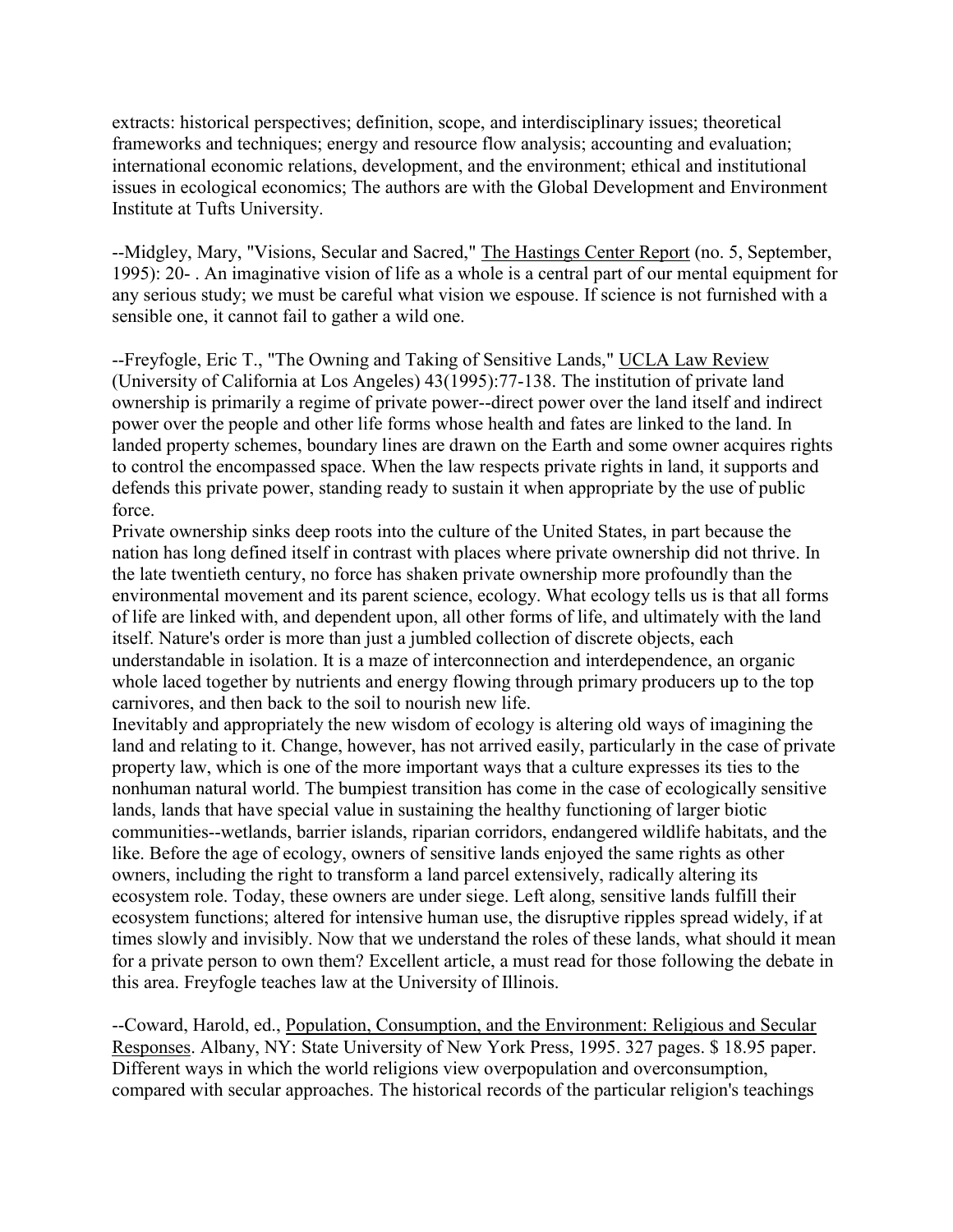about these issues. Aboriginal spirituality, Judaism, Christianity, Islam, Buddhism, Hinduism, Chinese religions, secular ethics, North-South relations, market forces, the status of women, and international law. Coward is director of the Centre for Studies in Religion and Society at the University of Victoria.

--Athanasiou, Tom, Divided Planet: The Ecology of Rich and Poor. New York: Little, Brown and Co., 1996.

--"Cyber Activism: The Potential and the Price," Environmental Action 27 (no. 3, Fall 1995):11-25. Special section on computers and the environment: ecolinking and networks, promoting environmental causes, watching legislation, databases, rich and poor and computing access, the Third World and computers, toxic chemicals in manufacturing chips and where they end up, telecommuting and reduced automobile emissions, though perhaps added urban and rural sprawl, a big Intel plant near Albuquerque, New Mexico, and its environmental problems, energy efficiency on computers, re-cycling of computers and components, computers and paper use and trees lost or saved. Articles by half a dozen authors. Good introduction to the issues in the field.

--Anzovin, Steven, The Green PC: Making Choices that Make a Difference. New York: McGraw-Hill, 1993. Explores advances toward environmentally friendly computing, from paper use to energy efficiency.

--Kahn, Jr., Peter H., and Batya Freidman, "Environmental Views and Values of Children in an Inner-City Black Community," Child Development 66(1995):1403-1417. Overall, children showed sensitivity to nature and awareness of environmental problems, although attenuated by both developmental and cultural factors. Most children believed that polluting a waterway was a violation of a moral obligation. Children's environmental moral reasoning largely focused on homocentric considerations (e.g. that nature ought to be protected in order to protect human welfare). With much less frequency, children focused on biocentric considerations (e.g. that nature has intrinsic value or rights). Findings are discussed in terms of moral-developmental theory, and the place of social-cognitive research in understanding the human relationship to the natural environment. Kahn and Friedman are in human development at Colby College, Maine.

--Kahn, Peter H., Jr., "Developmental Psychology and the Biophilia Hypothesis: Children's Affiliation with Nature." Paper at the April 1995 Society for Research in Child Development. A venturesome hypothesis has been put forth by E. O. Wilson, and is gaining increasing support: biophilia is a fundamental, genetically-based human need and propensity to affiliate with other living organisms and life-like processes. While the biophilia hypothesis can help us to understand the biological underpinnings of how humans come to value nature, the construct itself needs to include substantively ontogenetic considerations. An alternative means, by which to understand biophilia, is grounded in structural-development psychological theory. Data from three recent studies conducted in the United States and the Brazilian Amazon support this reconception. Paper available from the author at: Program in Education and Human Development, Colby College, 4420 Waterville, ME 04901-8844.

--Palmer-Fernandez, Gabriel, ed., Moral Issues: Philosophical and Religious Perspectives. Upper Saddle River, NJ: Prentice-Hall, 1996. 525 pages. Section 10 is "Religion, Ethics, and the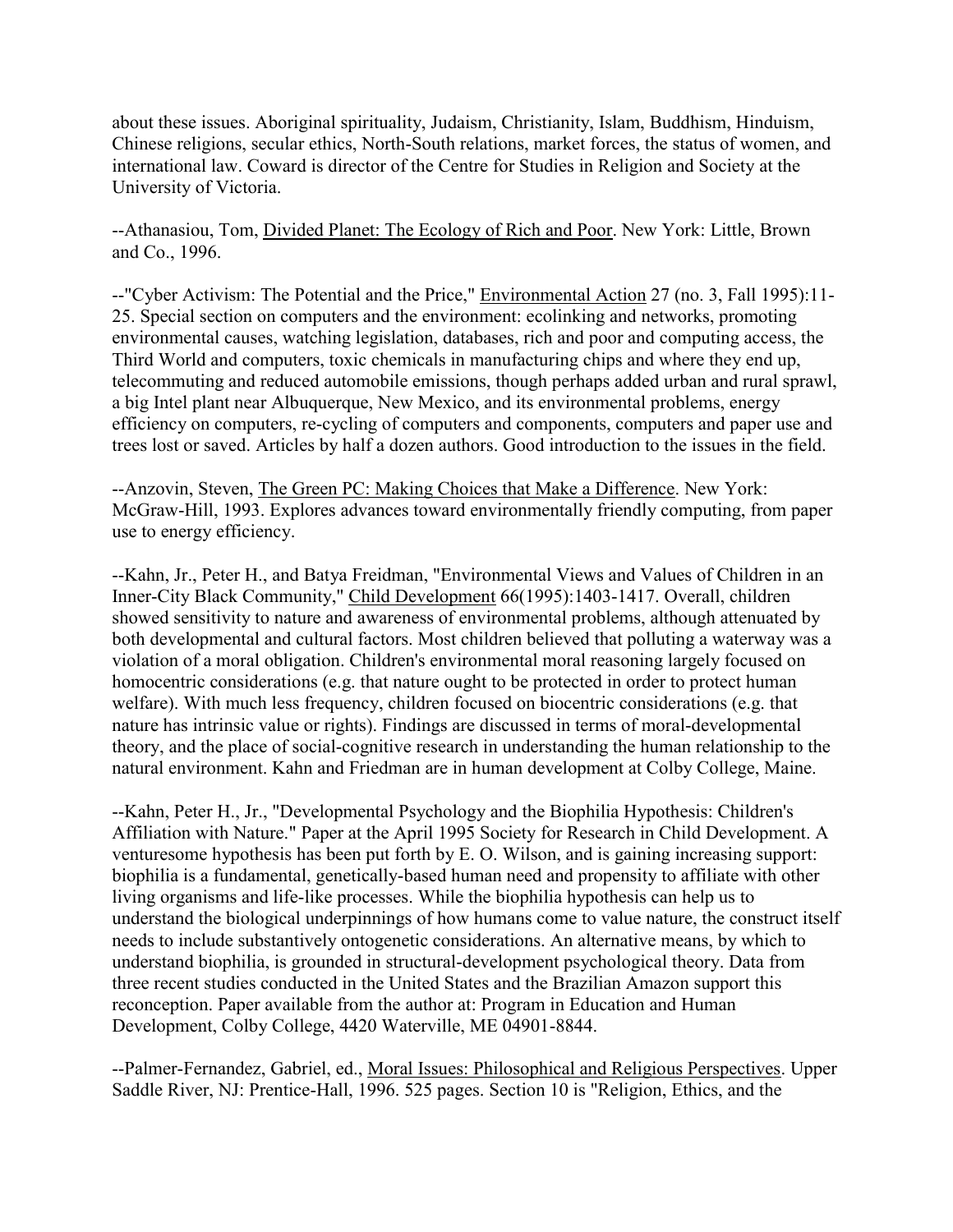Environment: What is the Moral Status of Nature and How Ought We To Treat It?" Contains: Lynn White, Jr., "The Historic Roots of Our Ecological Crisis"; Rosemary Radford Ruether, "Ecofeminism: Symbolic and Social Connections of the Oppression of Women and the Domination of Nature"; Robert Gordis, "Ecology and the Judaic Tradition"; Kenneth Goodpaster, "On Being Morally Considerable"; Thomas E. Hill, Jr., "Ideals of Human Excellence and Preserving Natural Environments." Palmer-Fernandez is at Youngstown State University.

--Rittner, Don, Ecolinking: Everyone's Guide to Online Environmental Information. Berkeley, CA: Peachpit Press, 1992. The basics of getting online and where to go online for environmental information, listservs, world wide web sites, other networks.

--Western, David, and R. Michael Wright, eds., Natural Connections: Perspectives in Community-based Conservation. Washington, DC: Island Press, 1994. 581 pages. Case studies in Amboseli National Park, Kenya, forest management in eastern India, coastal management in the Maluku Islands, Indonesia, wildlife in the Peruvian Amazon, Kakadu National Park in Australia, the Zimbabwe Campfire program, wildlife in Papua New Guinea, forests in Costa Rica, forests in Niger, farms on the North Moors National Park, UK, and neotropical forests. Twenty-six articles. Focus on the needs to reconcile human needs and conservation at the local level: local participation, empowerment, tangible benefits, sustainable development. Western is with the Wildlife Conservation Society, Kenya, formerly with the Bronx Zoo; Wright is with the World Wildlife Fund.

--Adriance, Madeline Cousineau, Base Christian Communities and the Struggle for the Amazon. Albany, NY: State University of New York Press, 1995. Six case studies in how religious groups (the comunidades de base) are involved in land reform, advocacy for human rights, and conservation. These political movements are motivated by a deep religious commitment. Adriance is in sociology at Mount Ida College.

--Ackerman, Diane, The Rarest of the Rare: Vanishing Animals, Timeless Worlds. New York: Random House, 1995. \$ 23.00 Rare species such as the Brazilian golden lion tamarin, monk seals in the Pacific, the short-tailed albatross on an island off the coast of Japan, and the migrations of the monarch butterfly.

--McKibben, Bill, Hope, Human and Wild. Little, Brown, 1995. \$ 22.95. After The End of Nature, McKibben now finds hope for our beleaguered Earth. Hope begins when he notices the remarkable recovery of forest and wildlife in the Adirondacks around his home, even though the area had been a barren, overlogged wasteland only a hundred years ago. This sent him on a quest for other signs of hope, found as far off as Brazil and India.

--Cobb, John B., Jr., Sustaining the Common Good: A Christian Perspective on the Global Economy. Cleveland, OH: Pilgrim Press, 1995. 128 pages. \$ 12.95. Globalization is destroying our capacity to maintain vital human communities. To avoid catastrophe, we must decentralize by adopting policies that promote relatively self-sufficient local economies. The scale of economic activity in today's world already exceeds that which ought to prevail in a world that limits its uses of resources to sustainable levels. We are robbing future generations in order to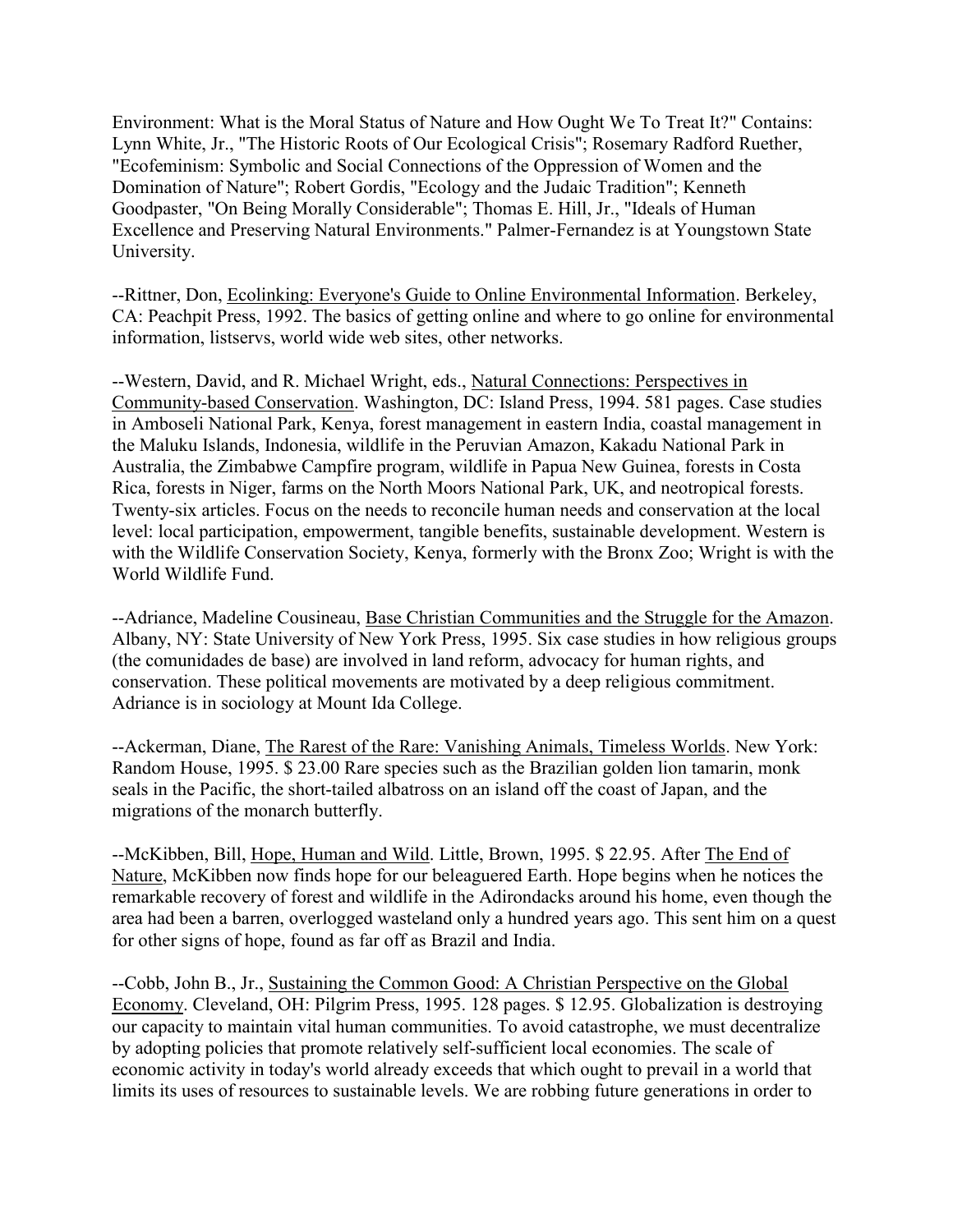improve conditions for ourselves. The self-interested behavior of buyers and sellers in most markets today is an almost insurmountable barrier to the task of building vital human communities. When workers and owners of capital are taught to seek the largest possible return for their efforts, they make possible the specialization and productivity for which laissez-faire capitalism is famous, but at the expense of constant disruption to the fabric of community. Theologically, Cobb faults the existing economic system for focusing primary on human production rather than on creation, putting God's gifts of nature at considerable risk of degradation. The Earth is God's and degrading it is evil, a result of economism as an idolatry. Cobb is a well-known theologian, retired from Claremont Graduate School.

--Wilkins, Thurman, John Muir: Apostle of Nature. Norman: University of Oklahoma Press, 1995. \$ 24.95 cloth. A biography and evaluation of John Muir, and how his influence continues to shape contemporary attitudes toward nature.

--Johnson, Andrew, "The Good, the Bad and the Ugly: Science, Aesthetics and Environmental Assessment," Biodiversity and Conservation 4(no. 7, 1995):758-766. Are there peculiarly scientific values that can be applied in environmental assessment? The use of the expression "scientific interest" is traced from its 19th century origins to modern British statutes. Attempts to replace expert judgments by objective scientific criteria (e.g. indices of biodiversity) can never be completely successful. In particular, "interest" is an aesthetic attribute valued by scientists but incapable of precise measurement. While science provides the best framework for informed judgments on conservation issues, the judgments of scientists are inevitably distinct from their experimental results. Judgments rest on ethical and aesthetic values such as importance and interest, which are essential constituents of the scientific sub-culture, but which are not uniquely "scientific." Johnson is the editor of White Horse Press, publishing environmental books in the United Kingdom.

--Katz, Eric, "Imperialism and Environmentalism," Social Theory and Practice 21 (no. 2, Summer 1995):271-285. Imperialism--power, force, and domination--as a model or metaphor for understanding the human relationship with nature. A metaphor of imperialism is rather different from the benign and optimistic metaphor of "the balance of nature." One purpose of this examination into the power of nature is to open a dialogue about the forms of rhetoric that help to determine environmental policy. Which metaphors of the human/nature relationship are more appropriate? Should we view nature as a complex of aggressive forces, or as a balanced system of cooperation and harmony? Why not use both metaphors? The metaphor we choose will have a fundamental impact on our ideas concerning the appropriate role of human action in the natural world. Four possibilities are examined, especially the first three: (1) Imperialistic humans over other humans, and (2) over nature. (3) Imperialistic nature over humans, and (4) over other things in nature. Nature can be the "other" that is dominated by humanity, or it can be the (nonintentional) dominating and imperialistic force that subdues some aspect of humanity. Katz teaches philosophy and policy at the New Jersey Institute of Technology.

--Cifric, Ivan, "Development and Environmental Protection in Croatia," Socijalna Ekologija (Journal for Environmental Thought and Sociological Research) (Zegreb, Croatia) 4(nos. 2-3, 1995):149-170. Most of those surveyed see environmental problems as quite serious and are pessimistic about improvements in the next ten years. But men, religious persons, those who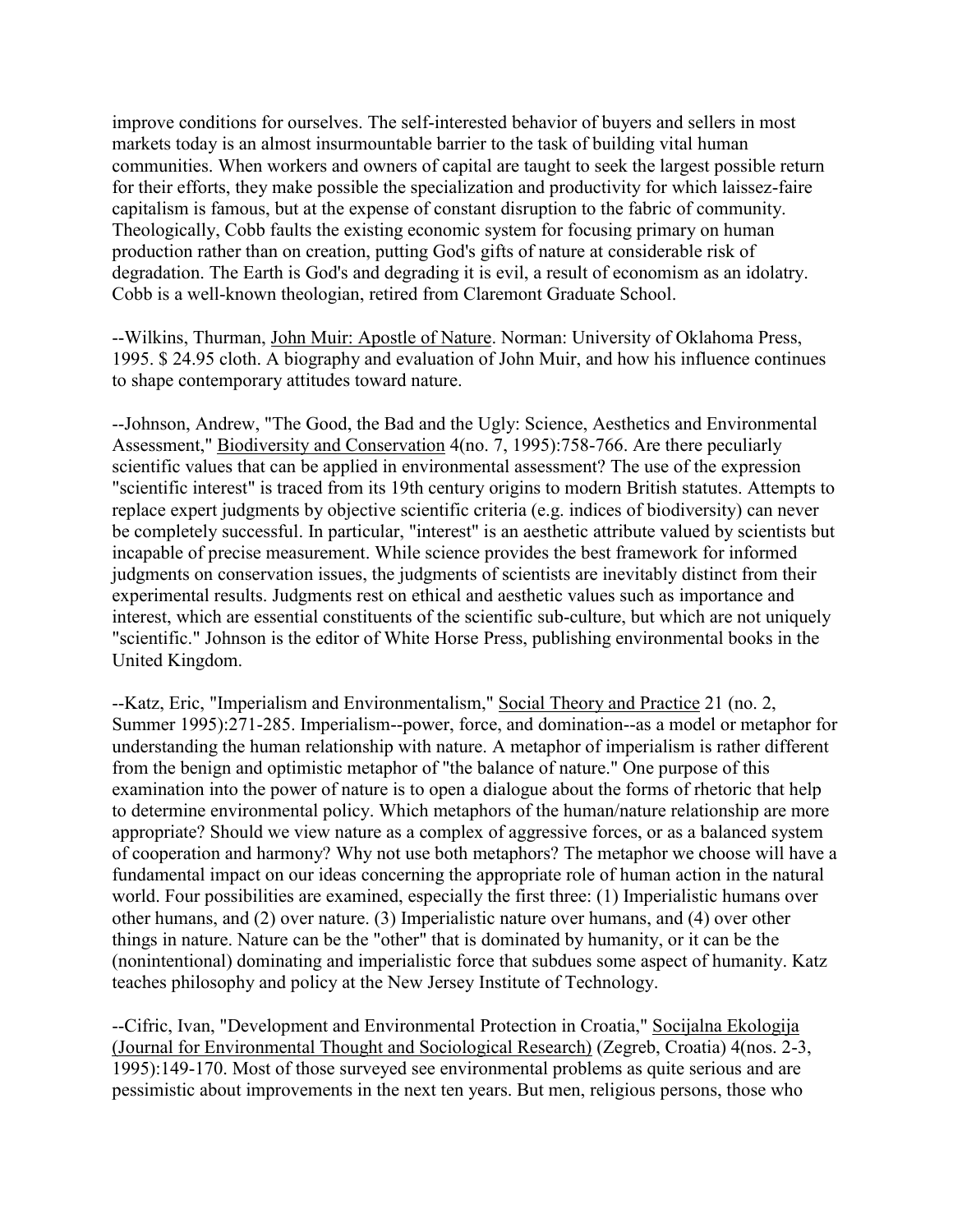identify with a political party, and those with living standards above average expect more progress, especially after ten years. Depending on the region of Croatia, 19% to 36% think there will be no improvement, and those who favor market models expect that environmental protection will degrade even more. Cifric is on the philosophy faculty at Zagreb.

--Attfield, Robin, "Preferences, Health, Interests and Value," EJAP, The Electronic Journal of Analytic Philosophy, Issue on Justifying Value in Nature, 3 (Spring 1995). ISSN: 1071- 5800. Unlike artefacts, living creatures have a good of their own and are morally considerable. The capacity for preferences is sufficient but not necessary for having interests and moral considerability. The capacity for health is also sufficient. This also has the important implication that there is more to human good than mental states and their objects. To subscribe to EJAP (at no cost): Send a message to: listserv@iubvm.ucs.indiana.edu with "subscribe ejap [Firstname] [Lastname]" in the body. Subscribers receive instructions for retrieving EJAP files from the listserver. Anonymous FTP: phil.indiana.edu/ejap/ Gopher: phil.indiana.edu World Wide Web: http://www.phil.indiana.edu/ejap/ EJAP is produced at the Department of Philosophy, Indiana University: ejap@phil.indiana.edu.

--Morrison, Roy, Ecological Democracy. Boston: South End Press, 1995. 250 pages. \$ 15, paper. A broadly based critique of industrialism, exploring currently emerging ecological democracies, such as the Mondragon Cooperative system in Spain, the Seikatsu Cooperative Clubs in Japan and Coop Atlantic in Canada. A dramatically revitalized participatory democracy, which includes community control of finances, a social wage, cooperative economies, demilitarization and a solar transition. Morrison is a longtime peace and anti-nuclear activist, living in Warner, New Hampshire.

--Norman Myers and Julian L. Simon, Scarcity or Abundance: A Debate on the Environment. New York: W. W. Norton, 1994. 254 pages. Julian Simon continues his famous offer to bet that "just about any trend pertaining to material human welfare will improve rather than get worse," and challenges betters to "pick the index." Myers replies that there are twice as many people on the planet as there were forty years ago, with many more now living in poverty and suffering, and 1.5 billion in absolute poverty. The betting is inappropriate, for the wealthy North, one-fifth of the world consuming four-fifths of its goods; human deprivation is quite evident for the fourfifths of the world that consumes one-fifth of its goods. Maybe environmentalists should bet this situation will worsen, and hope that they lose their bets.

--Malone, Charles R., "Ecology, Ethics, and Professional Environmental Practice: The Yucca Mountain, Nevada, as a Case Study," The Environmental Professional 17 (no. 3, 1995): 271- . --Dizard, Jan E., Going Wild: Hunting, Animal Rights, and the Contested Meaning of Nature. Amherst: University of Massachusetts Press, 1995. 182 pages. \$ 12.95 paper. Boston's water agency, the Metropolitan District Commission, owns and operates the Quabbin Reservoir and its watershed of 55,000 acres. The area is a preserve, and wildlife flourishes there. Deer flourish, welcomed for decades, but then overpopulate and begin to degrade the forest. The Commission opens the area to hunting, under controversial debate that moves across most of the key issues in environmental ethics: nature undisturbed by humans and the proper role of human management, whether nature can take care of itself in a reserve of this kind, whether hunting is an acceptable management tool, conservation and preservation.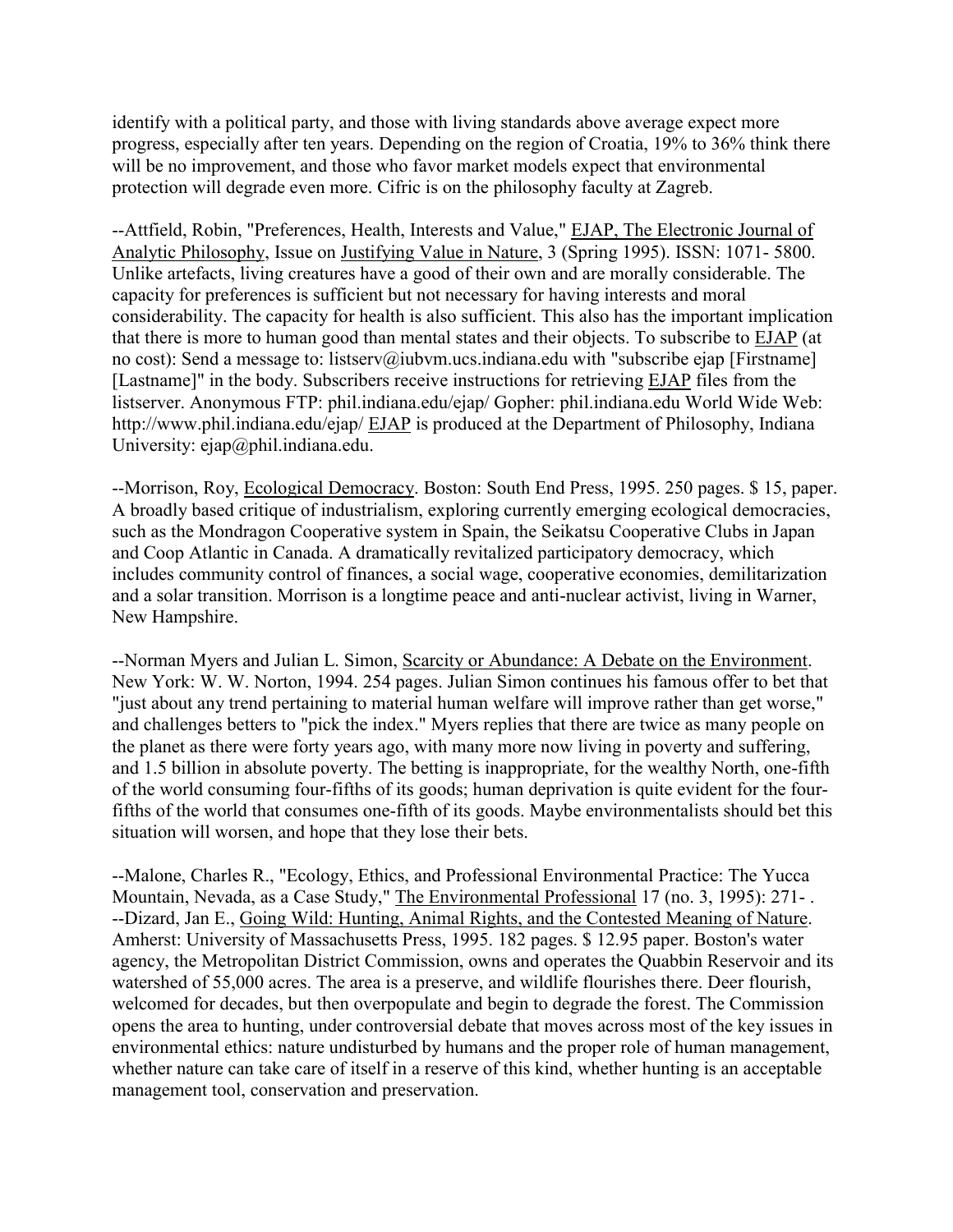--Randy Larsen, Environmental Virtue Ethics: Nature as Polis. M. A. thesis at Colorado State University, Spring 1996. Virtue ethics, developing the Aristotelian tradition, has promise for environmental ethics, although Aristotle's list of virtues needs to be supplemented with environmental ones. "Tenacity" can serve environmentalists, avoiding extremes of "apathy" and "obsession," finding a balance between the existential experience of nature and advocacy for environmental conservation. John Muir is an example of a successful holder of this environmental virtue. Larsen is currently the host on a radio talk show, "Ecotalk," on station KZFR serving the area around Chico, California. He teaches in a community college there.

--OLeary (O'Leary), Rosemary, Environmental Change: Federal Courts and the EPA. Philadelphia, PA: Temple University Press, 1995 in paper, earlier 1993 in hardback. \$ 19.95 paper. A survey of over 2,000 federal court cases on environmental policy--water quality, pesticides, toxic substances, air quality, hazardous waste. Compliance with court orders has become one of the EPA's top priorities, at times overshadowing congressional mandates and the authority of EPA administrators. Because the EPA is often caught between White House and Congressional agendas, judicial decision is especially important in the public policy process. O'Leary is in public and environmental affairs at Indiana University, Bloomington.

--Stilgoe, John, Alongshore. New Haven: Yale University Press, 1994. 444 pages. \$ 35.00. A study of the New England seashore and the American culture entwined with it. The cultural evolution of the meaning of the shore area of New England through the history of European habitation there. The shore as an endangered zone, where the geomorphological forms of ocean and land meet and a human culture develops out of this unique interaction.

--Steiner, Dieter and Markus Nauser, eds., Human Ecology: Fragments of Anti-fragmentary Views of the World. London: Routledge, 1993. 365 pages. £ 65. Part I. Transdisciplinarity, biohistory, and the human ecological triangle of person-society-environment. Part II. Epistemology. Part III. Structuration. Part IV. The regional dimension. Human ecology is really human geography and can and ought to be a serious science. Written from the perspective of contemporary geographical theory and social science. A difficult book to read.

--Lutz, Ernst, ed., Toward Improved Accounting for the Environment. Washington, DC: World Bank, 1993. 329 pages. A sequel to a 1989 volume by Y. F. Ahmad, E. El Serafy, and E. Lutz, Environmental Accounting for Sustainable Development. The United Nations' proposed Integrated System of Environmental and Economic Accounting, and case studies in Mexico and Papua New Guinea, and related assessments.

--Zuckerman, Den and David Jefferson, eds. Human Population and the Environmental Crisis. Boston: Jones and Bartlett, 1996. 136 pages. \$ 26.25. From a public symposium at UCLA in October 1993. The editors are on the faculty there.

--Marchak, M. Patricia, Logging the Globe. McGill-Queen's University Press. Problems and prospects facing forestry worldwide.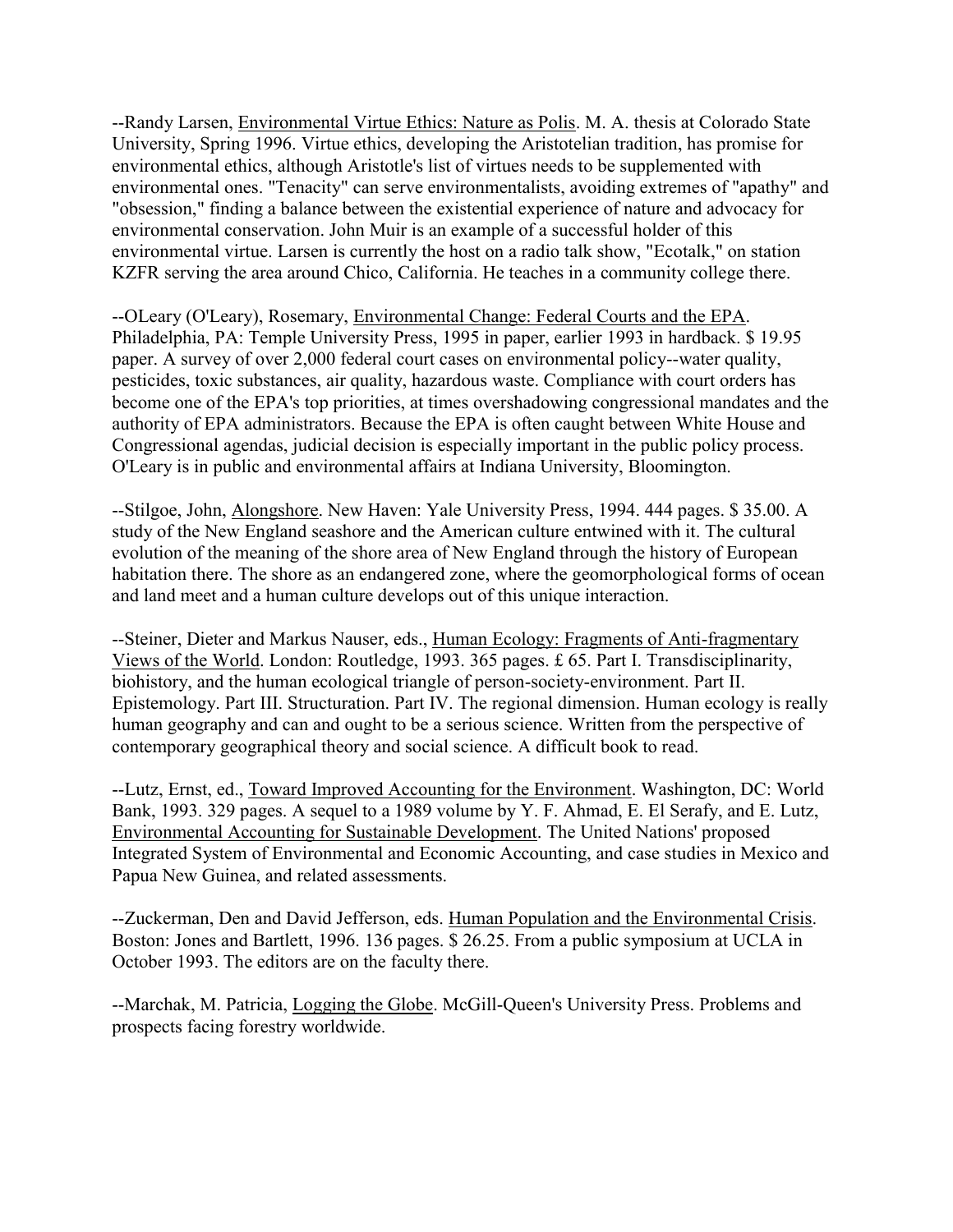--Leith, James A., Roy A. Price, and John H. Spencer, eds., Planet Earth: Problems and Prospects. McGill-Queen's University Press. A compendium of papers from a 1991 conference at Queen's University.

--MacCleery, Douglas W., American Forests: A History of Resiliency and Recovery. Durham, NC: Forest History Society, 1994 (and earlier editions). Following two centuries of decline, the area of forest land has stabilized. Today the U.S. has about the same forest areas as in 1920. The area consumed by wildfire each year has fallen 90 percent. Populations of deer, turkey, elk, pronghorns, and many other wildlife have increased dramatically. Eastern forests have staged a major comeback. Forest growth nationally has exceeded harvest since the 1940's. Recreational use of forests has increased manyfold. Dependence of the economy on wood and wood products is as great as ever. One can wonder, however, whether questions about the quality of the forests (pine plantations vs. old growth forests) still need to be addressed. MacCleery is a professional forester with the U.S. Forest service.

--Prugh, Thomas, with Robert Costanza, John H. Cumberland, Herman Daly, Robert Goodland, and Richard B. Norgaard, Natural Capital and Human Economic Survival. Sunderland, MA: Sinauer Associates, 1995. Sustainability is threatened by nothing so much as a shortage of natural capital. The global ecosystem, which provides a vast array of indispensable resources and services to human beings, can be seen as a form of capital that can never be replaced by any combination of human labor, wealth, and technology. Yet Earth's natural capital endowment is under severe strains from rapidly increasing human economic activity and population. One step toward sustainability would be to "get the prices right" by properly valuing natural capital (which might add, for instance, \$ 51,000 to the price of an automobile!).

--King, Carolyn, Immigrant Killers: Introduced Predators and the Conservation of Birds in New Zealand. Auckland: Oxford University Press, 1984.

--Gaze, Peter, Rare and Endangered New Zealand Birds: Conservation and Management. Christchurch: Canterbury University Press, 1994.

--Bookchin, Murray, Which Way for the Ecology Movement Edinburgh and San Francisco: AK Press, 1993. 75 pages. Bookchin is an anarchist who argues that although the problems are extreme, environmentalists have in general gotten the causal sequence backward. Mass poverty, starvation, dispossession, slums, and alienation is not the result of overpopulation, nor the cause of environmental degradation. Rather these crises of human dysfunction and environmental breakdown are the result of a driving capitalism dependent on growth and consumerism. People have been shoved off the land all over the world by agribusiness. Environmentalists have not understood the true causal forces. Humans are capable of changing these institutional forces, but not until they are correctly understood.

--Braidotti, Rosi, Ewa Charkiewicz, Sabine Hausler, and Saskia Wieringa. Women, the Environment and Sustainable Development: Towards a Theoretical Synthesis. London: Zed Books, 1994. 220 pages. An effort to explore the interconnections between the themes of women, the environment, and sustainable development.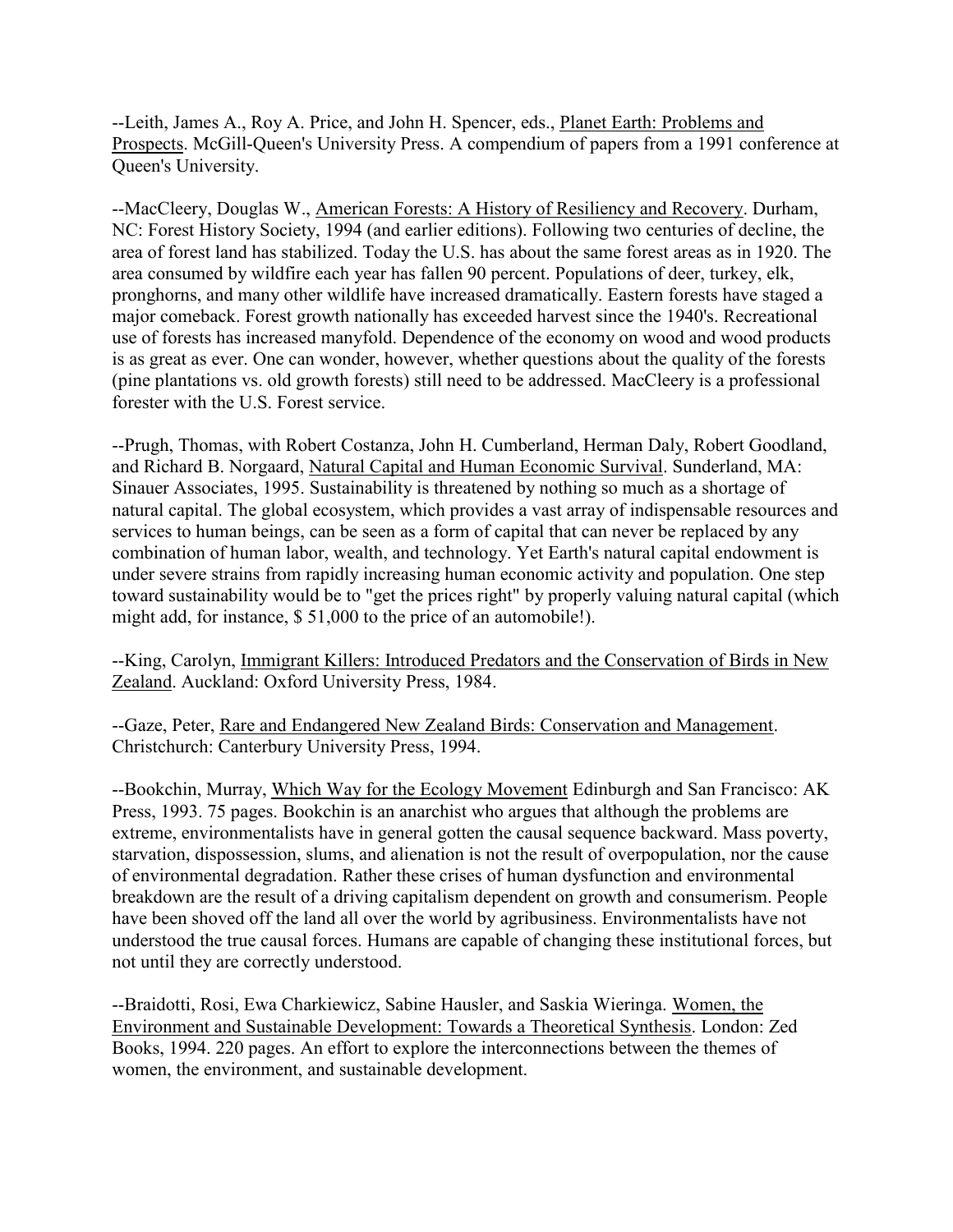--Abram, David. The Spell of the Sensuous: Perception and Language in a More-than-Human World. New York: Pantheon Books, 1996. 333 pages. \$25.00 cloth. "Nobody writes about the ecological depths of the human and more-than-human world with more love and lyrical sensitivity than David Abram" (Theodore Roszak). A sleight-of-hand magician as well as a philosopher, Abram has lived and traded magic with indigenous magicians on several continents. Starting from the intimate relation between these practitioners and the animals, plants, and natural elements, his book draws the reader into investigations regarding the fluid, participatory nature of perception, and the reciprocity between our senses and the sensuous earth. This unfolds into an exploration of language, and the power words have to enhance or to stifle the spontaneous life of the senses. Our most cherished human attributes--from the gift of language, to the awareness of past and future, to the rational intellect itself--all emerge in interaction with the animate natural world, and remain wholly dependent upon that living world for their coherence.

"I know of no work more valuable for shifting our thinking and feeling about the place of humans in the world. Your children and their children will be grateful to him; the planet itself must be glad"--James Hillman, psychologist). "Scholars will doubtless recognize its brilliance, but they may overlook the most important part of Abram's achievement: he has written the best instruction manual yet for becoming fully human. I walked outside when I was done and the world was a different place" (Bill McKibben). "A masterpiece--combining poetic passion with intellectual rigor and daring. Electric with energy, it offers us a new model of scholarly inquiry: as a fully embodied human animal. It opens pathways and vistas that will be fruitfully explored for years, indeed for generations, to come" (Joanna Macy, deep ecology activist). Abram is an ecologist and philosopher, with a PhD from SUNY, Stony Brook.

--Shepard, Paul, The Others: How Animals Made Us Human. Washington, DC: Island Press, 1995. 357 pages. \$ 24.95. "We are space-needing, wild-country, Pleistocene beings, trapped in overdense numbers in devastated, simplified ecosystems. We project our problems onto mythic forms of barbarism. Whereas the sanctity of nonhuman life was a normal part of small-scale societies for thousands of years, the `world religions' with their messianic, human-centered, and otherworldly emphasis, trampled those traditions and now is beginning to realize what it lost: sensitivity to human membership in natural communities and affirmation of and compliance with the biological framework of life." Concerning the human relation with animals, neither "logic nor charity can deal with what is, beyond pets and chicken factories, a mystery and an ecology: the ambiguity of life living on death, the spiritual nature of nonhuman life, traditions of human membership in natural communities embedded in place and ancestry. Earth history places us among the animals, as one of them, in food chains and other symbioses which we do not invent, but inherit, and which set our limitations among the Others."

--Shepard, Paul, Man in the Landscape: A Historic View of the Esthetics of Nature. College Station, TX: Texas A&M Press, 1991. 336 pages. \$ 24.50. 2nd edition. The first was in 1967. The traditions created from landscape painting, literature, gardening, and the notion of paradise, reconciled in an ecological perspective. "We may come to see the landscape as the story of our being. It represents the idea of a context once described as the ground of a gestalt in which being alive and being human is the figure. But that metaphor relies on a static contrast or opposition. New and better metaphors are emerging. To this creativity, Man in the Landscape is rededicated" (p. xxviii).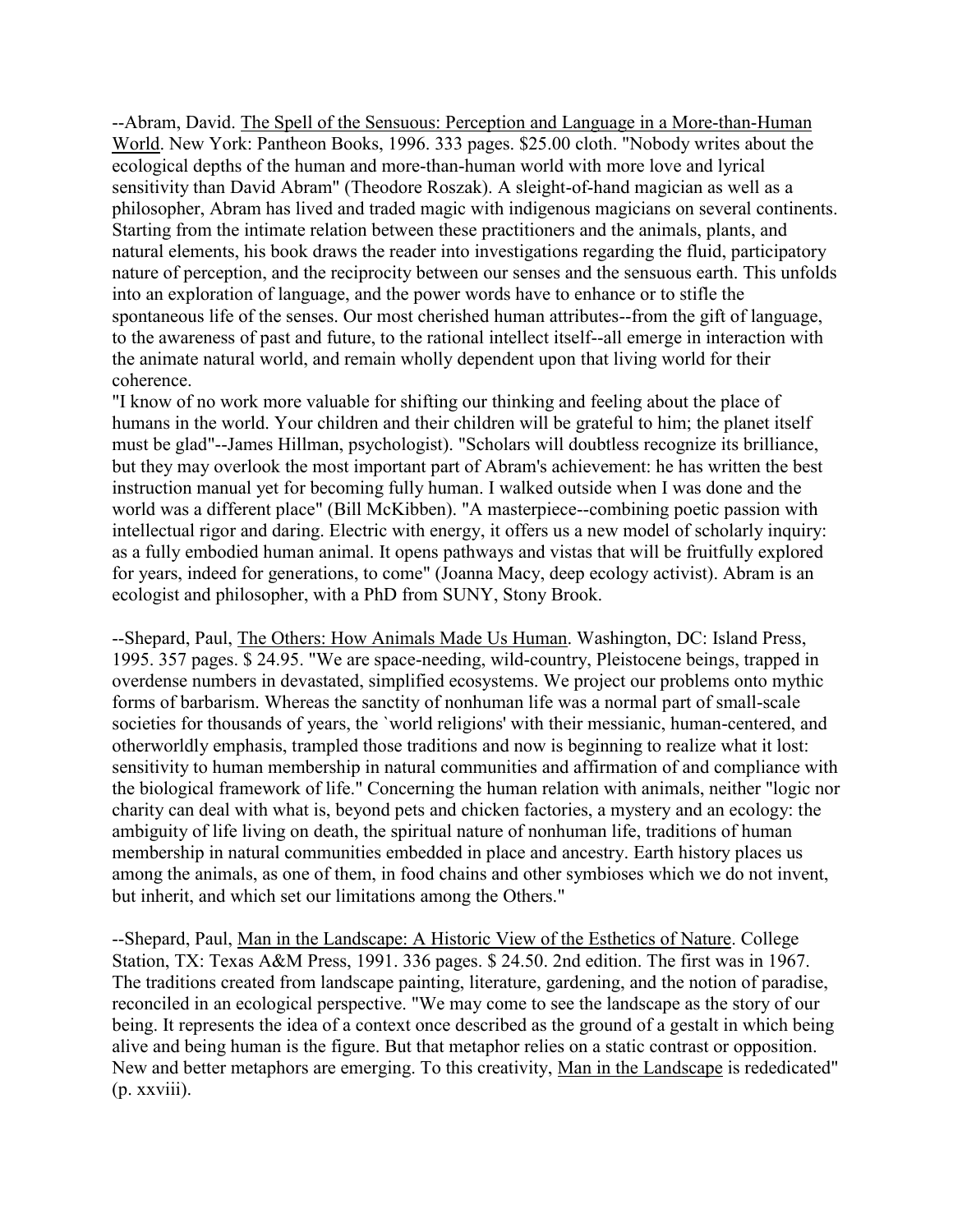--Kellert, Stephen R., The Value of Life: Biological Diversity and Human Society. Washington, DC: Island Press, 1995. The values of living diversity and how these are integral to being fully human. How the current destruction of life on earth threatens humankind's physical, emotional, intellectual, and spiritual well-being. Actual and perceived importance of biological diversity, the social science counterpart to E. O. Wilson's The Diversity of Life. Kellert has spent twenty years assessing, as a social scientist, the human relationship to nature. He is in the school of forestry and environmental sciences at Yale University.

--Jensen, Derrick, ed., Listening to the Land: Nature, Culture, and Eros. San Francisco: Sierra Club Books, 1995. 328 pages. \$ 15.00. Interviews with Paul Shepard, John Livingston, Christopher Manes, Thomas Berry, Dave Foreman, and others.

--Woods, Mark, "Can Wilderness Survive?" From the Center: A Newsletter (The Center for Values and Social Policy, University of Colorado, Boulder), vol. 14, no. 2, Fall 1995. There are mounting criticisms of wilderness. We can circumvent such criticism with a non-anthropocentric wilderness ethic. "Wilderness is meaningful because it is an important repository of value--the value of the free play of natural forces. We cannot avoid impacting nature, but we can choose whether we want to control, dominate, and fully trammel all of nature by living side by side with it and protecting it as wilderness. Academics who claim that there is no such thing as wilderness because the concept is meaningless intentionally or inadvertently support the assault on the physical space of wilderness. Wilderness cannot survive the combined forces of academics who banish it as a meaningless concept and bulldozers that destroy it as a meaningful place. The defense against both is worthwhile." Woods is a PhD candidate at the University of Colorado, Boulder.

--Moore, Kathleen Dean, Riverwalking. New York: Lyons and Burford Publishing, 1995. 164 pages. Building around the metaphors of rivers, symbolizing the flow of life, Moore finds that lives "come together on rivers, where biology and philosophy, body and mind, experience and idea, flow side by side until they cannot be distinguished in a landscape that is whole and beautiful and ambiguous." Reflections on her experiences over the years in and around rivers. With excellent notice in the New York Times Magazine and the Chronicle of Higher Education. Moore is in philosophy at Oregon State University.

--Zirker, Daniel, and Marvin Henberg, "Amazonia: Democracy, Ecology, and Brazilian Military Prerogatives in the 1990's," Armed Forces and Society 20 (no. 2, Winter 1994):259-281. "As a policy prerogative of the military, a particularly intrusive form of developmentalism is envisaged in Amazonia; civilian allies linked to slash-and-burn cattle ranching, large- and small-scale mining, and massive forestry and agricultural enterprises see themselves, along with the military, as the nationalistic heroes of a nation threatened by ecological imperialism. `National security' is defined in this context as the colonization of the region: populating, but not democratizing, what they regard as a geopolitical buffer zone." "There is great irony, then, in the apparent attempt by the Brazilian military to seek its salvation by rallying against the ecological `internationalization' of the Amazon. Military support for the environmentally (and ethically) destructive practices of the status quo promises only to ensure the short-term emergence of yet another ecological and political monoculture." Zirker is in political science, University of Idaho, Henberg (formerly at Idaho) is now vice-president, Linfield College, McMinnville, Oregon.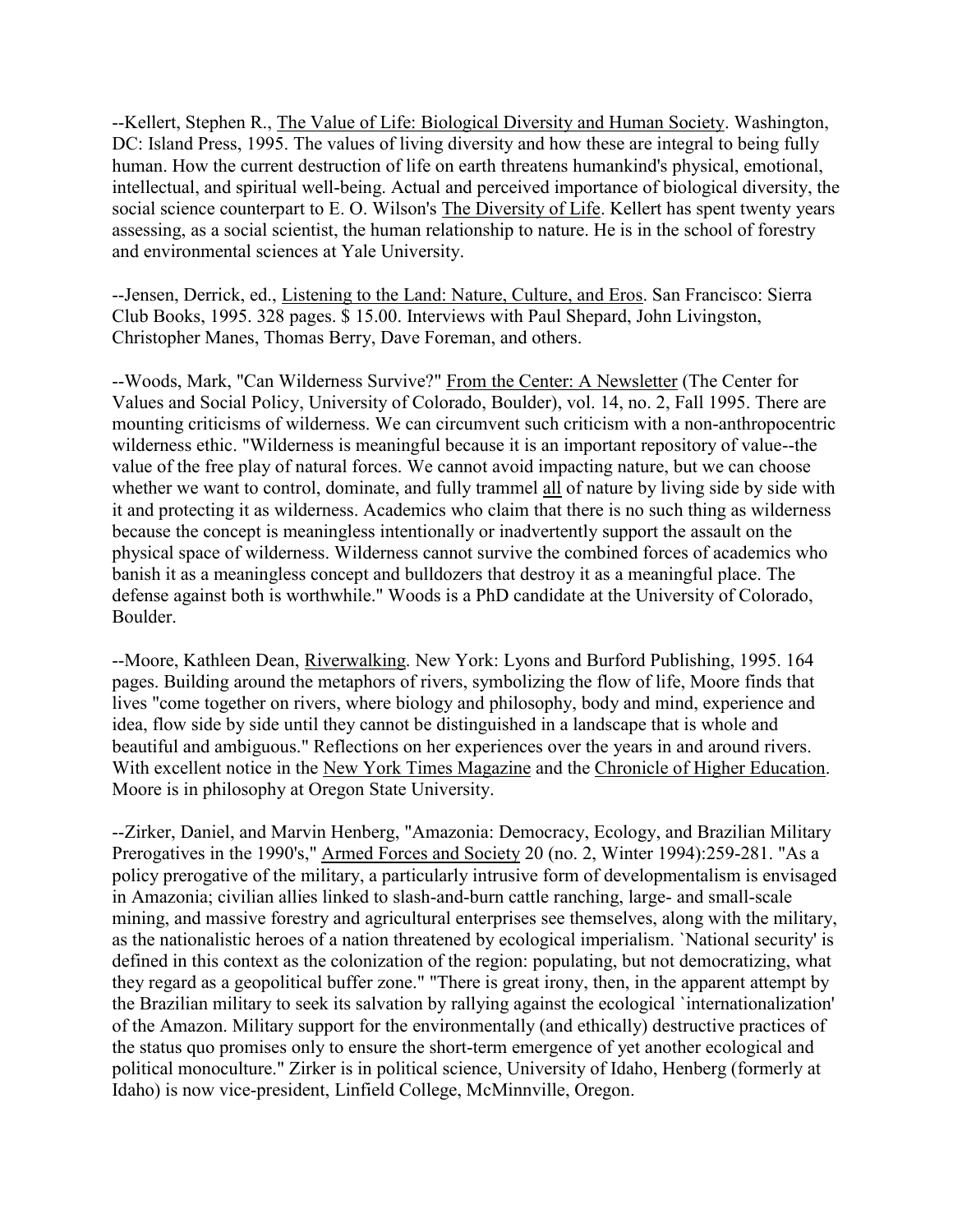--Leakey, Richard and Roger Lewin, The Sixth Extinction: Patterns of Life and the Future of Humankind. New York: Doubleday, 1995.

--Chase, Alston, In a Dark Wood: The Fight over Forests and the New Tyranny of Ecology. New York: Ticknor and Fields (Houghton Mifflin), 1995. A pair of contrasting reviews by Terry L. Anderson and Karl Hess, Jr., with Alston Chases rejoinders, is in PERC Reports (502 S. 19th Avenue, Suite 211, Bozeman, MT 59715). Anderson: "The main contribution of this book is that it exposes the lack of any scientific basis for biocentrism and ecosystem management. ... By embracing biocentrism and ecosystem management, environmentalists have `confused science with philosophy, facts with values, and truth with mythology.' .. The emperor has no clothes. I hope that In a Dark Wood will cripple the idea if not drive a stake into the heart and soul of biocentrism." Hess: There is "a demon in Chase, a mean-spiritedness aimed willy-nilly at greens. In a Dark Wood is a compendium of prejudicial pseudo-science, ad hominem attacks, and facile analyses. It is environmental clearcutting at its most sophisticated and also at its worst. ... Chase is shakiest when attacking ecologists for embracing static models of nature. Here he is dead wrong. Chase bogs down in eco-bashing. By innuendo and coincidence (Nazis were green) he tries to link ecology and biocentrism to tyranny."

--Anderson, Chris, and Lex Runciman, A Forest of Voices: Reading and Writing the Environment. Mountain View, CA: Mayfield, 1994. 775 pages. \$ 24.95.

--VanderRyn (Van der Ryn), Sim, and Stuart Cowan, Bringing Design to Life. Washington: Island Press, 1996. Case studies, images, and theory to envision how the living world and the humanly designed world can be rejoined by taking ecology as the basis for design.

--Taylor, Bron R., ed., Ecological Resistance Movements: The Global Emergence of Radical and Popular Environmentalism. Albany: State University of New York Press, 1995. 288 pages. \$ 59.50. Popular ecological resistance movements around the world, and the continuities these have with earlier forms of social resistance. The philosophical and moral issues these movements pose. Taylor directs environmental studies, University of Wisconsin.

--Wapner, Paul, Environmental Activism and World Civic Politics. Albany: State University of New York Press, 1996. 238 pages. \$ 16.95 paper. A detailed examination of the actions of several leading environmental nongovernmental organizations (NGO's), such as Greenpeace, the World Wildlife Fund, and Friends of the Earth, the author finds that the activities of nonstate actors are giving rise to influential forms of global governance that operate partially or even wholly outside the states system. Wapner teaches in the School of International Service at the American University, Washington.

--Frederick, William Crittenden, Values, Nature, and Culture in the American Corporation. New York: Oxford University Press, 1995. Chapter 6 is "Ecologizing Values and the Business Dilemma," with four ecologizing values: linkage, diversity, homeostatic succession, and community. Also "Anthropocentric Interpretations of Ecological Processes," "The Interface of Economizing and Ecologizing," "Varieties of Ecological Process," "Power Aggrandizement and Ecologizing," and "The Central Ecological Value Problem." An earlier version of this chapter is "Anchoring Values in Nature: Toward a Theory of Business Values," Business Ethics Quarterly,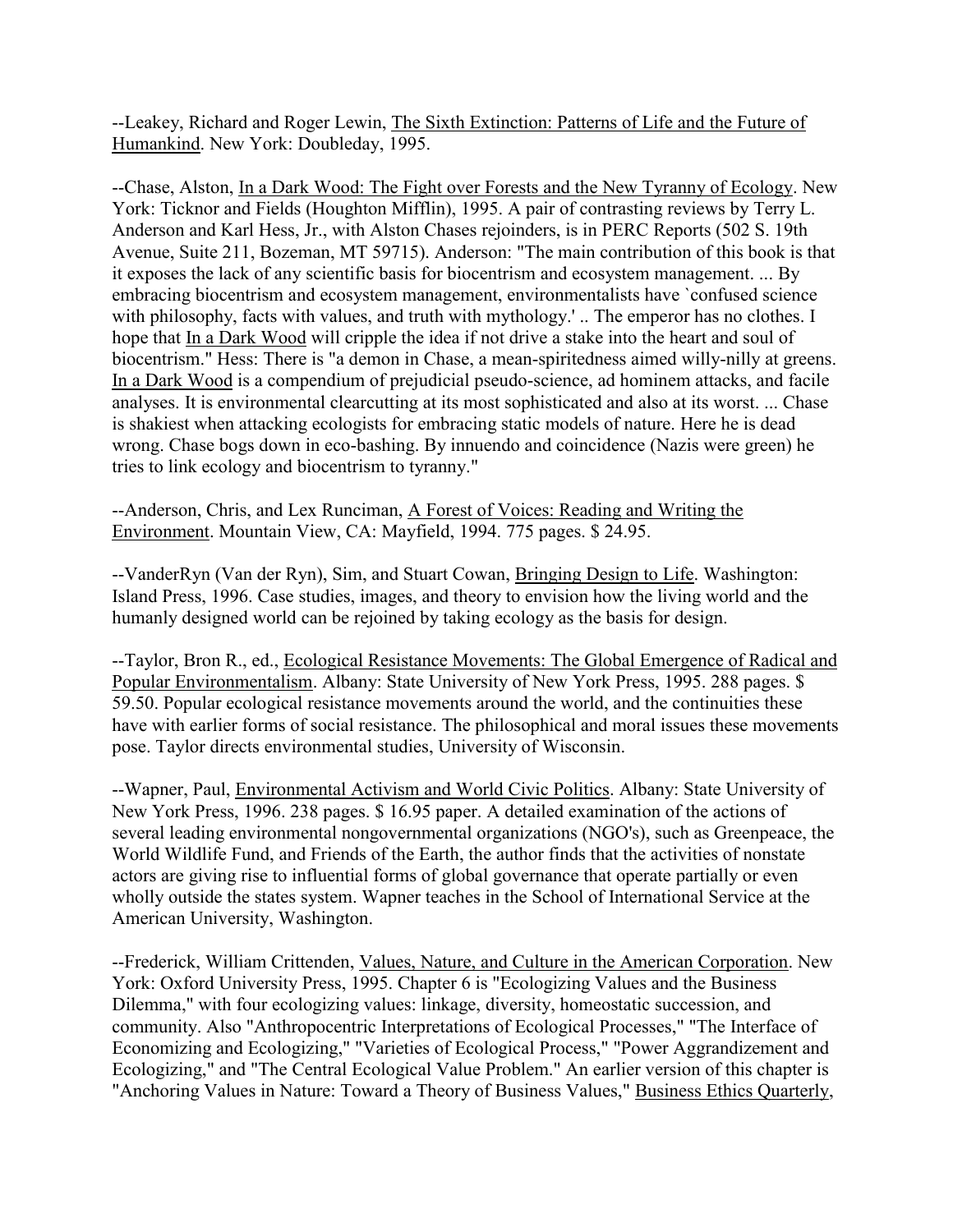July 1992, pp. 283-303. "An economic system does not stand alone in grand isolation from the everyday life of ordinary people but is instead a pulsating human organism thoroughly embedded in societal and cultural [and ecological] life" (p. xiv). Other chapters are a penetrating insight into values (such as profits and desire for power), as these drive business. Frederick teaches ethics at the University of Pittsburgh.

--Chiras, Dan, and the Sustainable Futures Society, eds., Voices for the Earth: Vital Ideas from American's Best Environmental Writers. Boulder, CO: Johnson Books, 1995. 256 pages. \$ 16.95.

--Wilson, E. O., "E. O. Wilson to the Defense," National Wildlife, Dec. 95/Jan. 96, pages 10ff. A renowned biologist argues the case for biodiversity, both with his intellect and his heart. Adapted from a longer essay in Susan Middleton and David Littschwager, Witness: Endangered Species of North America (San Francisco: Chronicle Books, 1994).

--Middleton, Susan, and David Littschwager, Witness: Endangered Species of North America. San Francisco: Chronicle Books, 1994. Largely a photographic album, with some text. Excellent portraits of endangered species.

--Socolow, R., C. Andrews, F. Berkhout, and V. Thomas, eds., Industrial Ecology and Global Change. Cambridge, UK: Cambridge University Press, 1994. 532 pages. £35.00. How can the Earth become fully industrialized without overwhelming natural systems? Recycling, solar energy, chemicals in agriculture, industrial innovation, international cooperation. About three dozen contributors. Berkhout is at the University of Sussex, the other editors are at Princeton University.

--Interdisciplinary Research Network on the Environment and Society (IRNES), Perspectives on the Environment 2. Aldershot, Hants., U.K.: Avebury, 1995. 248 pages. £ 37.50. Essays from the second conference of IRNES held in Sheffield, England in September 1993. Part I. Global climate models, agricultural biotechnologies, the environmental implications of building technologies. Part II. National and international politics of the environment in Britain, the Ukraine, Burma, Thailand, Indonesia. Part III: Sustainability in Japan and Britain. Part IV. Democracy and state and the European Union's principle of subsidiarity. A frequent theme is that different disciplines "produce" multiple conceptions of the environment and that somewhere in the midst of this public policy emerges. The first Perspectives on the Environment, ed. Holder et all, was by Avebury in 1993.

--Volger, John, The Global Commons: A Regime Analysis. New York: John Wiley, 1995. 248 pages. \$69.95 £ 35. The global commons--the oceans, Antartica, outer space, the atmosphere- present key problems for global environmental management. "Regime theory" applied to these areas that are beyond national control, with a critical review of these concepts. The Third Law of the Sea Convention, recent developments in the rules for Antartica, the protection of the stratospheric ozone layer and the development of a climate change regime. The author is at Liverpool John Moores University, UK.

--Adger, Neil and Katrina Brown, Land Use and the Causes of Global Warming. New York: John Wiley, 1995. 271 pages. \$ 54.95. £ 37.50. The scientific and policy debate concerning the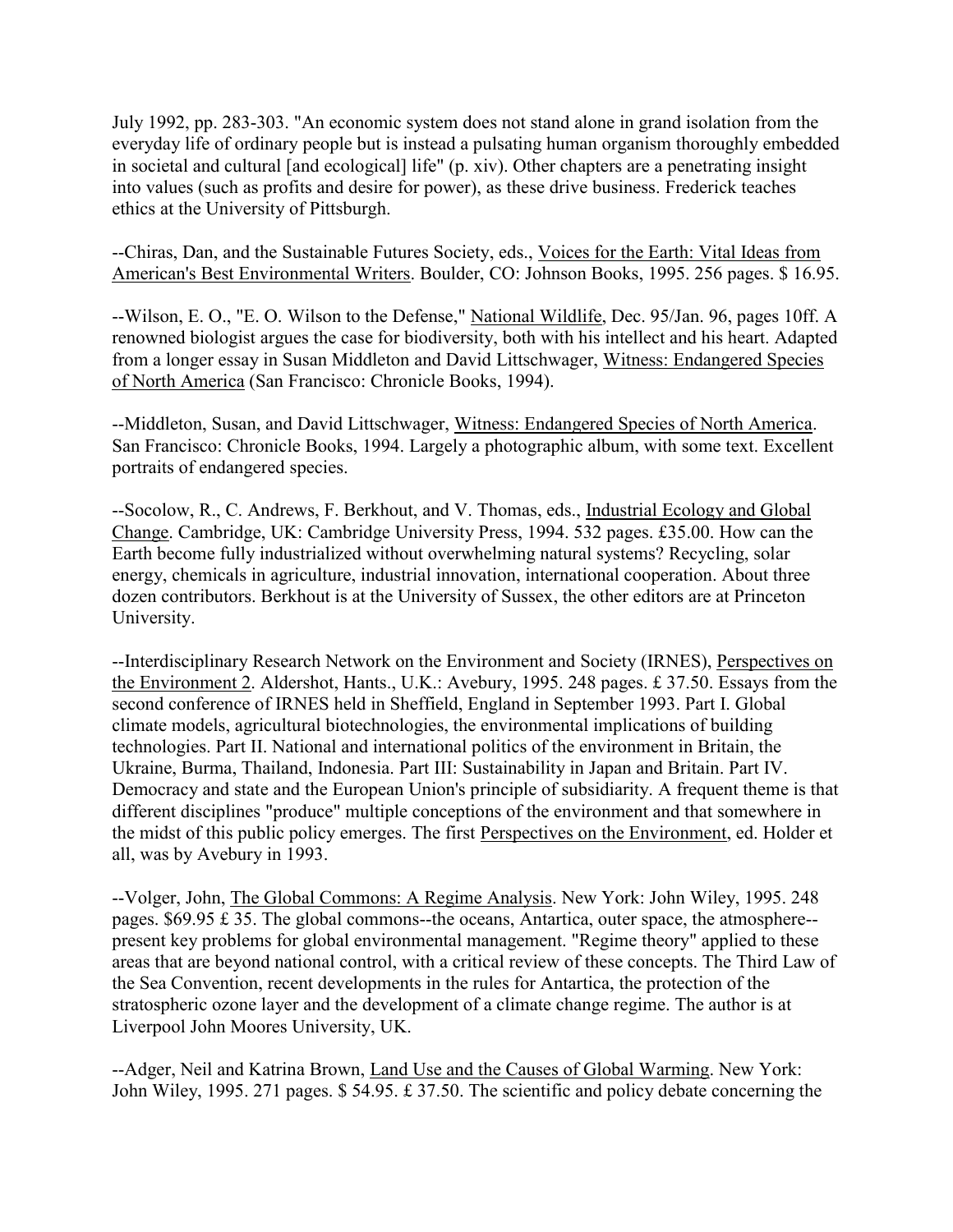roles of agriculture, forestry and other activities. How land use produces the greenhouse effect; emissions rates; uncertainties in estimating both the fluxes and the scale of land use change. All land use policies are multi-objective but the reduction of greenhouse gas emissions must be a key element in forestry and agriculture policy on a global basis. The authors are at the University of East Anglia.

--Lee, Martha F., Earth First! Environmental Apocalypse. Syracuse, NY: Syracuse University Press, 1994. 224 pages. Paper, \$ 16.95. "The beliefs and strategies of the radical underground environmental movement Earth First! ... the apocalyptic doctrine of the group, an extremism which has often led them to indulge in some spectacular, dangerous, and often illegal activities."

--Oughton, Deborah H. "Ethical Issues in Communication and Management of Radiation Risks." Pages 1-11 in Peder Anker, ed., Environmental Risk and Ethics. Oslo, Norway: Centre for Development and the Environment, University of Oslo, 1995.

--Kruse, Kristian. "Risk Proponents Often Inappropriately Compare Voluntary Risks to Involuntary Risks." Pages 13-22 in Peder Anker, ed., Environmental Risk and Ethics. Oslo, Norway: Centre for Development and Environment, University of Oslo, 1995.

--Sando, Svein. "Should We Consent To an Increase of Non-Fatal Health Hazards If That Reduces Other Risks of Fatality?" Pages 23-27 in Peder Anker, ed., Environmental Risk and Ethics. Oslo, Norway: Centre for Development and Environment, University of Oslo, 1995.

--Fixdal, Jon. "Consensus Conferences in Denmark and Norway - A Comparison." Pages 29-38 in Peder Anker, ed., Environmental Risk and Ethics. Oslo, Norway: Centre for Development and Environment, University of Oslo, 1995.

--Berdal, Knut G. "Risk To What?" Pages 39-45 in Peder Anker, ed., Environmental Risk and Ethics. Oslo, Norway: Centre for Development and Environment, University of Oslo, 1995.

--Zeitler, Ulli. "Sustainable Mobility, Personal Freedom and Risk." Pages 47-59 in Peder Anker, ed., Environmental Risk and Ethics. Oslo, Norway: Centre for Development and Environment, University of Oslo, 1995.

--Anker, Peder. "Risk Management, Rationality and Deep Ecology." Pages 61-70 in Peder Anker, ed., Environmental Risk and Ethics. Oslo, Norway: Centre for Development and Environment, University of Oslo, 1995.

--Nilssen, Esben A. "Should We Risk Any Catastrophes?" Pages 71-77 in Peder Anker, ed., Environmental Risk and Ethics. Oslo, Norway: Centre for Development and Environment, University of Oslo, 1995.

--Joly, Carlos. "Ethical Bads From Investment Goods: Towards a Study of Fiduciary Responsibility." Pages 79-102 in Peder Anker, ed., Environmental Risk and Ethics. Oslo, Norway: Centre for Development and Environment, University of Oslo, 1995.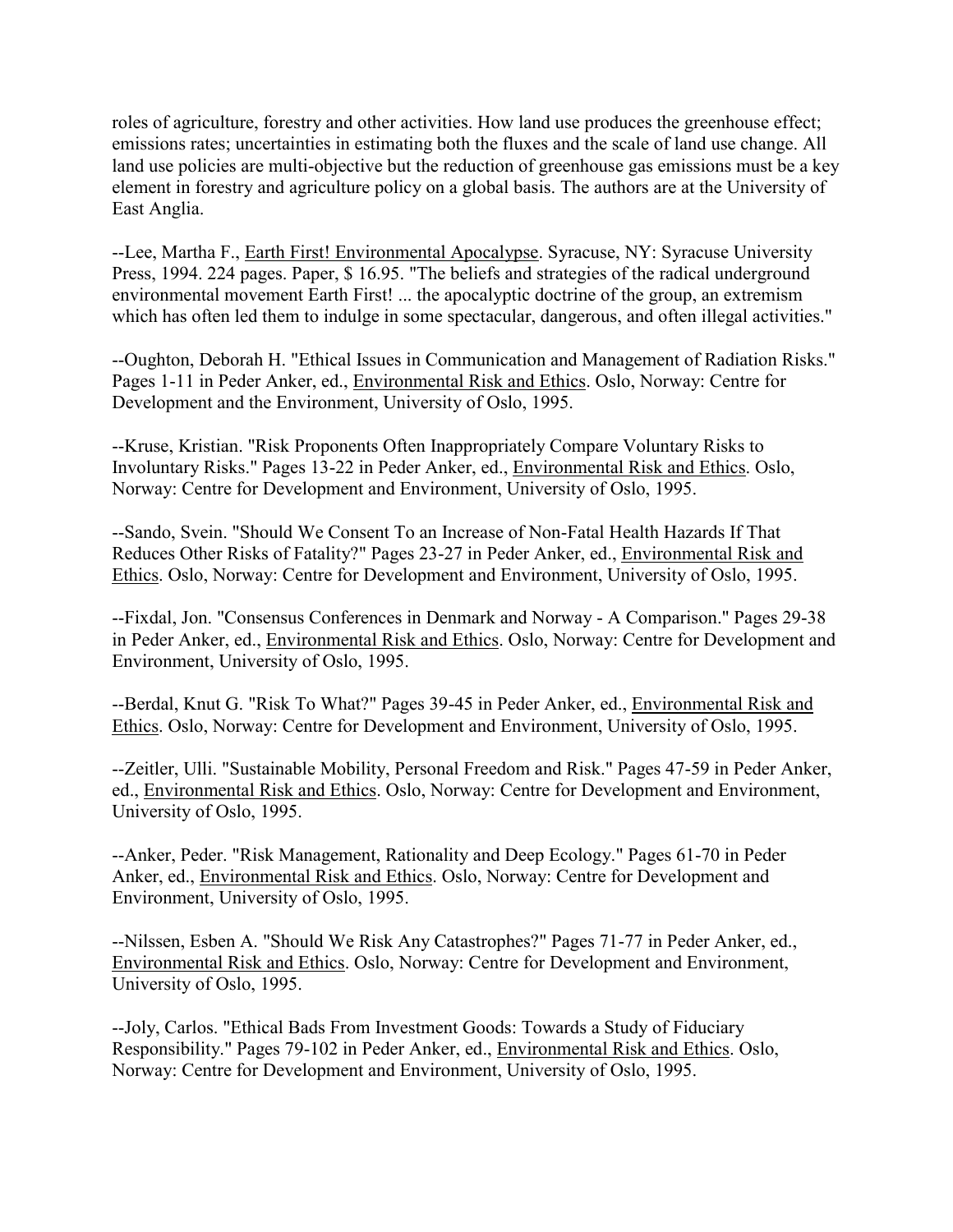--Cappelen, Alexander W. "The Case for Applying a `Maximin' Strategy in Situations of Environmental Uncertainty." Pages 103-112 in Peder Anker, ed., Environmental Risk and Ethics. Oslo, Norway: Centre for Development and Environment, University of Oslo, 1995.

--Michael, Mark A. "International Justice and Wilderness Preservation." Social Theory and Practice 21 (no. 2, Summer 1995):149-176.

--Luke, Brian. "Solidarity Across Diversity: A Pluralistic Rapprochement of Environmentalism and Animal Liberation." Social Theory and Practice 21 (no. 2, Summer 1995):177-206.

--Zimmerman, Michael E. "The Threat of Ecofascism." Social Theory and Practice 21 (no. 2, Summer 1995):207-238.

--diZerega, Gus. "Empathy, Society, Nature, and the Relational Self: Deep Ecology and Liberal Modernity." Social Theory and Practice 21 (no. 2, Summer 1995):239-269.

--Katz, Eric. "Imperialism and Environmentalism." Social Theory and Practice 21 (no. 2, Summer 1995):271-285.

--deShalit (de-Shalit), Avner. "Is Liberalism Environment-Friendly?" Social Theory and Practice 21 (no. 2, Summer 1995):287-314.

--Light, Andrew. "Materialists, Ontologists, and Environmental Pragmatists." Social Theory and Practice 21 (no. 2, Summer 1995): 315-33.

--Diemer, Joel A. and Alvarez, Rossana C., "Sustainable Community, Sustainable Forestry: A Participatory Model," Journal of Forestry 93(no. 11, Nov. 1995):10-.

--deShalit (de-Shalit), Avner, "From the Political to the Objective: The Dialectics of Zionism and the Environment," Environmental Politics 4(no. 1, 1995):70- . In the short history of the Zionist movement in Israel there have already been three interpretations of the concept of the environment, of which two are completely political. The attitude of the first Jewish immigrants to Palestine was one of anxiety. Coming from Europe, this new environment was absolutely unfamiliar to them, and they regarded the sandy dunes, the desert and the swamps as a threat. They therefore romanticized it and their relationship to it, as is done by children who are afraid of witches, fire, and so forth. They claimed that the reunion of the Jewish soil with the Jewish soul would emancipate the Jews from their bourgeois character. The second interpretation was "conquering" the new environment, which was a way of making it more familiar and humanfriendly. The environment which has been described as "nothingness," "emptiness," "desolation," had to be "made to flourish" and "civilized." Zionism adopted different interpretation of the environment in order to create a new type of Jew, or to prove that Zionism was right. A third possibility, now arising, may be to appreciate the environment more objectively, but it is not yet clear whether the environment can be treated non-politically. de-Shalit teaches politics at the Hebrew University, Jerusalem.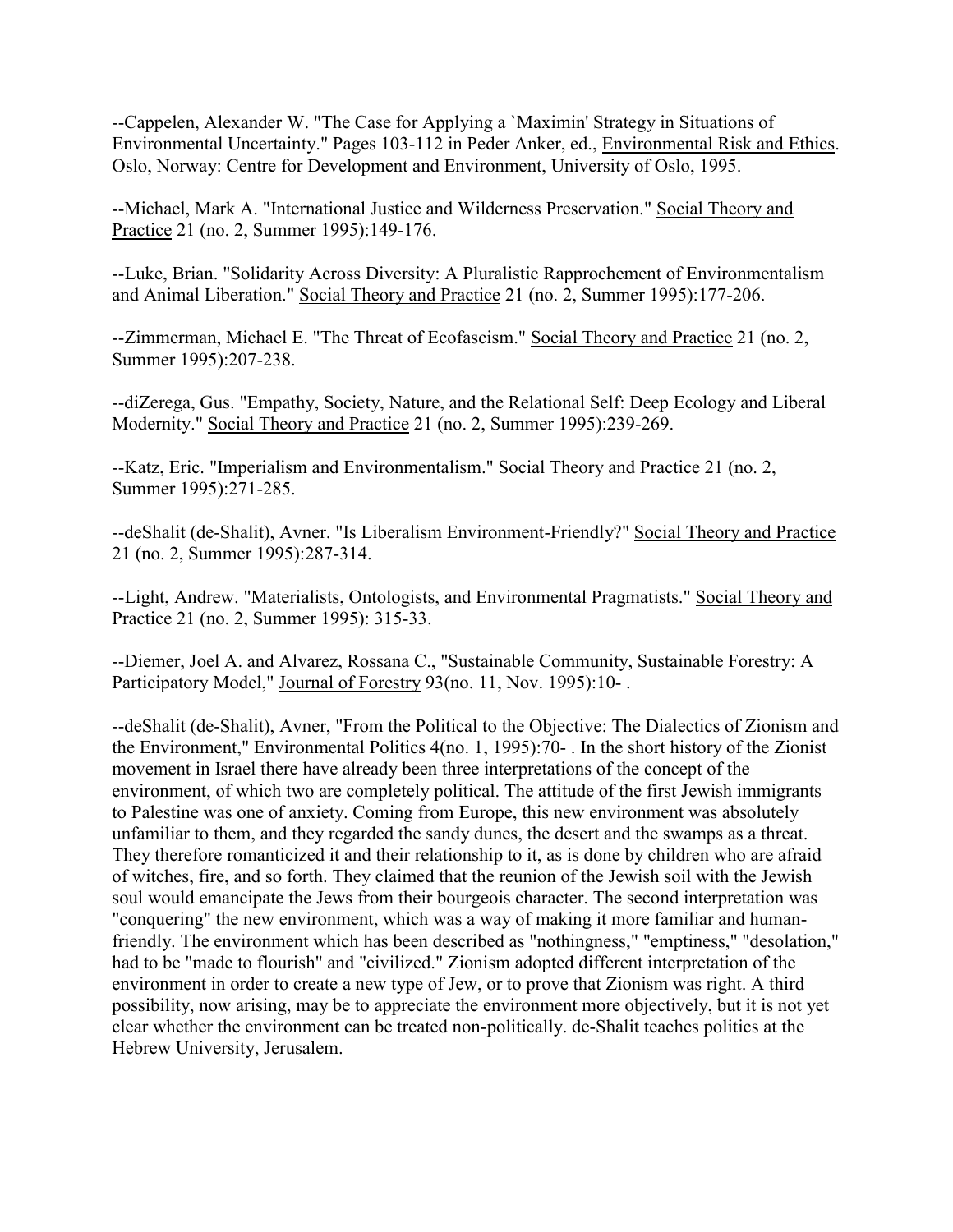--Church, Jill Howard, "The Elephants' Graveyard: Life In Captivity," The Animals' Agenda 15(no. 4, Sept. 1995):22- . Elephants have killed 21 people in zoos, circuses, and entertainmentrelated events around the world since 1985. At least 50 persons were injured by elephants in similar venues during that same period. Jill Howard Church, an animal activist and freelance writer in Peachtree City, Georgia, explains why.

--Mangold, Robert D. "Sustainable Development: The Forest Service's Approach." Journal of Forestry 93(no. 11, Nov. 1995):25- .

--Pittock, A. Barrie. "Climate Change and World Food Supply and Special Issues of Global Environmental Change and Food Policy," Environment 37(no. 9, Nov. 1995):25- .

--Holdgate, Martin W. "Pathways to Sustainability: The Evolving Role of Transnational Institutions", Environment 37(no. 9, Nov. 1995):16- . Transnational institutions at all levels will play an increasingly large role in safeguarding the global environment.

--Christopher, A. J. "Land Restitution in South Africa, 1991-94," Land Use Policy 12(no.4, Oct 1995):267- .

--Bishop, Kevin, Phillips, Adrian, and Warren, Lynda. "Protected Forever? Factors Shaping the Future of Protected Areas Policy," Land Use Policy 12(no.4, Oct. 1995):291-.

--Cooper, N., and Carling, B. "Ecologists and Ethical Judgements," Biodiversity and Conservation 4(no.8, Nov. 1995):783- .

--Brennan, Andrew. "Ethics, Ecology and Economics," Biodiversity and Conservation 4(no.8, Nov. 1995):798- .

--Holland, Alan. "The Use and Abuse of Ecological Concepts in Environmental Ethics," Biodiversity and Conservation 4(no.8, Nov. 1995):812- .

--Comstock, G. L. "An Extensionist Environmental Ethic," Biodiversity and Conservation 4(no.8, Nov. 1995):827- .

--DeWitt, Calvin B. "Ecology and Ethics: Relation of Religious Belief to Ecological Practice in the Biblical Tradition," Biodiversity and Conservation 4 (no.8, Nov. 1995):838- .

--Waters, B. "Christian Theological Resources for Environmental Ethics," Biodiversity and Conservation 4(no. 8, Nov. 1995):849- .

--Barkham, J.P. "Environmental Needs and Social Justice," Biodiversity and Conservation 4(no.8, Nov. 1995):857- .

--Bratton, S. Power. "Christianity and Human Demographic Change: Towards a Diagnostic Ethic," Biodiversity and Conservation 4(no.8, NOV. 1995):869- .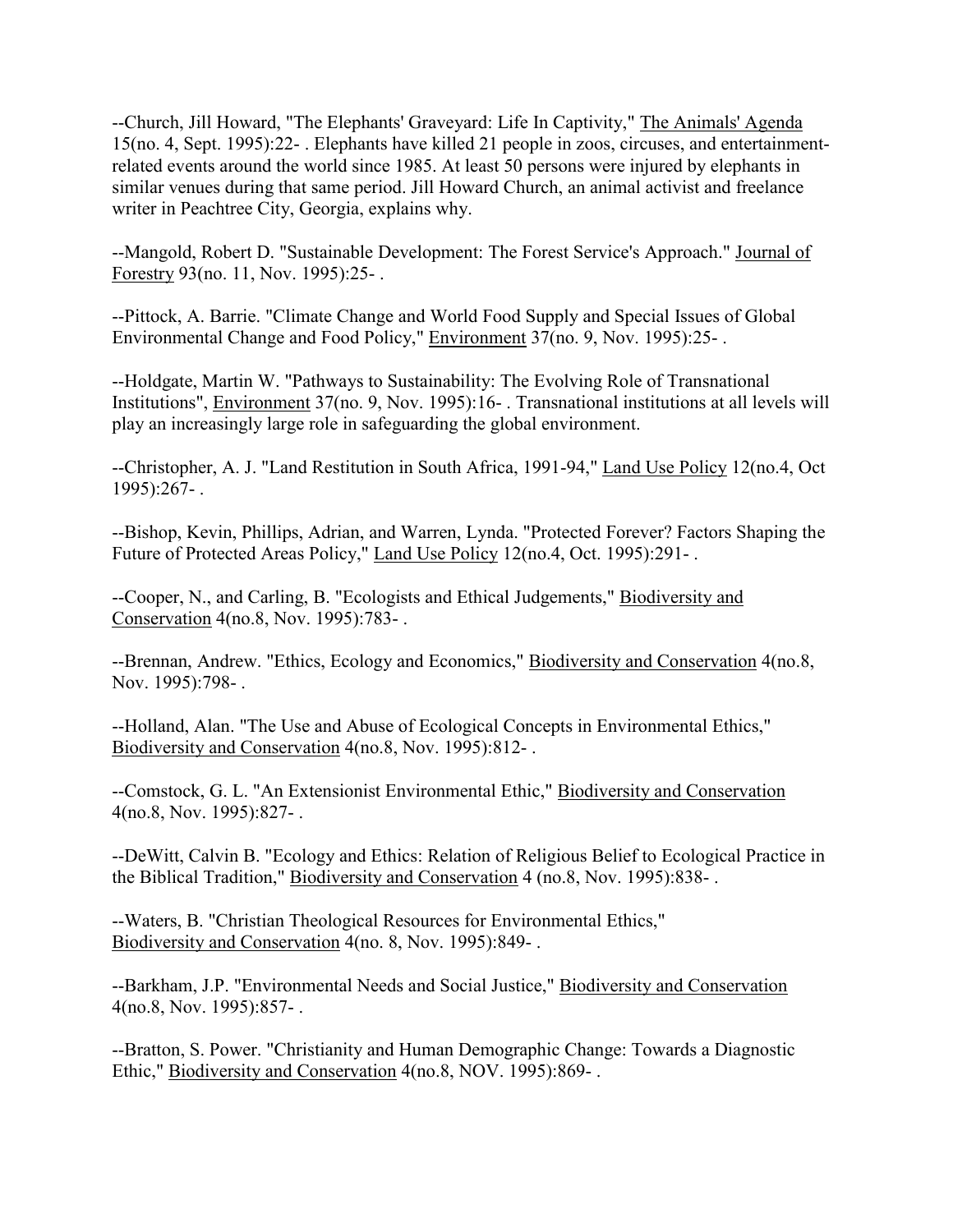--Given, D.R. "Forging a Biodiversity Ethic in a Multicultural Context," Biodiversity and Conservation 4(no. 8, Nov. 1995):877- .

--Posey, D. A., Dutfield, G., Plenderleith, K. "Collaborative Research and Intellectual Property Rights," Biodiversity and Conservation 4(no.8, Nov. 1995):892- .

--Putman, R. J. "Ethical Considerations and Animal Welfare in Ecological Field Studies," Biodiversity and Conservation 4(no.8., Nov. 1995):903- .

--Cooper, N. S. "Wildlife Conservation in Churchyards: A Case-study in Ethical Judgements," Biodiversity and Conservation 4(no.8, Nov. 1995):916- .

--Brandenburg, Andrea M., Carroll, Matthew S. "Your Place or Mine?: The Effect of Place Creation on Environmental Values and Landscape Meanings," Society & Natural Resources 8(no.5 Sept. 1995):381- .

--Curtis, Allan, Birckhead, Jim, De Lacy, Terry. "Community Participation in Landcare Policy in Australia: The Victorian Experience with Regional Landcare Plans," Society & Natural Resources 8(no.5, Sept. 1995):415- .

--Ungar, Sheldon. "Social Scares and Global Warming: Beyond the Rio Convention," Society & Natural Resources 8(no.5, Sept. 1995):443- .

--Heyd, Thomas. "Agenda 21 Provides Shaky Foundation for Fight Against Global Poverty," Alternatives 21(no.4 Oct. 1995):33- .

--Weston, Julia. "Poll Shows Environmental Issues a Priority for Most Canadians," Alternatives 21(no.4 Oct. 1995):12- .

--Sapontzis, Steve F., Finsen, Susan, Bekoff, Marc. "Perspectives: Predator-Reintroduction Programs," The Animals' Agenda 15, no. 4 (Sept. 1995): 28- . Are there noble experiments in restitution or affirmative action programs that favor some species over others? Animal rights philosophers Steve F. Sapontzis and Susan Finsen, and scientist Marc Bekoff, debate the question.

--Wiener, Jonathan Baert. "Law and the New Ecology: Evolution, Categories, and Consequences," Ecology Law Quarterly 22(no.2, 1995):325- .

--Polesetsky, Matthew. "Will a Market in Air Pollution Clean the Nation's Dirtiest Air? A Study of the South Coast Air Quality Management District's Regional Clean Air Incentives Market," Ecology Law Quarterly 22(no.2, 1995):359- .

--Gauna, Eileen. "Federal Environmental Citizen Provisions: Obstacles and Incentives on the Road to Environmental Justice," Ecology Law Quarterly 22(no.1, 1995):1- .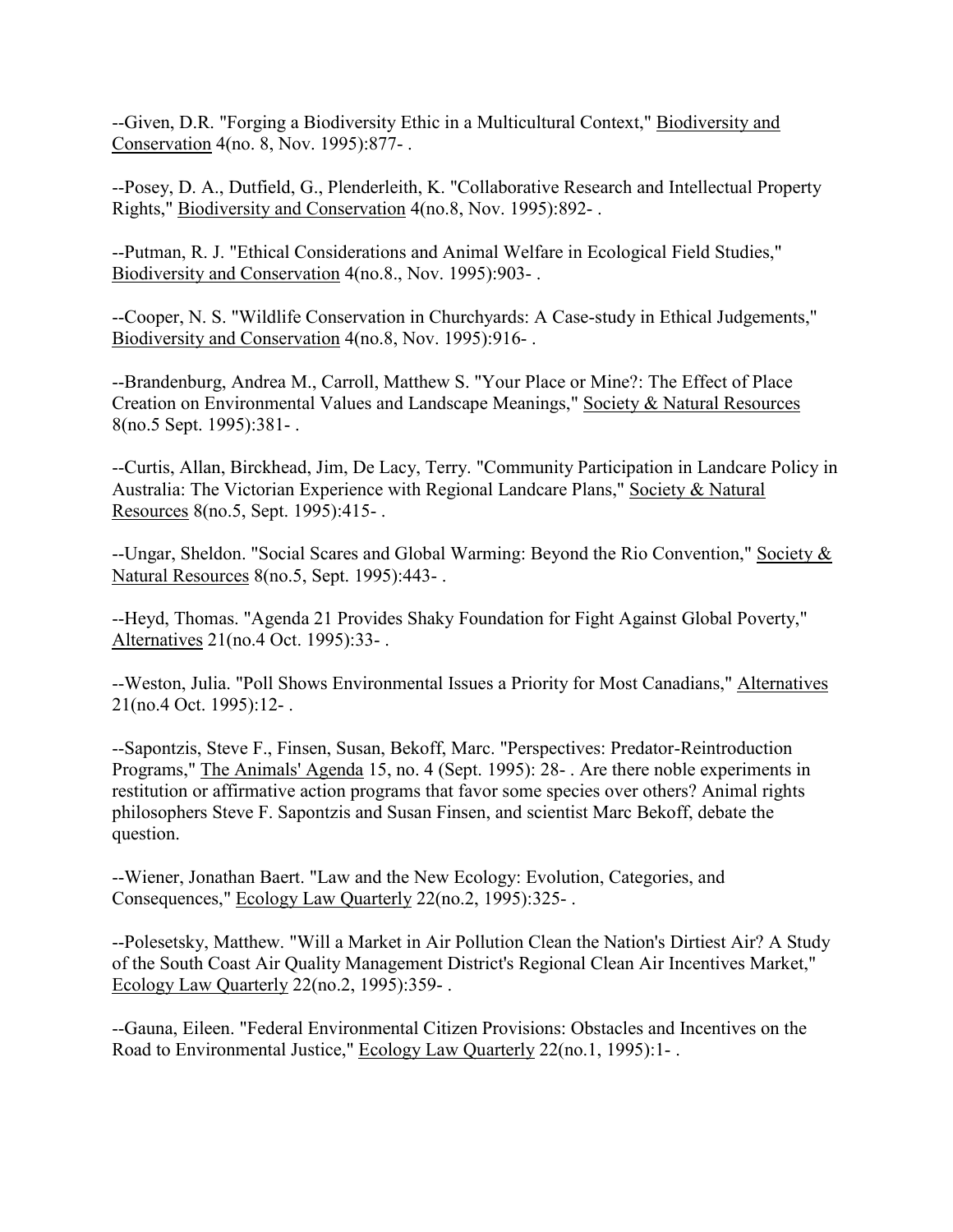--Byrne, J. Peter. "Ten Arguments for the Abolition of the Regulatory Takings Doctrine," Ecology Law Quarterly 22(no. 1, 1995):89- .

--ORiordan (O'Riordan), Timothy. "Frameworks for Choice: Core Beliefs and the Environment," Environment 37(no.8, Oct. 1995):4- . Environmental attitudes and actions often reflect deeper beliefs about the world.

--Nagpal, Tanvi. "Voices from Developing World: Progress Toward Sustainable Development," Environment 37(no.8, Oct. 1995):10- . In most of the developing world, sustainable development means first satisfying basic human needs.

--Brick, Phil. "Determined Opposition: The Wise Use Movement Challenges Environmentalism," Environment 37(no.8, Oct. 1995):16- . The success of the Wise Use movement articulates the need for environmental activists to reassess their strategies as the nation's political and social climate changes.

--Orians, Gordon H. "Thought for the Morrow: Cumulative Threats to the Environment," Environment 37(no.7, Sept. 1995):6- . Seemingly insignificant actions can add up to some major threats to the environment.

--Durbin, Andrea C. "Trade and the Environment: The North-South Divide," Environment 37(no.7, Sept. 1995):16- . Trade and environment issues within the Uruguay Round of the General Agreement on Tariffs and Trade highlight the difficulties in overall North-South relations.

--Park, Jacob. "Financing Environmentally Sound Development," Environment 37(no.7, Sept. 1995):25- .

--Kohler, Cynthia, "Water Rights and the Public Trust Doctrine: Resolution of the Mono Lake Controversy," Ecology Law Quarterly 22(no.3 1995):541- .

--Keiter, Robert B. "Preserving Nepal's National Parks: Law and Conservation in the Developing World," Ecology Law Quarterly 22(no.3, 1995):591- .

--Petsonk, Annie, Silverthorne, Katherine. "The Relevance of the UN Climate Treaty for U.S. Environmental Lawyers," Journal of Environmental Law & Practice 3(no.3, Nov. 1995):4- . Results of the Climate Conference sponsored by the UN and its relevance for environmental law practitioners.

--Morrison, Clark. "The Endangered Species Act in an Era of Regulatory Reform," Journal of Environmental Law & Practice 3(no.3, Nov. 1995):13- . The Endangered Species Act may be trying to do too much; federal resources must be directed in a more cost-effective manner.

--Lehner, Peter H. "Voluntary Controls in the Proposed Clean Water Amendments of 1995: Reality or Rhetoric," Journal of Environmental Law & Practice 3(no.3, Nov. 1995):25- . Is the shift to voluntary controls a camouflaged shift to no safeguards?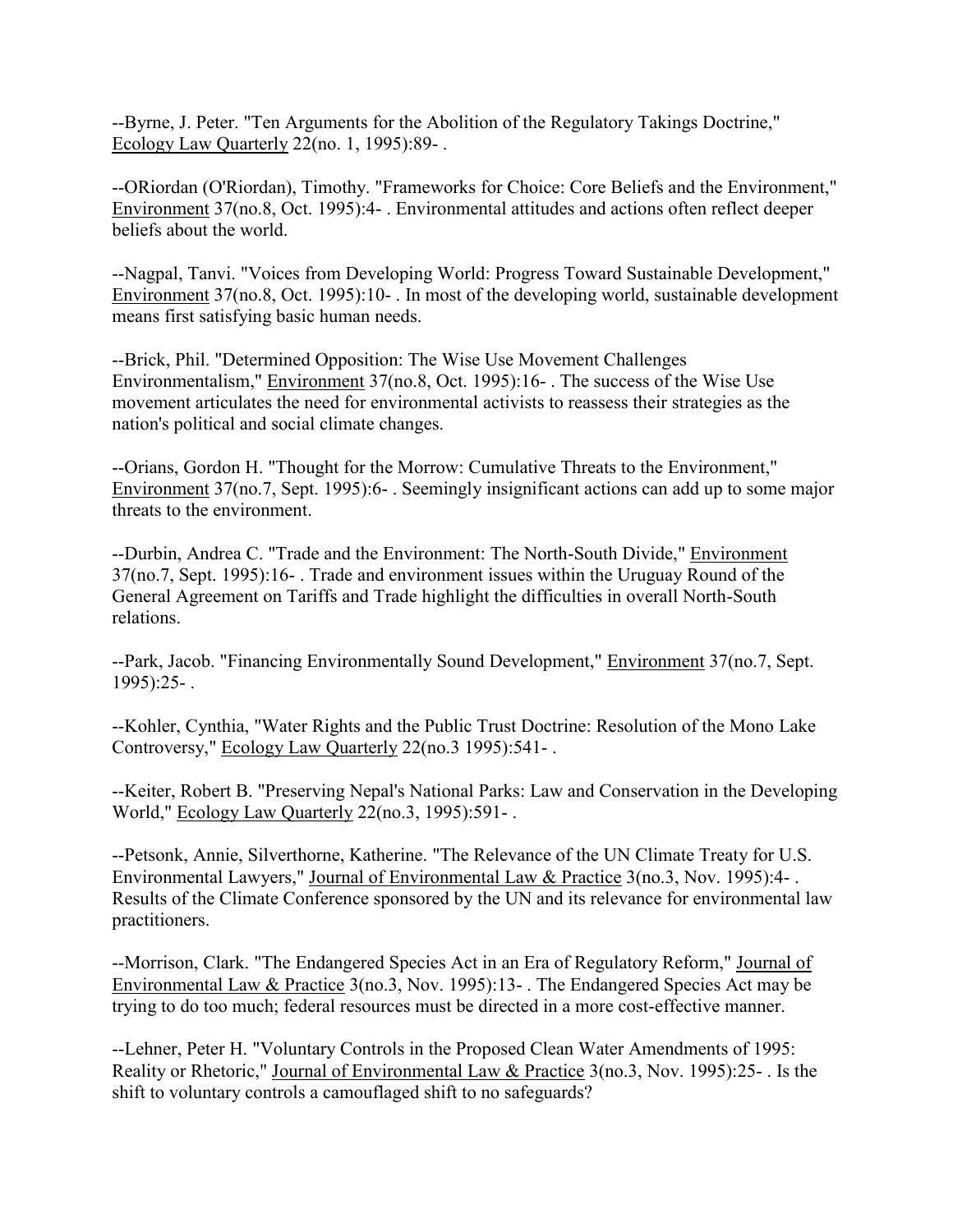--Christensen, Paul D., Whitehead, Bradley W. "Operationalizing A Value-Based Approach to Environmental Management," Journal of Environmental Law & Practice 3(no.3 Nov. 1995):32- . The skills needed and the steps to follow for companies to optimize strategic environmental decision making.

--Manca Graziadei, Antonio J.; Marini, Pasquale; and Amisano, Benedetta. "Environmental Law in Italy," Journal of Environmental Law & Practice 3(no.3, Nov. 1995):40- . Italy's environmental regulatory system covers all areas of pollution, but enforcement is inconsistent.

--Harrison, Thomas F. "Environmental Lawyers: Do They Have a Future?" Journal of Environmental Law & Practice 3(no.3, Nov. 1995):48- . Will environmental lawyers still be needed in the new antiregulatory age?

--Unwin, David J. "Geographical Information Systems and the Problem of `Error and Uncertainty'." Progress in Human Geography 19(no.4, 1995):549- .

--Pharoah, Tim. "Reducing the Need to Travel: A New Planning Objective in the UK?" Land Use Policy 13(no.1, Jan. 1996):23- .

--Hook, Walter, Replogle, Michael. "Motorization and Non-motorized Transport in Asia: Transport System Evolution in China, Japan and Indonesia," Land Use Policy 13, no.1 (January1996): 69- .

--Bernauer, Thomas. "The International Financing of Environmental Protection: Lessons from Efforts to Protect the River Rhine against Chloride Pollution," Environmental Politics 4(no.3, Fall 1995):369- .

--Crepaz, Markus M.L. "Explaining National Variations of Air Pollution Levels: Political Institutions and Their Impact on Environmental Policy-Making," Environmental Politics 4(no.3, Fall 1995):391- .

--Hatch, Michael T. "The Politics of Global Warming in Germany," Environmental Politics 4(no.3, Fall 1995):415- .

--Rainbow, Stephen. "Greens Within an Alliance: The New Zealand Experience," Environmental Politics 4(no.3, Fall 1995):475- .

--Arts, Bas, Rudig, Wolfgang. "Negotiating the `Berlin Mandate': Reflecting on the First `Conference of the Parties' to the UN Framework Convention on Climate Change," Environmental Politics 4(no.3, Fall 1995):481- .

--Wasike, Wilson S. K. "Business and the Environment," Environmental Politics 4 (no. 3, Fall 1995): 488- .

--Smith, Graham. "Towards Local Sustainability," Environmental Politics 4(no.3, Fall 1995):492- .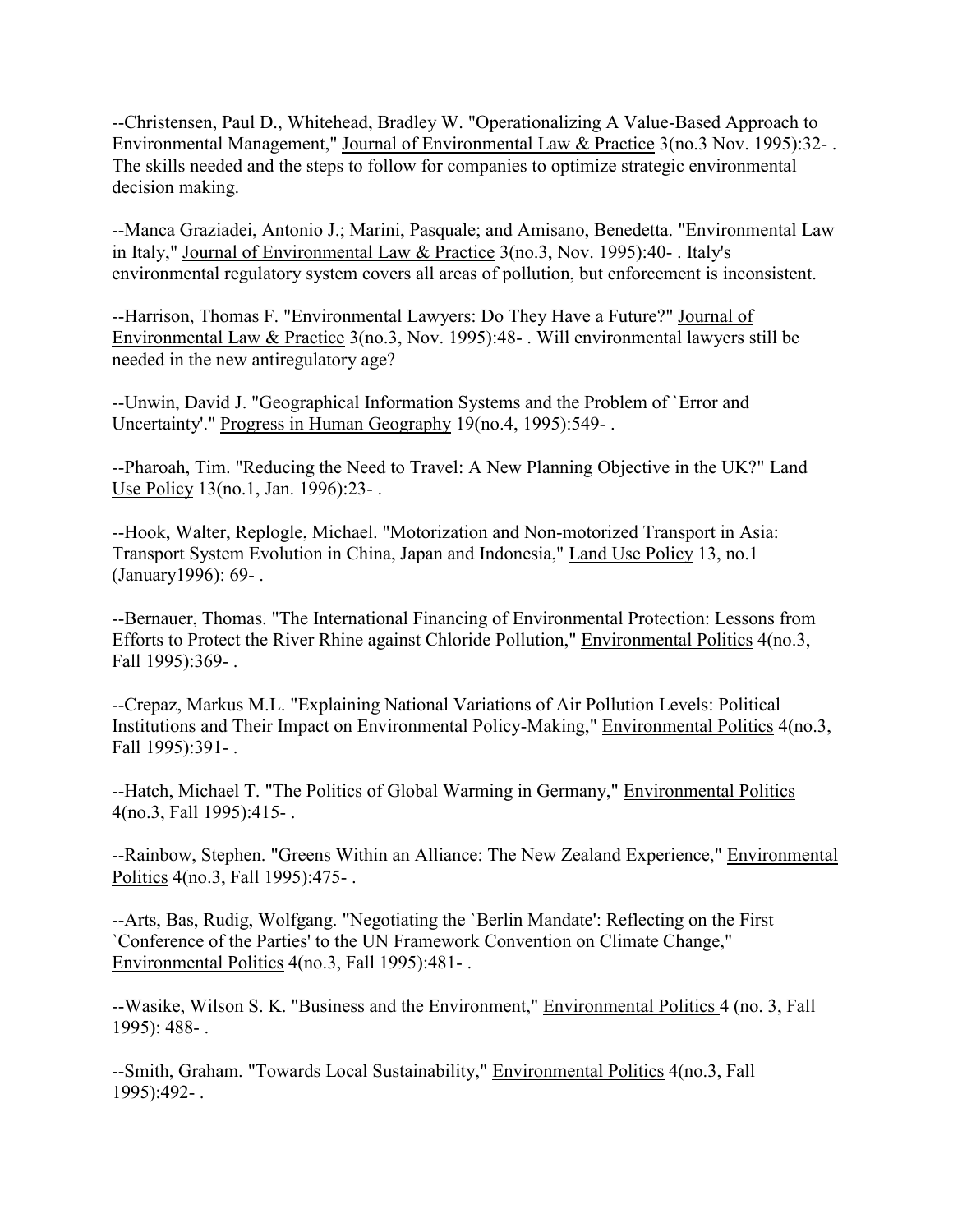--Bender, Jonathan. "Societal Risk Reduction: Promise and Pitfalls," New York University Environmental Law Journal 3(no.2, 1995):255- .

--Silbergeld, Ellen K. "The Risks of Comparing Risks," New York University Environmental Law Journal 3(no.2, 1995):405- .

--Viscusi, W. Kip. "Equivalent Frames of Reference for Judging Risk Regulation Policies," New York University Environmental Law Journal 3(no.2, 1995):431-.

--Israel, Brian D. "An Environmental Justice Critique of Risk Assessment," New York University Environmental Law Journal 3(no.2, 1995):469- .

--Yang, Arlene. "Standards and Uncertainty in Risk Assessment," New York University Environmental Law Journal 3(no.2, 1995):523- .

--Rosin, Jeffrey M. New Chapter 9: "An Analysis of the Proposed Sentencing Guidelines for Organizational Environmental Offenders and the Historic Evolution of a Compliance Nightmare," New York University Environmental Law Journal 3(no.2, 1995):559- .

--Cook, Annabel Kirschner. "Increasing Poverty in Timber-Dependent Areas in Western Washington," Society and Natural Resources 8(no.2, 1995):97- .

--Overdevest, Christine, Green, Gary P. "Forest Dependence and Community Well-Being: A Segmented Market Approach," Society and Natural Resources 8(no.2, Mar.1995):111- .

--Akama, John S., Lant, Christopher L., and Burnett, G. Wesley. "Conflicting Attitudes Toward State Wildlife Conservation Programs in Kenya," Society and Natural Resources 8(no.2, Mar.1995):133-.

--Novek, Joel. "Environmental Impact Assessment and Sustainable Development: Case Studies of Environmental Conflict," Society & Natural Resources 8(no.2, Mar. 1995):145- .

--Jones, Jeff R., Martin, Roxanne, Bartlett, E.T. "Ecosystem Management: The U.S. Forest Service's Response to Social Conflict," Society and Natural Resources 8(no.2, Mar. 1995):161- .

--Rinehart, James R., Pompe, Jeffrey J. "Property Rights and Coastal Protection: Lucas and the U.S. Supreme Court," Society & Natural Resources 8(no.2, Mar.1995):169 .

--Taylor, Shirley, Todd, Peter. "An Integrated Model of Waste Management Behavior: A Test of Household Recycling and Composting Intensions," Environment and Behavior 27(no.5, Sept. 1995):603- .

--Levi, Daniel, Kocher, Sara. "The Spotted Owl Controversy and the Sustainability of Rural Communities in the Pacific Northwest," Environment and Behavior 27(no.5, Sept.1995):631- .

--Stern, Paul C., Dietz, Thomas, Guagnano, Gregory A. "The New Ecological Paradigm in Social-Psychological Context," Environment and Behavior 27(no.6, Nov. 1995):723- .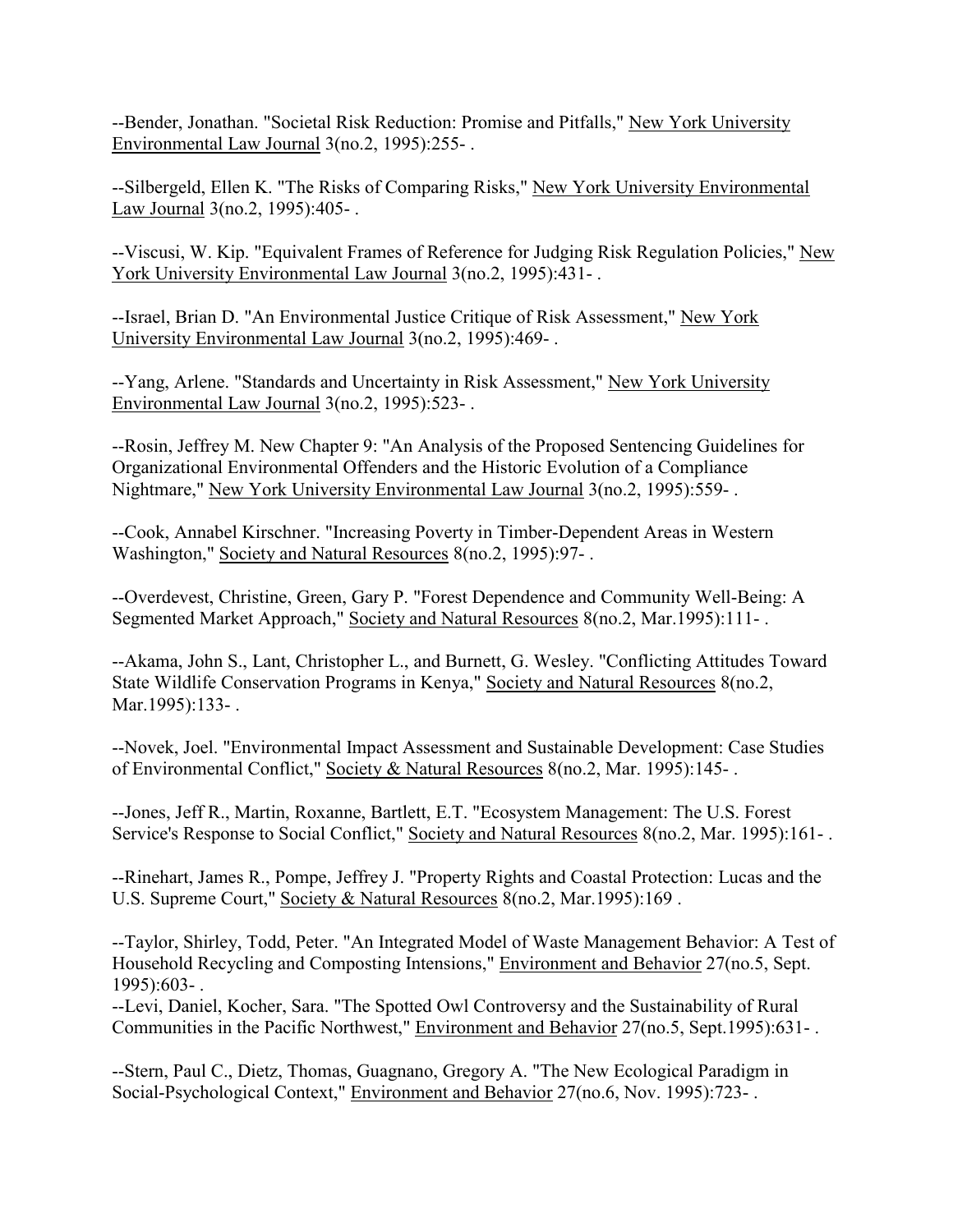--Russell, Lisa A., Goltz, James D., and Bourque, Linda B. "Preparedness and Hazard Mitigation Actions Before and After Two Earthquakes," Environment and Behavior 27(no.6, Nov. 1995):744- .

--Barbier, Edward B. "Elephant Ivory and Tropical Timber: The Role of Trade Interventions in Sustainable Management," The Journal of Environment and Development 4, no. 2 (Summer 1995): 1- .

--McNeely, Jeffrey A., Rojas, Martha, Martinet, Caroline. "The Convention on Biological Diversity: Promise and Frustration," The Journal of Environment and Development 4, no. 2 (Summer 1995): 33- .

--Wilder, Martijn. "Quota Systems in International Wildlife and Fisheries Regimes," The Journal of Environment and Development 4, no. 2 (Summer 1995): 55- .

--Ryder, Oliver A. "Zoological Parks and the Conservation of Biological Diversity: Linking `ex situ and in situ' Conservation Efforts," The Journal of Environment and Development 4, no. 2 (Summer 1995): 105- .

--Orbuch, Paul M., Singer, Thomas O. "International Trade, the Environment and the States: An Evolving State-Federal Relationship," The Journal of Environment and Development 4, no. 2 (Summer 1995): 121- .

--Rowlands, Ian H. "The Climate Change Negotiations: Berlin and Beyond, The Journal of Environment and Development 4, no. 2 (Summer 1995): 145- .

--Wettestad, Jorgen. "Science, Politics and Institutional Design: Some Initial Notes on the Long-Range Transboundary Air Pollution Regime," The Journal of Environment and Development 4, no. 2 (Summer 1995): 165- .

--Bray, David Barton. "Peasant Organizations and `The Permanent Reconstruction of Nature': Grassroots Sustainable Development in Rural Mexico," The Journal of Environment and Development 4, no. 2 (Summer 1995): 185- .

--vanderMey (van der Mey), Leo M. "Sustainable Development in Dutch Policy: A National Response to an International Appeal," The Journal of Environment and Development 4, no. 2 (Summer 1995): 205- .

--Houck, Oliver A. "Reflections on the Endangered Species Act," Environmental Law 25(no.3, 1995)689- . Houck reflects on the purposes and effects of the Endangered Species Act by focusing on what he believes to be the premise of the Act-habitat protection. He then searches for answers to why the Act and its approach to habitat protection has become one of the most controversial provisions in environmental law.

--Feller, Joseph M. "`Til the Cows Come Home': The Fatal Flaw in the Clinton Administration's Public Lands Grazing Policy," Environmental Law 25(no.3, 1995):703- . Feller evaluates the Clinton Administration's efforts to reform environmentally destructive livestock grazing on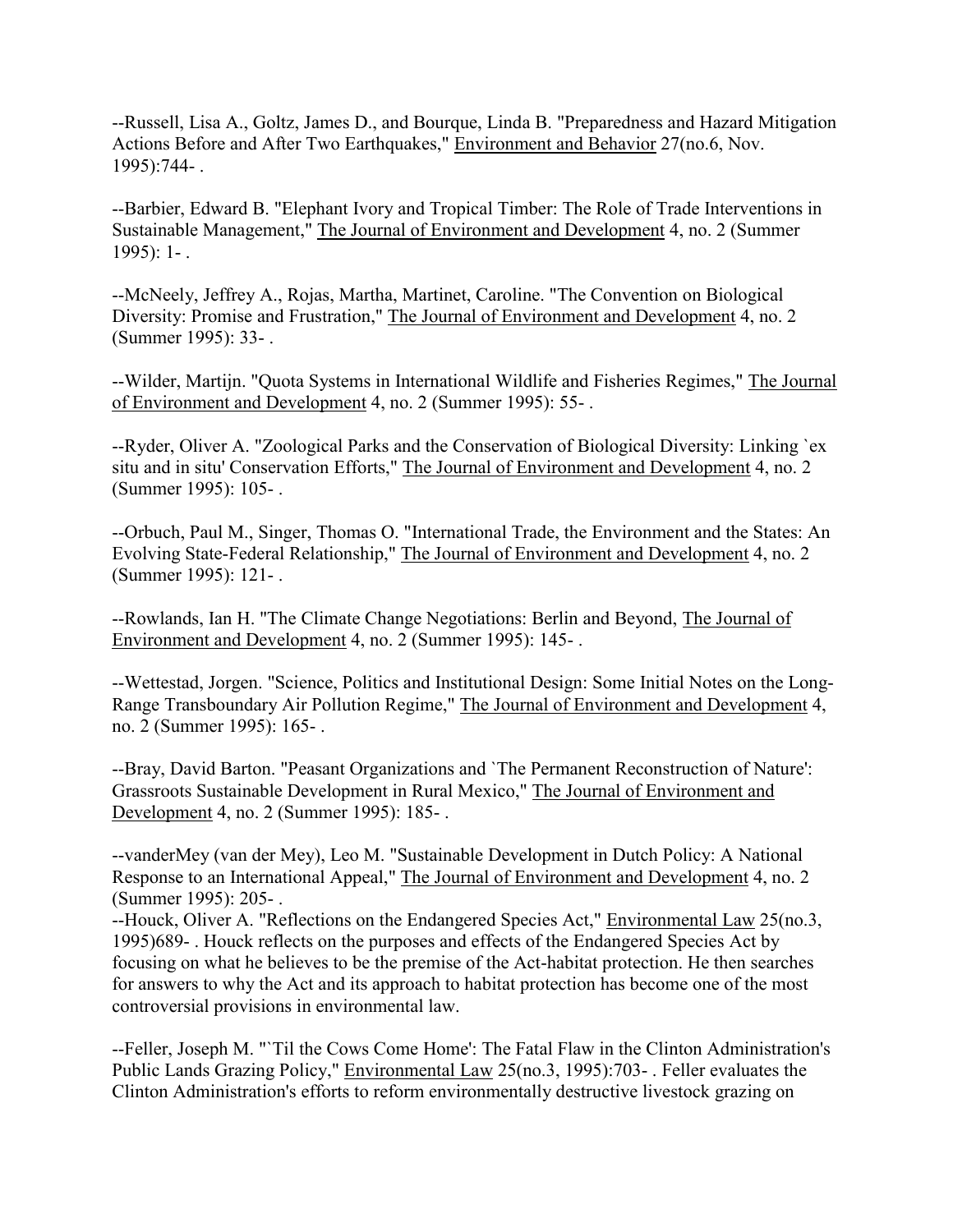public lands in the western United States. He concludes that although the Administration has issued a number of regulatory proposals exhibiting varying degrees to commitment to genuine change, the proposals still perpetuate fundamental flaws in the grazing system causing environmental destruction.

--Wood Mary Christina. "Fulfilling the Executive's Trust Responsibility Toward the Native Nations on Environmental Issues: A Partial Critique of the Clinton Administration's Promises and Performance," Environmental Law 25(no.3, 1995):733- . Wood analyzes the Clinton Administration's emerging policies to accommodate native interests when implementing environmental and natural resources statutes. She focuses in particular on the trust responsibility in implementing the Endangered Species Act, drawing upon recent regulatory actions affecting treaty fishing in the Columbia River Basin to demonstrate the need for prioritizing tribal interests when regulatory action affects treaty rights.

--O'Neill, John. "Public Choice, Institutional Economics, Environmental Goods," Environmental Politics 4(no.2, Summer 1995):197- .

--Pridham, Geoffrey, Verney, Susannah, and Konstadakopulos, Dimitrios. "Environmental Policy in Greece: Evolution, Structures and Process," Environmental Politics 4(no.2, Summer 1995):244- .

--Beaney, Peter. "China's Superdam: The Three Gorges Project," Environmental Politics 4, no.2 (Summer 1995):333- .

--Johnston, Barbara Rose. "Human Rights and the Environment," Human Ecology 23, no. 2 (June 1995): 111- .

--Derman, Bill, Ferguson, Anne. "Human Rights, Environment, and Development: The Dispossession of Fishing Communities on Lake Malawi," Human Ecology 23, no. 2 (June 1995):  $125 - 1$ 

--Stonich, Susan C. "The Environmental Quality and Social Justice Implications of Shrimp Mariculture Development in Honduras," Human Ecology 23, no. 2 (June 1995): 143- --Hitchcock, Robert K. "Centralization, Resource Depletion, and Coercive Conservation Among the Tyua of the Northeastern Kalahari," Human Ecology 23, no. 2 (June 1995): 169- . (Africa)

--Derman, Bill. "Environmental NGOs, Dispossession, and the State: The Ideology and Praxis of African Nature and Development," Human Ecology 23, no. 2 (June 1995): 199- .

--Chance, Norman A., Andreeva, Elena N. "Sustainability, Equity, and Natural Resource Development in Northwest Siberia and Arctic Alaska," Human Ecology 23, no. 2 (June 1995):  $217 - .$ 

--Button, Gregory V. "`What You Don't Know Can't Hurt You': The Right to Know and the Shetland Island Oil Spill," Human Ecology 23, no. 2 (June 1995): 241- .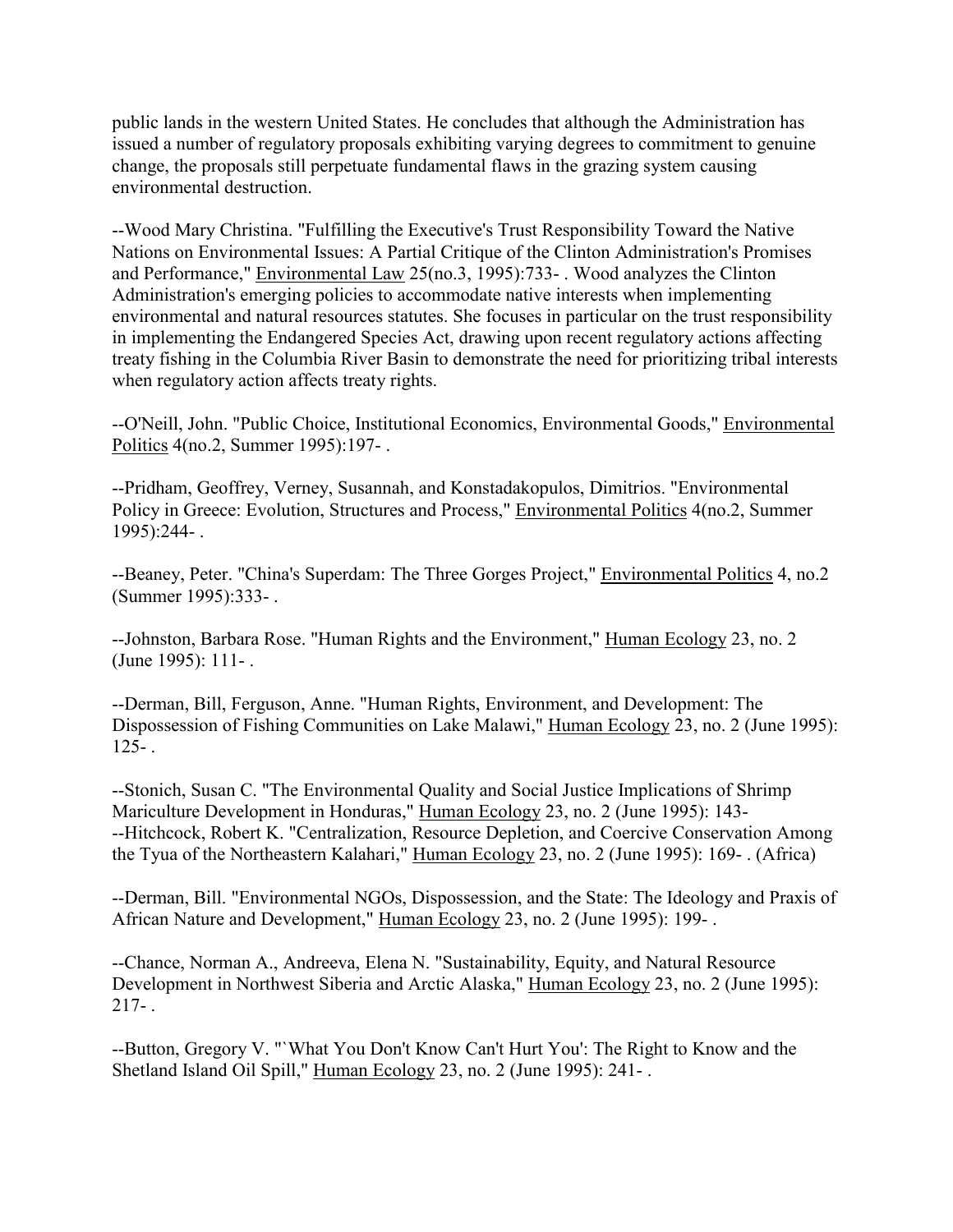--Wisner, Ben. "The Reconstruction of Environmental Rights in Urban South Africa," Human Ecology 23(no.2, June 1995):259- .

--Hermann, Pauline. "Human Environmental Crisis and the Transnational Corporation: The Question of Culpability," Human Ecology 23, no. 2 (June 1995): 285- .

--Tabor, Joseph A. and Hutchinson, Charles F. "Using Indigenous, Knowledge, Remote Sensing and Sustainable Development," Indigenous Knowledge and Development Monitor (published by Ciran/NUFFIC in the Netherlands) 2(1)(1994): 1-6. The IK&D Monitor is an excellent source of information on people and projects in this area. For more information, contact Aake Tick tick@nufficcs.nl or write the editorial office: Centre for International Research and Advisory Networks (CIRAN)/NUFFIC, P.O. Box 29777, 2502 LT The Hague, The Netherlands.

--Schoenhoff, D. The Barefoot Expert: The Interface of Computerized Knowledge Systems and Indigenous Knowledge Systems. Connecticut: Greenwood Press, 1993.

--Ciesla, W. M., Mbugua, D. K., and Ward, J. D. "Ensuring Forest Health and Productivity: A Perspective from Kenya," Journal of Forestry 93, no. 10 (Oct. 1995): 36- . (Africa)

--Wapner, Paul. "Politics beyond the State Environmental Activism and World Civic Politics," World Politics 47, no.3 (April 1995): 311- .

--Perkins, Ellie. "Building Communities to Limit Trade: Following the Example of Women's Initiatives," Alternatives 22(no.1, Jan. 1996):10- . Building strong communities depends heavily on economic roles often filled by women and on approaches that women have been foremost in expounding and exemplifying.

--Hunt, Steven. "Wildlife's Best Neighbor," Alternatives 22(no.1, Jan.1996):8- . --Tester, Frank, and Drover, Glen. "Offsetting Corporate Trade: Free Trade, Community Development and Alternative Trade in the South Pacific," Alternatives 22(no.1, Jan.1996):16-. Community development initiatives and alternative trading arrangements point to more ecologically and socially attractive approaches to development.

--Milburn, Micheal P., "Sun Provides Renewable Energy Alternatives for Developing World," Alternatives 22(no.1, Jan. 1996):4- .

Johnson, Tim. "Green Options for Investments," Alternatives 22(no.1, Jan. 1996):7- .

--Rieff, David. "The Humanitarian Trap," World Policy Journal 12(no.4, Winter 1995):1- .

--Reams, Margaret A., Geaghan, James P., and Gendron, Raye C., "The Link Between Recycling and Litter: A Field Study," Environment and Behavior 28, no. 1 (Jan. 1996): 92- .

--Karp, David Gutierrez. "Values and Their Effect on Pro-Environmental Behavior," Environment and Behavior 28, no. 1 (Jan.1996): 111- .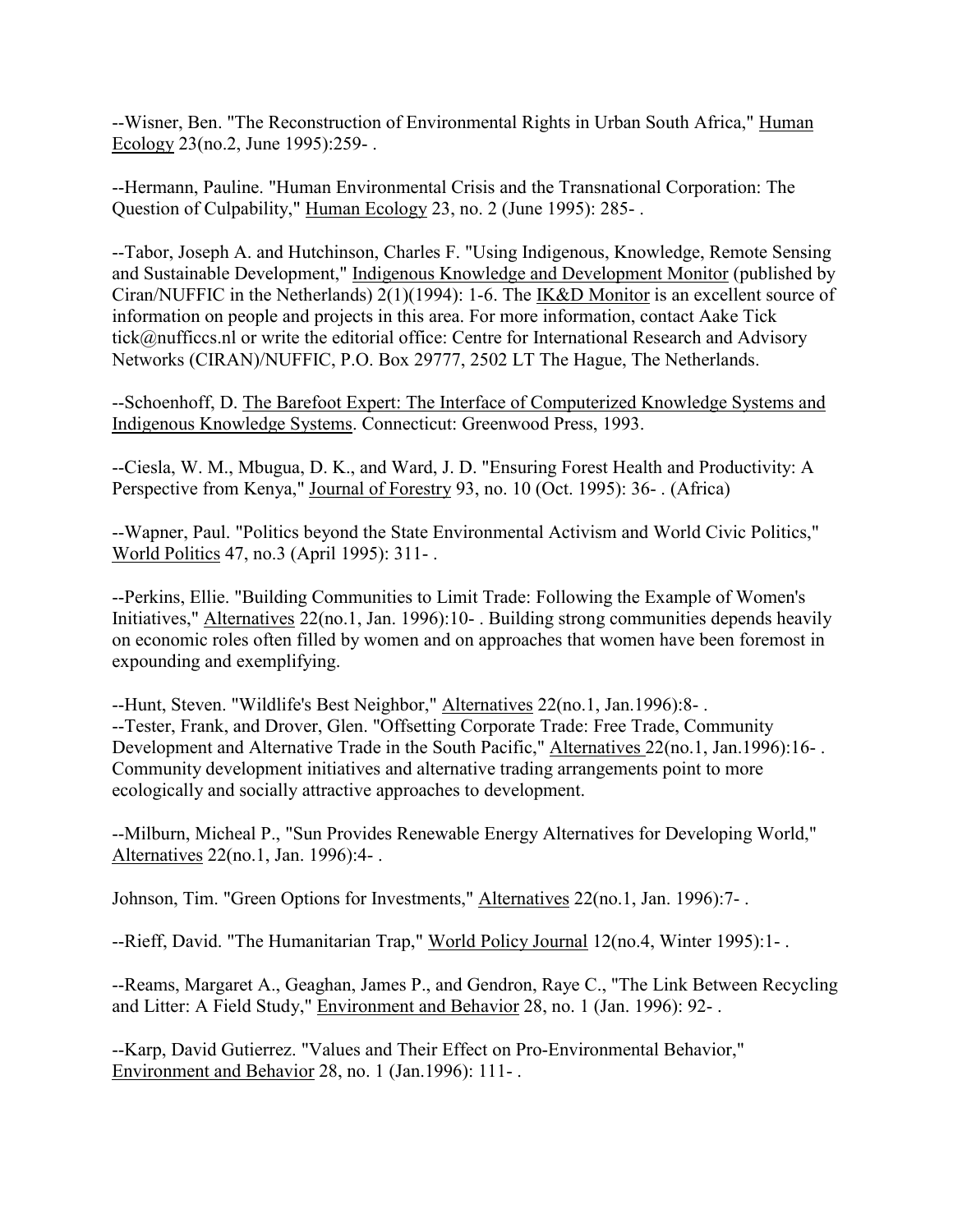--Moore, Dorothy P., and Moore, Jamie W. "Posthurricane Burnout: An Island Township's Experience," Environment and Behavior 28, no. 1 (Jan. 1996): 134- .

--Foreman, Dave. "Wilderness: From Scenery to Nature," Wild Earth 5, no. 4 (Winter 1995):8-.

--Noss, Reed F. "Science Grounding Strategy," Wild Earth 5, no. 4 (Winter 1995): 17- .

--Noss, Reed F. "What Should Endangered Ecosystems Mean to The Wildlands Project?" Wild Earth 5, no. 4 (Winter 1995): 20- .

--Sayen, Jamie. "A Second Chance for the Northern Forests," Wild Earth 5, no. 4 (Winter 1995):  $37 - .$ 

--Morrison, Peter, Snetsinger, Susan, and Frost, Evan. "Preliminary Results of a Biodiversity Analysis in the Greater North Cascades Ecosystem," Wild Earth 5, no. 4 (Winter 1995): 43- .

--Vance-Borland, Ken, Noss, Reed, and Nawa, Rich. "A Biodiversity Conservation Plan for the Klamath/Siskiyou Region," Wild Earth 5, no. 4 (Winter 1995): 52- .

--Foreman, Dave. "Wilderness Areas and National Parks," Wild Earth 5, no. 4 (Winter 1995):  $60-$ 

--Mondt, Rod. "Real Work and Wild Vision," Wild Earth 5, no. 4 (Winter 1995): 68- .

--Freyfogle, Eric T., "Land Ownership, Private and Wild," Wild Earth 5, no. 4 (Winter 1995):  $71 -$ 

--Elmusa, Sharif S. "Dividing Common Water Resources According to International Water Law: The Case of the Palestinian-Israeli Waters," Natural Resources Journal 35(no.2, Sprg. 1995):223- .

--Furuseth, Owen, and Cocklin, Chris. "An Institutional Framework for Sustainable Resource Management: The New Zealand Model," Natural Resources Journal 35(no.2, Sprg. 1995):243- .

--Kromm, David E., White, Stephen E. "Local Groundwater Management Effectiveness in the Colorado and Kansas Ogallala Region," Natural Resources Journal 35(no.2, Sprg.1995):275- .

--Urie, Matthew C. "Share and Share Alike? Natural Resources and Hazardous Waste Under the Commerce Clause," Natural Resources Journal 35(no.2, Sprg.1995):309- .

--Yaffee, Steven L. "Lessons about Leadership from the History of the Spotted Owl Controversy," Natural Resources Journal 35(no.4, Sprg. 1995):381- .

--Coggins, George Cameron, and Glicksman, Robert L. "Power, Procedure, and Policy in Public Lands and Resources Law," Natural Resources & Environment 10(no.1, Summer 1995):3-.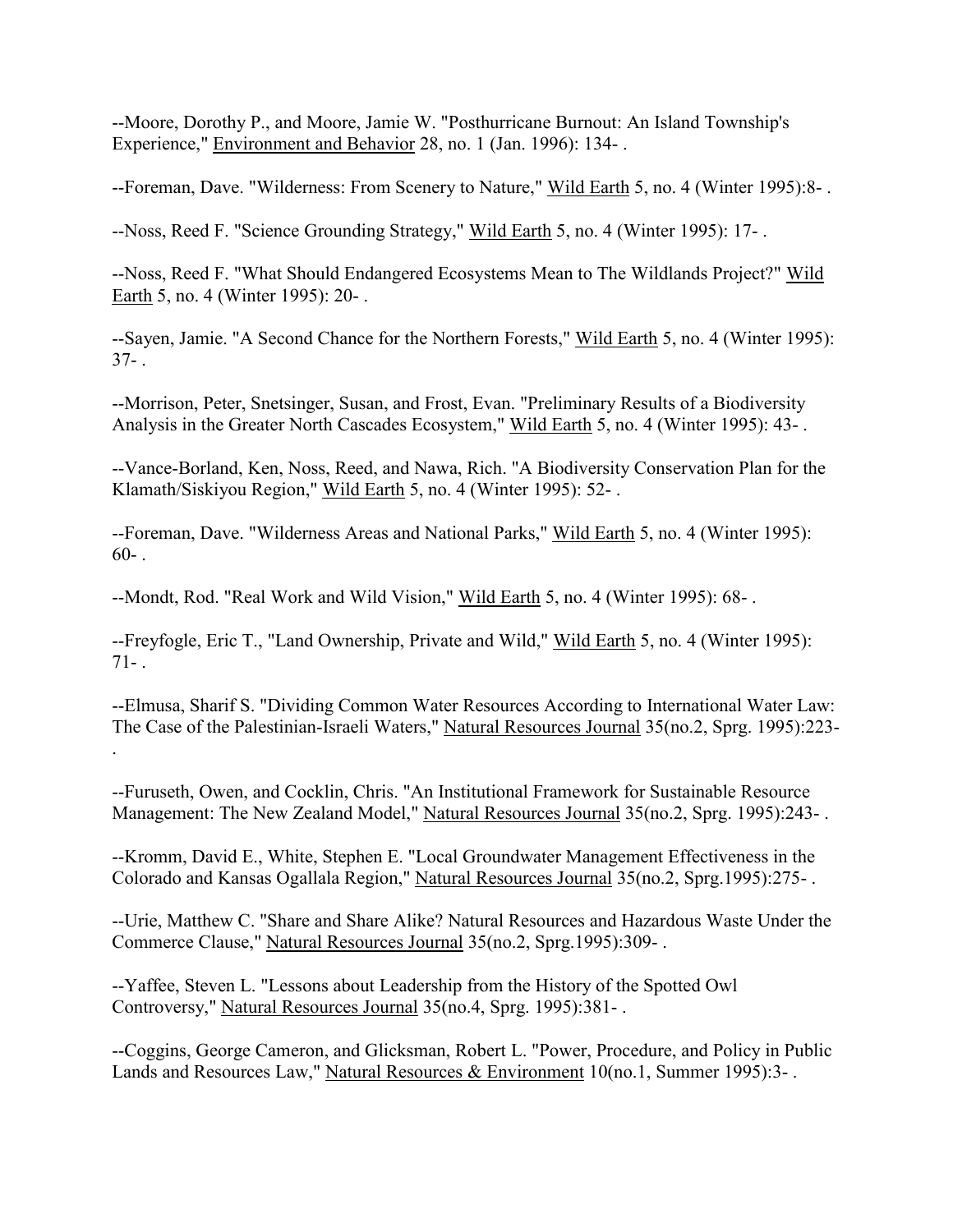--Houck, Oliver A. "Reflections on the Endangered Species Act," Natural Resources & Environment 10(no.1, Summer 1995):9- .

--Lacy, John C. "The Historic Origins of the U.S. Mining Laws and Proposals for Change," Natural Resources & Environment 10(no.1, Summer 1995):13- .

--Strickland, Rennard. "Osage Oil: Mineral Law, Murder, Mayhem, and Manipulation," Natural Resources & Environment 10(no.1, Summer 1995):39- .

--Hager, Alan V. "The Tidelands Oil Controversy: The Prize and the Responsibility," Natural Resources & Environment 10(no.1. Summer 1995):44- .

--Stuntz, Linda G. "The Energy Policy Act of 1992: Changing the Electricity Industry," Natural Resources & Environment 10(no.1, Summer 1995):69-.

--Fairlie, Simon, Hagler, Mike, O'Riordan, Brian. "The Politics of Overfishing," The Ecologist 25(no.2/3, Mar. 1995):46- . Industrialized overfishing has brought world fisheries to the point of collapse; historical processes; The success of community-managed fisheries; The enclosure of commons regimes; the dynamics of overfishing; the "ratchet effect" of increased fishing effort; a critique of the mainstream response to overfishing; property right or people's rights? The case for limiting technology; the resurgent commons; tools of negotiation.

--Hagler, Mike. "Deforestation of the Deep: Fishing and the State of the Oceans," The Ecologist 25(no.2/3, Mar. 1995):74- . Some of the damage being done to marine ecosystems through overfishing may be irremedial; a critique of "scientific management" methodology; the impact of industrial fishing on "non-target" species; by-catch and discards; driftnets and dolphins; the suffering seas.

--Fairlie, Simon. "Britain's Fishing Industry and the EU Common Fisheries Policy," The Ecologist 25(no.2/3, Mar. 1995):105- . Increasing numbers of British fishermen are calling for a withdrawal from the European Union's Common Fisheries Policy (CFP); the inadequacies of the CFP; the consequences of quotas; decommissioning; a divided industry.

--Smith, M. Estellie. "Chaos, Consensus and Common Sense," The Ecologist 25(no.2/3, Mar. 1995):80- . Fishery scientists and fishermen often hold radically different view of nature, and hence, radically different approaches to management policies; the unpredictability of fish stocks; local knowledge versus expert knowledge.

--Kurien, John. "Resistance to Multinationals in Indian Waters," The Ecologist 25(no.2/3, Mar. 1995):115- . Attempts to open up India's fisheries to foreign industrial fishing fleets has met with fierce resistance from local fishers who have forced the government to think again; The historical background; the threat to fish stocks; resistance and change.

--Mathews, David Ralph. "Common versus Open Access: The Canadian Experience," The Ecologist 25(no.2/3, Mar. 1995):86- . Government fisheries policy in Canada has been heavily influenced by the "Tragedy of the Commons' thesis-with disastrous results; the regulated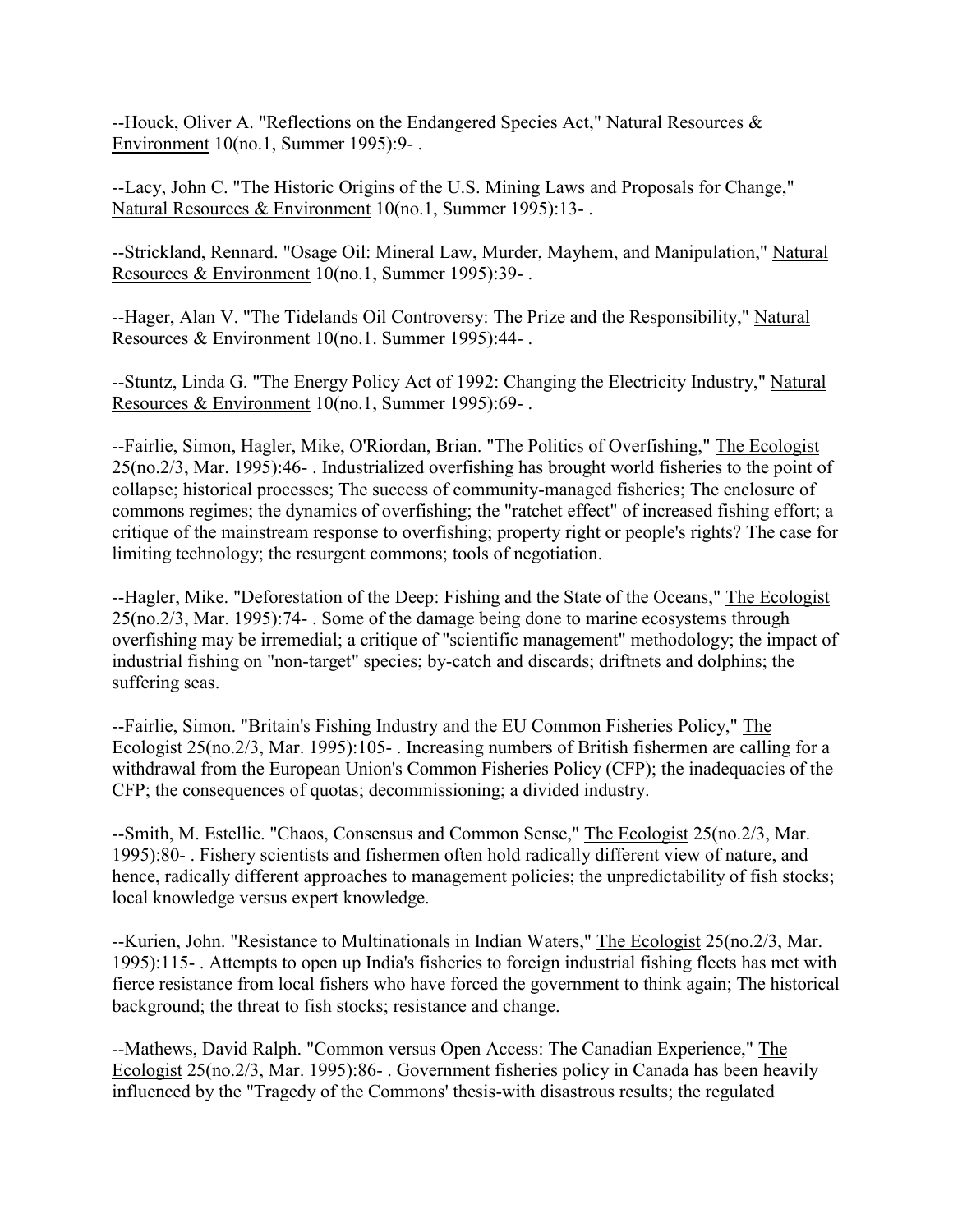commons; Discrimination and redundancies; opening up access for industrial trawlers; Local resistance.

--Cohn, Susan, Green at Work: Finding a Business Career that Works for the Environment, rev. ed. Washington, DC: Island Press, 1995. Includes environmentally focused, nontechnical careers in a wide array of fields--communications, banking and finance, consulting, public policy, and more. Cohn is environmental careers coordinator in the Office of Career Development, New York University.

# **EMPLOYMENT OPPORTUNITIES AND INFORMATION**

The University of Montana, Department of Philosophy, advertised, last fall, a position in environmental ethics, assistant professor level, effective August 1996. The contact is Deborah Slicer, Chair, Search Committee, Department of Philosophy, LA 421, Missoula, MT 59812.

Environmental Careers. For interested students and others, there are four or five main sources of listing of environmental opportunities, permanent positions, summer programs and internships, assistantships, and so on. Faculty and others may wish to check that these publications are in their local career placement office. These are largely in the U.S. and Canada, though many offer overseas opportunities. Similar information from other nations is welcome.

Environmental Career Opportunities. Published twice a month by The Brubach Corporation, 1776 Eye Street, NW, Washington, DC 20006. Phone 202/861-0592. FAX 202/293-3054. ISSN 1065-0121. \$ 129 per year, \$ 29 for two months. Typically lists 400+ jobs, in six different categories: (1) Environmental Advocacy, Communication and Outreach, (2) Environmental Policy, Legislation and Regulation, (3) Conservation and Resource Management, (4) Environmental Engineering, Risk Assessment and Impact Analysis, (5) Environmental Education and Instruction, (6) Environmental Interns and Volunteers. Said to be the best in the field. Should be in every placement office and career service center.

Environmental Opportunities, a monthly publication listing jobs open in environmental affairs, has been published for over thirteen years, the oldest in the field. The editor is Sanford Berry, P. O. Box 788, Walpole, NH 03608, Phone/FAX: 603/756-4553. \$ 44.00 per year. The publication is sponsored by the Environmental Studies Department, Antioch/New England Graduate School, Keene, New Hampshire 03431. ISSN 0736-9603. This listing is typically fifteen pages a month. Environmental Opportunities has about 4,000 subscribers, and can be found in many placement and career service offices.

The Job Seeker lists current vacancies in the environmental professions. It is now in its eighth year. There are two issues per month, typically about 18 pages in rather small print, listing over a hundred jobs. Subscriptions are \$60 per year for individuals. Career offices often get it. Address: The Job Seeker, Rt. 2, Box 16, Warrens, WI 54666. Phone 608/378-4920.

Earth Work. The Student Conservation Association, P. O. Box 550, Charlestown, NH 03603- 0550. \$ 30.00 a year. Lists 100-200 jobs, often for students and summers, but many are permanent.

Environmental Careers World. Sponsored by the Environmental Career Center, 22 Research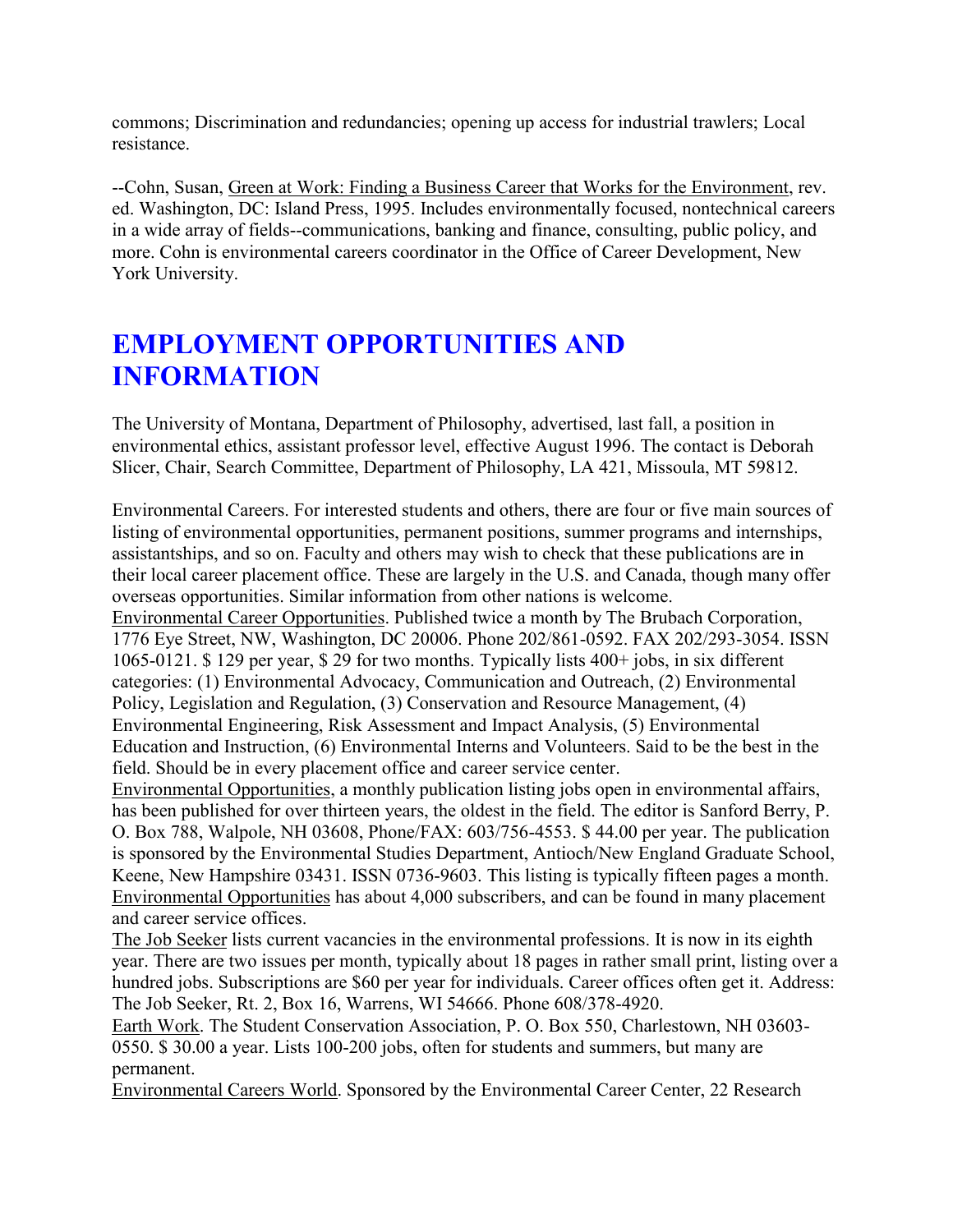Drive, Hampton, Virginia 23666. 804/865-0605. Published twice a month. Lists several hundred jobs. Now in its second year. This publication is online at a world wide web site: http://www.infi.net/~ecw/jobs/htm.

The following book would also be helpful to many students and others: The New Complete Guide to Environmental Careers, by Environmental Careers Organization. Boston, MA: Island Press, 1993.

The Natural Resources Career Office at Colorado State University maintains a world wide web site: http://www.cnr.colostate.edu/~peted/pd1.htm, and from this you can reach two other pages: Natural Resources Jobs and Web Sites with Natural Resources Job Announcements. The latter page offers connections with about a dozen other web sites where environmental jobs are listed, along with various other information. For example: The Department of Interior Automated Job Announcement System, the State of Oregon, Natural Resource Job Listings, Natural Resources Management Database; Environmental Careers Organization (with Environmental Careers World online; JobWeb; and others. Such connections are developing rapidly and more will soon be in place. The Career Officer at CSU is Peter S. Dixon, Room 103, Natural Resources Bldg., Colorado State University, Fort Collins, CO 80523. Phone 970/491-2668. FAX 970/491-0279. E-mail pdixon@vines.colostate.edu

The Environmental Careers Organization (ECO) is a U.S. national nonprofit organization with five regional offices (California, Florida, Great Lakes, Northeast, Pacific Northwest) that seeks to place persons seeking employment, short-term and long-term, in environmental careers. They have placed more than 4,500 aspiring environmental professionals, about 300 persons each year. Contact: The Environmental Careers Organization, 286 Congress Street, Boston, MA 02210- 1009.

Environmental Field Studies Abroad. The School for Field Studies offers semester and summer environmental field research programs around the world. All courses carry college credit through Boston University; tuitions range from \$ 2,600 to \$10,300; considerable scholarship help is available. Over 6,000 students have participated in the program, from 150 home institutions. Five major centers are involved, in Australia (rainforests), Mexico (marine mammals), Costa Rica (sustainable development), Kenya (wildlife management), Turks and Caicos Islands (marine conservation), and Palau, U.S. Trust Territories (islands). Headquarters: 16 Broadway, Beverly, MA 01915-4436. Phone 508/927-7777. FAX 508/927-5127.

## **EVENTS**

1996

--January 2-9, 1996. International Development Ethics Association (IDEA), Fourth International Conference. Tamil Nadu, India. Theme: Globalization, Self-Determination, and Justice in Development. Contact: Peter Penz, Faculty of Environmental Studies, York University, 4700 Keele Street, North York, Ontario M3J 1P3, Canada. FAX 416-736-5679. es ppenz@orion.yorku.ca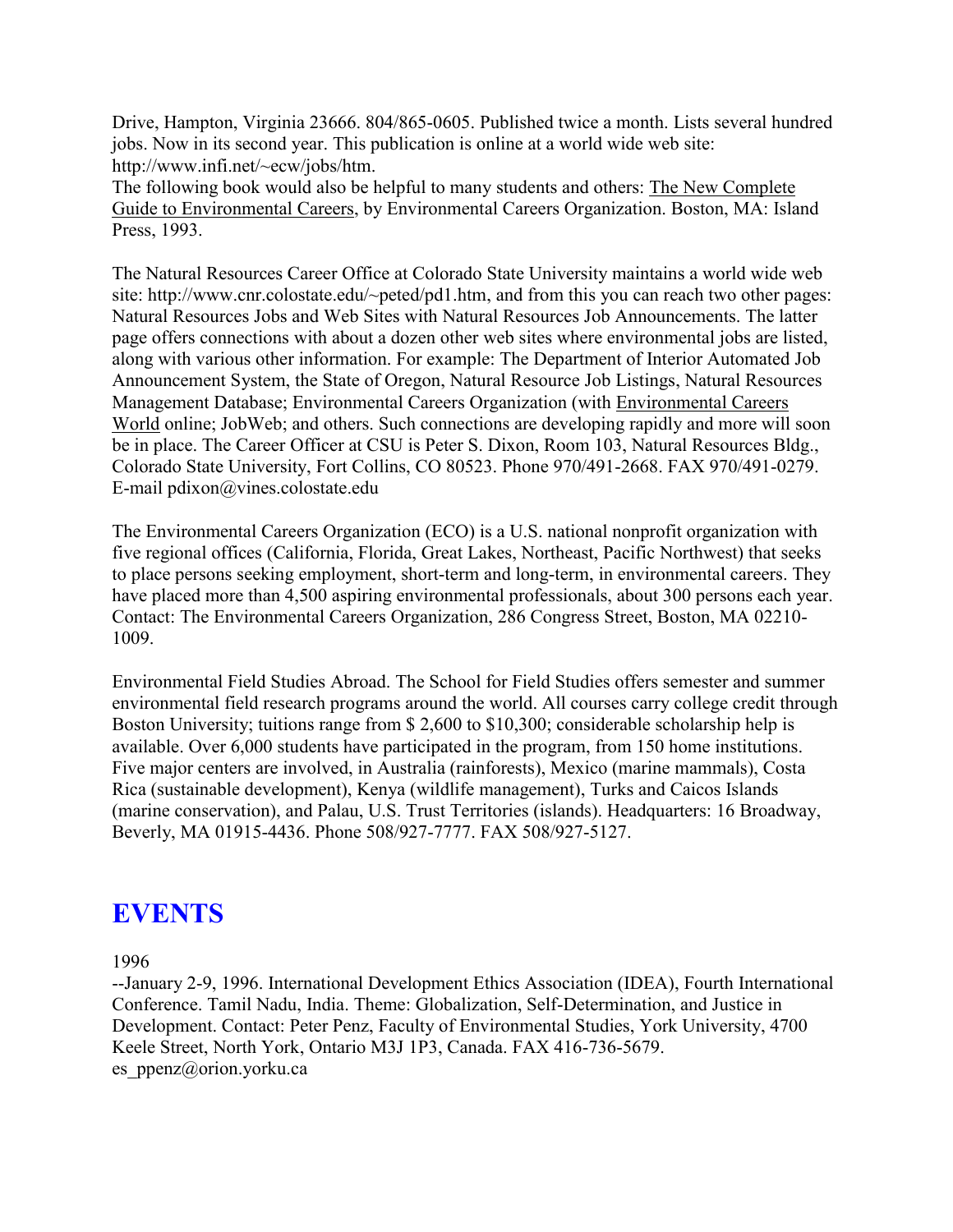--February 4-6, 1996. Seventh International Waterfowl Symposium, Memphis, Tennessee. Contact Mickey Heitmeyer, Institute for Wetland and Waterfowl Research, Ducks Unlimited, Inc., 1 Waterfowl Way, Memphis, TN 38120. FAX 901-758-3850

--February 8-13, 1996. Baltimore, MD. AAAS will meet. ISEE has successfully arranged a joint session with another ISEE (International Society for Environmental Epidemiologists) on "Intersection of Environment, Health, Professional Ethics and Law." Laura Westra is coorganizer with Colin Soskolne, University of Alberta, Department of Public Health.

--February 20-24, 1996. Seventh American Forest Congress, Washington, DC. The congress will formulate a vision for American forests, with citizen involvement and optimizing cultural, economic, and ecological values. The sixth congress was in 1975; the first in 1882. Contact Office of the Congress, 205 Prospect Street, New Haven, CT 06511. 203/432-5117. FAX 203/432-5942.

--March 7-9, 1996. Society for the Advancement of American Philosophy. University of Toronto. Theme: "Contingency and Continuity." Papers due 15 October 1995. Contact: Kenneth W. Stikkers, Philosophy, Seattle University, Seattle, WA 98122 USA, or Laura Westra, Department of Philosophy, University of Windsor, Windsor, Ontario N9B 3P4 Canada.

--March 8-10, 1996. International Conference on Sustainable Forestry Partnerships. Edmonton, Alberta. Contact: Todd Hebert, Rocky Mountain Leisure Services, 411 - 13th Ave., S., Cranbrook, BC VIC 2W3. Phone/FAX 604/426-7989.

--March 27-29, 1996. First International Conference on Restoration Ecology for Sustainable Development, in Zurich. Contact: Secretary, Geobotanical Institute SFIT Zurich, Zurichbergstrasse 38, CH-8044 Zurich, Switzerland. FAX 41-1-632-12-15.

--April 3-6, 1996. American Philosophical Association: Pacific Division. Seattle, WA, USA. Papers due: September 1, 1995. Contact: Anita Silvers, Philosophy, San Francisco State University, San Francisco, CA 94132. Papers for ISEE sessions are due 15 October 1995. Contact Prof. James Heffernan, Department of Philosophy, University of the Pacific, 3601 Pacific Avenue, Stockton, CA 95211, USA.

--April 24-27, 1996. American Philosophical Association: Central Division. Chicago. ISEE sessions. See announcement above.

--May 18-23, 1996. Sixth International Symposium on Society and Natural Resource Management, Pennsylvania State College, PA. Contact Jim Finley, School of Forest Resources, The Pennsylvania State University, 2B Ferguson Building, University Park, PA 16802. Phone 814/863-0401. FAX 814/865-3725. This is a large conference with many themes and many opportunities to meet wildlife and natural resource professionals with an interest in ethical and policy issues, also coming at a time when many academics are free and ready for such a conference.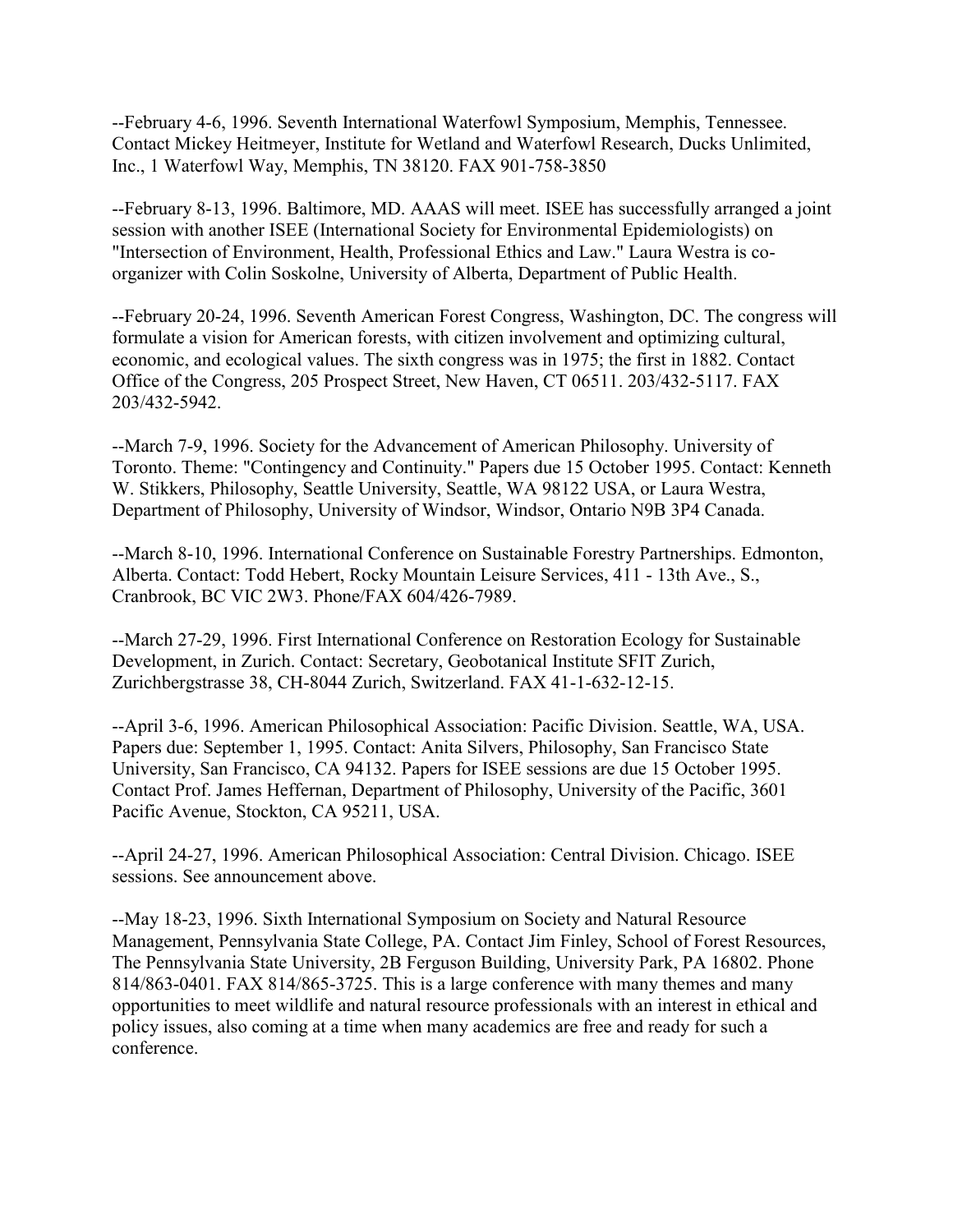--May 19-23, 1996. Wilderness and Natural Areas in Eastern North America, Gatlinburg, Tennessee. Includes an Ethics, History, and Policy section. Contact Michael H. Legg, College of Forestry, Stephen F. Austin State University, Nacogdoches, TX 75962. Phone 409/468-3301. FAX 409/468-2489.

--June 2-6, 1996. National Association of Environmental Professionals, Houston, Texas. NAEP, 5165 MacArthur Boulevard, NW, Washington, DC 20016. Papers are invited, including those on ethics of advocacy by environmental professionals, takings issues, risk management, environmental law, and other ethics and value issues.

--June 10-13, 1996. Aesthetics of Forests. The Second International Conference on Environmental Aesthetics. Lusto, Punkaharju, Finland. The first conference was at Koli, Finland in 1994. Among the plenary speakers: Holmes Rolston, III. Contact: Yrjo Sepanmaa, Department of Finnish Language, Literature, and Cultural Studies, University of Joensuu, P. O. Box 111, 80101 Joensuu, Finland. Phone 358 93 151 4348. FAX 358 73 151 2035.

--June 15-20, 1996. 2nd International Interdisciplinary Conference on the Environment, Newport, Rhode Island. At the Hotel Viking. Contact: Demetri Kantarelis or Kevin L. Hickey, Interdisciplinary Envrionmental Association, Assumption College, Economics/Foreign Affairs Department, 500 Salisbury Street, Worcester, MA 01615-0005. FAX 508/799-4502.

--June 27-July 3, 1996. Free Market Environmentalism. Montana State University, Bozeman. Contact: PERC, 502 S. 19th Ave., Suite 211, Bozeman, Montana 59715. Phone 406/587-9591. FAX 406/586-7555.

--July 25-28, 1996. International Society of Business, Economics, and Ethics: First World Congress. Tokyo, Japan. Papers due: December 15, 1995. Contact: Georges Enderle, College of Business Administration, University of Notre Dame, Notre Dame, IN 46556, USA.

--Sept. 2-6, 1996. World Heritage Tropical Forests Conference, Cairns, Australia. The call for papers includes papers in policy, conservation, and ethics. Contact: Conference Secretariat, World Heritage Tropical Forests Conference, Milton, Qld 4064, Australia. Phone 617 3369- 0477. FAX 617 3369-1512.

--Sept. 9-13, 1996. Sustaining Ecosystems and People in Temperate and Boreal Forests. Victoria, British Columbia, Canada. An international conference on integrating conservation of biological diversity with social and economic goals. Management of the world's forests to sustain diversity, productivity, and renewability is essential. Forests support much of the world's terrestrial biological diversity, contribute to economic activity in many nations, and provide crucial ecological services. This conference will focus on pro-active solutions to the integration of biological, social, and economic goals. Conference Secretariat: Connections Victoria Ltd., P.O. Box 40046, Victoria, BC, Canada V8W 3N3. Phone 604-382-0332. FAX 604-382-2076.

--September 22-28, 1996. Perth, Australia. Wetlands for the Future, the fifth International Association of Ecology (INTECOL) International Wetlands Conference. Contact: Jenny Davis,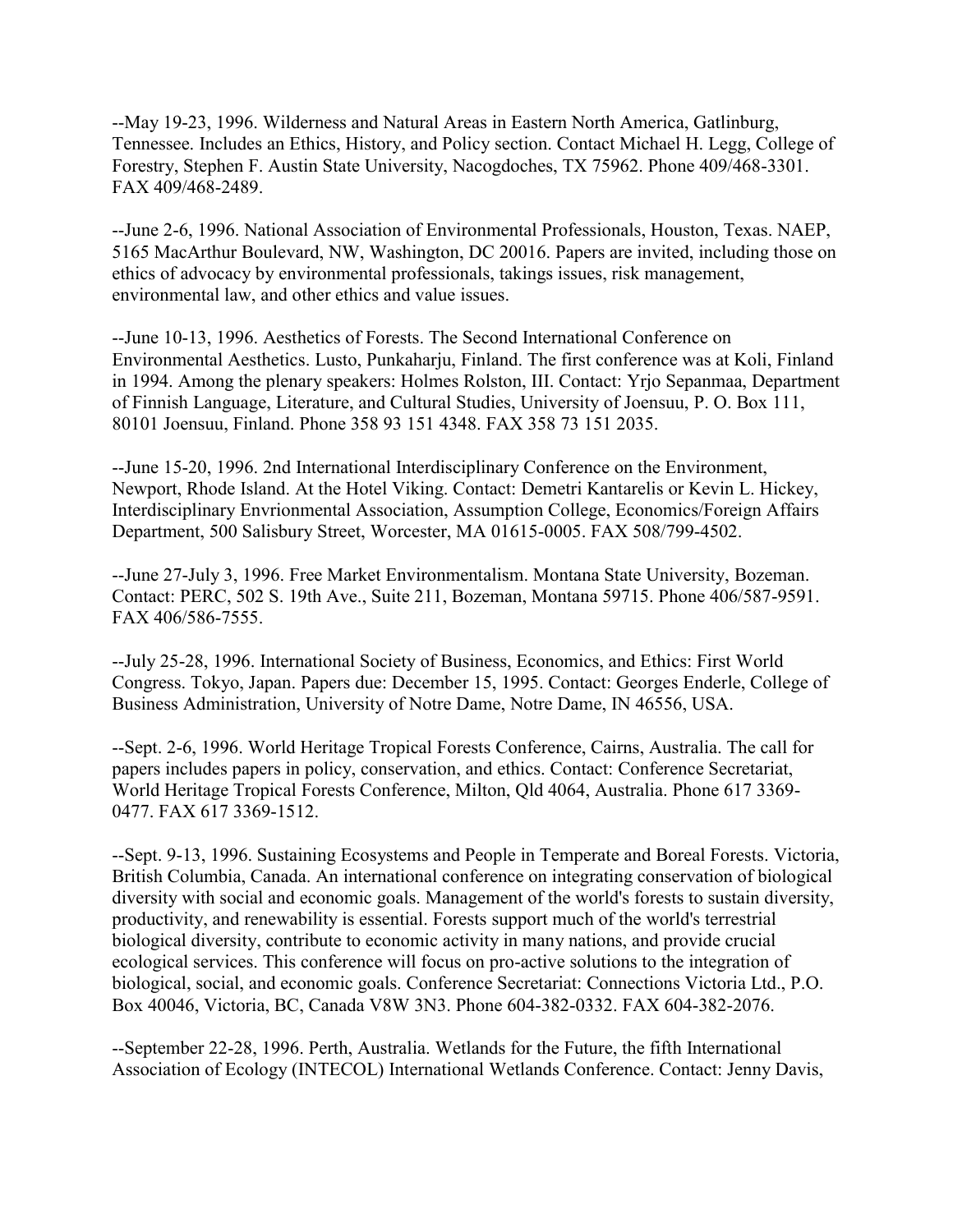School of Biological and Environmental Sciences, Murdoch University, Murdoch, Western Australia 6150. Phone 61-9-360-2939. FAX 61-9-310-4997.

--September 26-28, 1996. Third International Conference on Ethics and Environmental Policies: NEW EUROPE: Transformation and Environmental Issues, Bratislava, Slovakia. The venue is the Kyev Hotel Seeking an integrated approach towards safety, environmental and development issues. Organized in collaboration between Fondazione Lanza, Academia Istropolitana, and Zentrum fur Umweltforschung, this is an occasion for developing a common strategy with an equal cooperation among Central, Eastern, and Western countries. In addition to plenary speakers, there are sections on: 1. Environmental Ethics and Policies, 2. Environmental Ethics and Economy, 3. Environmental Ethics and Socio-Cultural Aspects. There is a call for papers, sent to the Scientific Secretariat of the Conference not later than April 30, 1996. Relevant papers from Eastern Europe are welcome. Registration fee is U.S. \$50. The official languages are English, Italian, and Slovak. Simultaneous translation services are provided only during the plenary sessions. Scientific Secretariat, Dr. Matteo Mascia, Fondazione Lanza, via Dante, 55, 35139 Padova, Italy. Phone: ++39+49 875 67 88. FAX: ++39+49 875 67 88. E-mail: lanza@ipdunidx.unipd.it. Organizing Secretariat, Dr. Martina Vagacova, Academia Istropolitana, Hanulova 5/B, P.O.Box 92, 840 02 Bratislava 42, Slovakia. Phone: ++42+7 78 56 71. FAX: ++42+7 78 53 41. E-mail: envir@acadistr.sk. A U.S. contact is Frederick Ferré, Department of Philosophy, University of Georgia. An Eastern Europe contact is Zdzislawa Piatek, Instytut Filozofii, Jagiellonian University, 31-041 Kraków, Grodzka 52, Poland.

#### 1997

--Feb. 25-Mar. 1, 1997. International Symposium on Human Dimensions of Natural Resource Management in the Americas, Belize City, Belize. Held in Central America, this conference is hosted by the Colorado State University Human Dimensions in Natural Resources Unit of the College of Natural Resources, and also by the Ministry of Natural Resources and the University College of Belize. This conference is at the peak of the tourist season and you will have to plan early to attend. Contact: Jennifer Pate, Symposium Coordinator, Human Dimensions in Natural Resources Unit, College of Natural Resources, Colorado State University, Fort Collins, CO 80523. Phone 970/491-7729. FAX: 970/491-2255.

### INTERNET ACCESS TO BACK ISSUES OF THE ISEE Newsletter

Back issues of the ISEE Newsletter are available, 24 hours a day, from anywhere in the world via Gopher and World Wide Webb. The addresses are:

(Note: The old Gopher address was changed due to confusion in accessing the files. Specifically, the name is no longer required to access the MSU Gopher server.) Back issues of the Newsletter can also be accessed on the World Wide Webb at:

http://www.cep.unt.edu/ISEE.html

Instructions for access via gopher:

At your local prompt, type and enter:

gopher.morehead-st.edu

(Note: If your local computer system does not have Gopher access, you'll need to hunt around on Internet to find another server that provides free access to Gopher. Alternatively, your local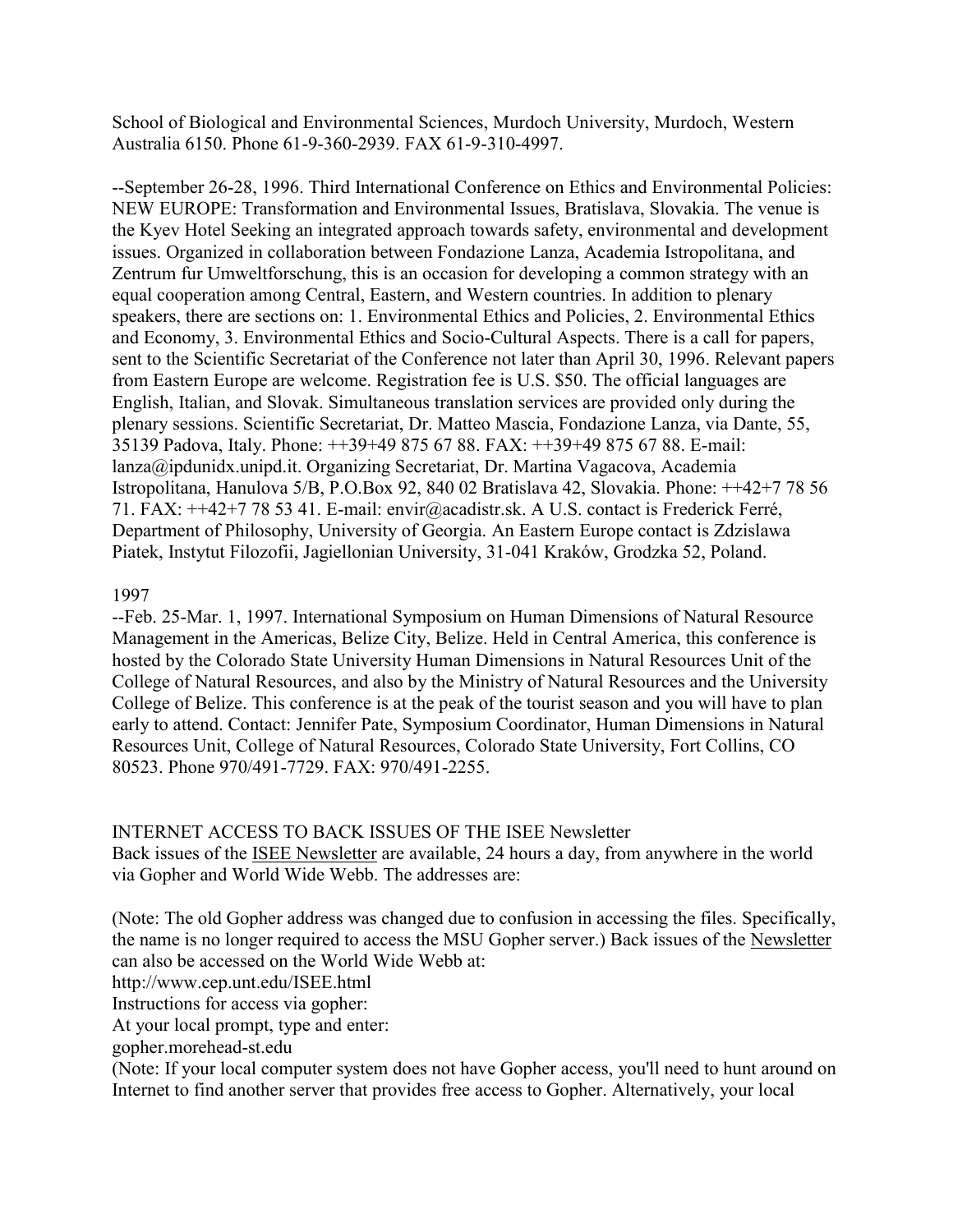system may be able to access the files via the WWW address.) Via Gopher, you will get the local menu (list of computer files) for Morehead State University (MSU). The basic plan now is to use the "Search" Word, command to find the ISEE Newsletter files. Select:

Search MSU Gopher Server

You will get a window screen asking for "words to search for." Type and enter: International Society for Environmental Ethics

Follow the prompts (they should be obvious) until you the following screen:

- 1. About the ISEE Newsletter
- 2. 1990 Issues/
- 3. 1991 Issues/
- 4. 1992 Issues/
- 5. 1993 Issues/
- 6. 1994 Issues/

### [etc.]

Select the number of the issues that you want and enter. The issues of the Newsletter will appear on the screen. You may then either read them on your screen, or, better, at any point after the file has been retrieved and is on screen, E-mail it to yourself. To quit, you will need enter "q" for Quit. When you take q to Quit, you will be given a menu opportunity to mail the entire file (these particular issues of the Newsletter) to your E-mail address. The mailing only takes seconds. From your local electronic mailbox, you can then download the Newsletter file to your computer's internal memory or to a disk. Likely you'll get the file as a text-only (ASCII) file, which can then be retrieved into WordPerfect, Microsoft Word, or whatever word processing program you use.

### Master Bibliography

The Master Bibliography in Environmental Ethics, compiled by Holmes Rolston, III, including 1995 update, will be ready in late February. This will cumulate the existing bibliography with all of the 1995 entries in the ISEE Newsletters. It is available in either WordPerfect 5.1 (DOS format) or in Macintosh format (also WordPerfect). If you don't use WordPerfect, you can easily translate the files into your local word processing program. The bibliography is in two halves, A-L and M-Z. The bibliography can be searched for key words. Copies of these disks are available from any of the ISEE contact persons throughout the world (see their names and addresses below) and at selected other locations. Disks are also available from the compiler of the bibliography: Holmes Rolston, III, Department of Philosophy, Colorado State University, Fort Collins, CO 80523, USA. PH 970-491-6315 (office); FAX 970-491-4900; E-mail rolston@lamar.colostate.edu. Send \$5 to Rolston, stating whether you want the WordPerfect or the Macintosh disks.

Access via World Wide Web: The Master Bibliography can be accessed from the ISEE World Wide Web Site at:

### http://www.cep.unt.edu/ISEE.html

There is a search engine to search out entries by name and keyword, and these results can be Emailed to your local computer.

### ISEE BUSINESS AND ANNOUNCEMENTS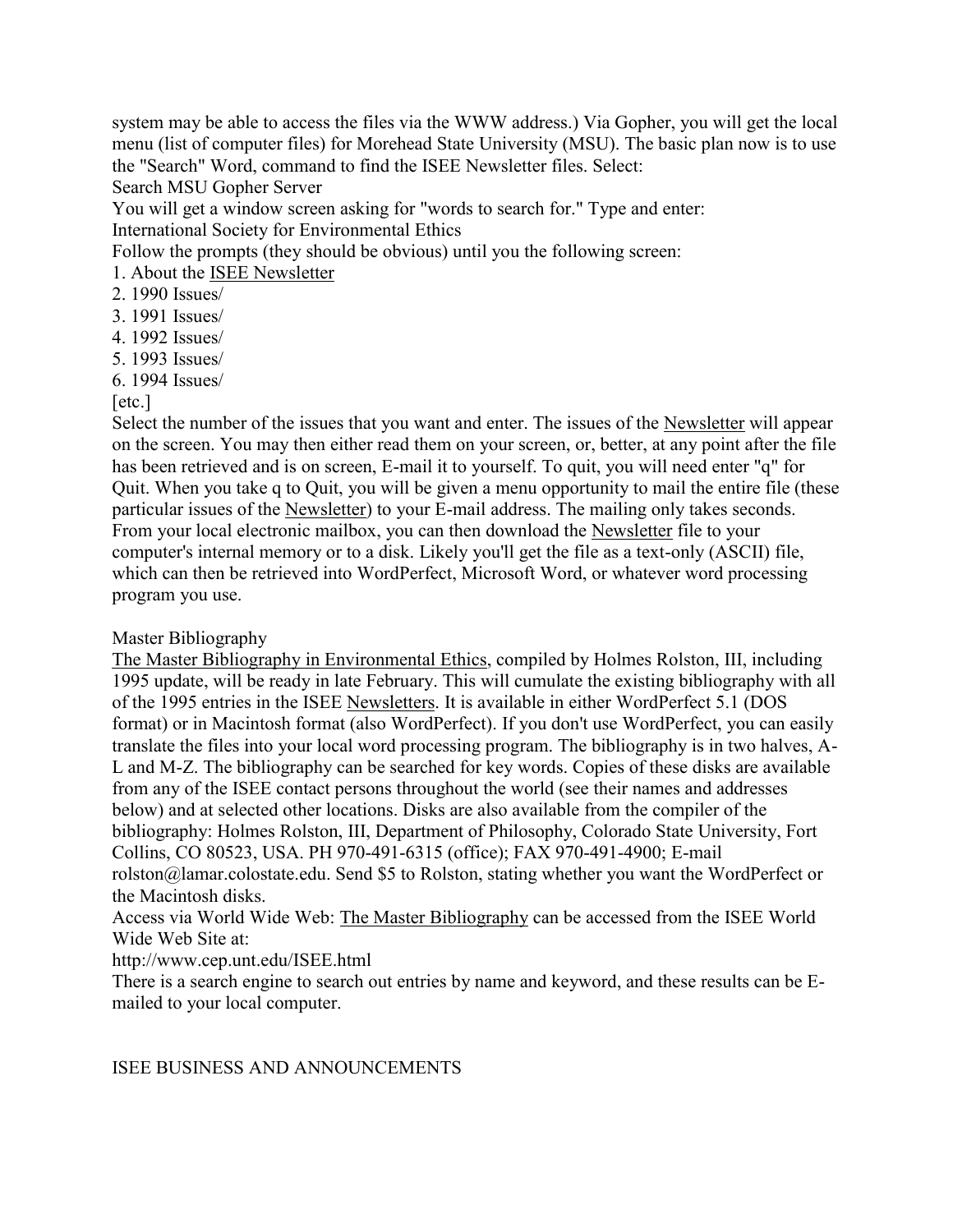Current Officers of ISEE

President: Mark Sagoff (Institute for Philosophy and Public Policy, University of Maryland), term to expire end of academic year 1996-97

Vice-President: J. Baird Callicott (University of North Texas), term to expire end of academic year 1996-97

Secretary: Laura Westra (University of Windsor), term to expire end of academic year 1997-98 Treasurer: Ned Hettinger (College of Charleston), term to expire end of academic year 1995-96.

Election of Treasurer and Nominating Committee. In December 1995, ISEE held elections by mail ballot for membership on the Nominating Committee and for Treasurer. Ballots were counted by two members of the out-going Nominating Committee: Kristin Shrader-Frechette (Chair) and Jack Weir.

Treasurer-elect:

Ernest Partridge (Northland College, Ashland, WI), term to expire end of academic year 1998- 99.

Members-elect of the Nominating Committee:

Victoria Davion (University of Georgia, USA)

Alan Holland (Lancaster University, UK)

Roger Paden (George Mason University, USA)

Gary Varner (Texas A&M University, USA)

The out-going Nominating Committee is: Kristin Shrader-Frechette (University of South Florida), Chair; Jack Weir (Morehead State University); George Sessions (Sierra College); Robin Attfield (University of Wales). For more information, contact any member of the Committee or the Chair: Kristin Shrader-Frechette, Chair of the Nominating Committee of ISEE, Dept. of Philosophy, 107 Cooper Hall, University of South Florida, Tampa, FL 33620-5550, USA. Results of the Ballot from Mark Sagoff, ISEE President. Mark Sagoff, ISEE President, prepared the mail ballot. Ballots were counted by Kristin Shrader-Frechette, Chair of the Nominating Committee, and by Jack Weir, member of the Committee. This report was prepared by Prof. Weir.

A total of 61 ballots were returned to Prof. Shrader-Frechette by the deadline, 15 December 1995. Prof. Shrader-Frechette counted the ballots and then forwarded them to Prof. Weir, who again counted the ballots. Prof. Weir then confirmed the results with Prof. Schrader-Frechette and reported the results to Prof. Sagoff, ISEE President.

Item #1: That the officers of ISEE (Secretary, Treasurer, and VP/President-Elect) supervise the paper refereeing process for the three divisions of the American Philosophical Association. Results: 55 agree; 6 disagree.

Item #2: That the position of ISEE Vice-President be changed to Vice-President/President-Elect. Results: 57 agree; 4 disagree.

Item #3: That, if members approve Item #2, then the current Vice-President (J. Baird Callicott) would become Vice-President/President-Elect, becoming President at end of academic year 1996-97. Results: 47 agree; 12 disagree; 2 abstain.

Item #4: That, without a vote of the Executive Board, no officer of ISEE may spend more than \$25 U.S. for anything except Newsletter costs. Results: 56 agree; 5 disagree.

Item #5: That all changes in ISEE by-laws must be approved by the Executive Board and by a mail ballot of the full membership. Results: 56 agree; 5 disagree.

Mark Sagoff writes to express his gratitude to the members of ISEE and to the new officers for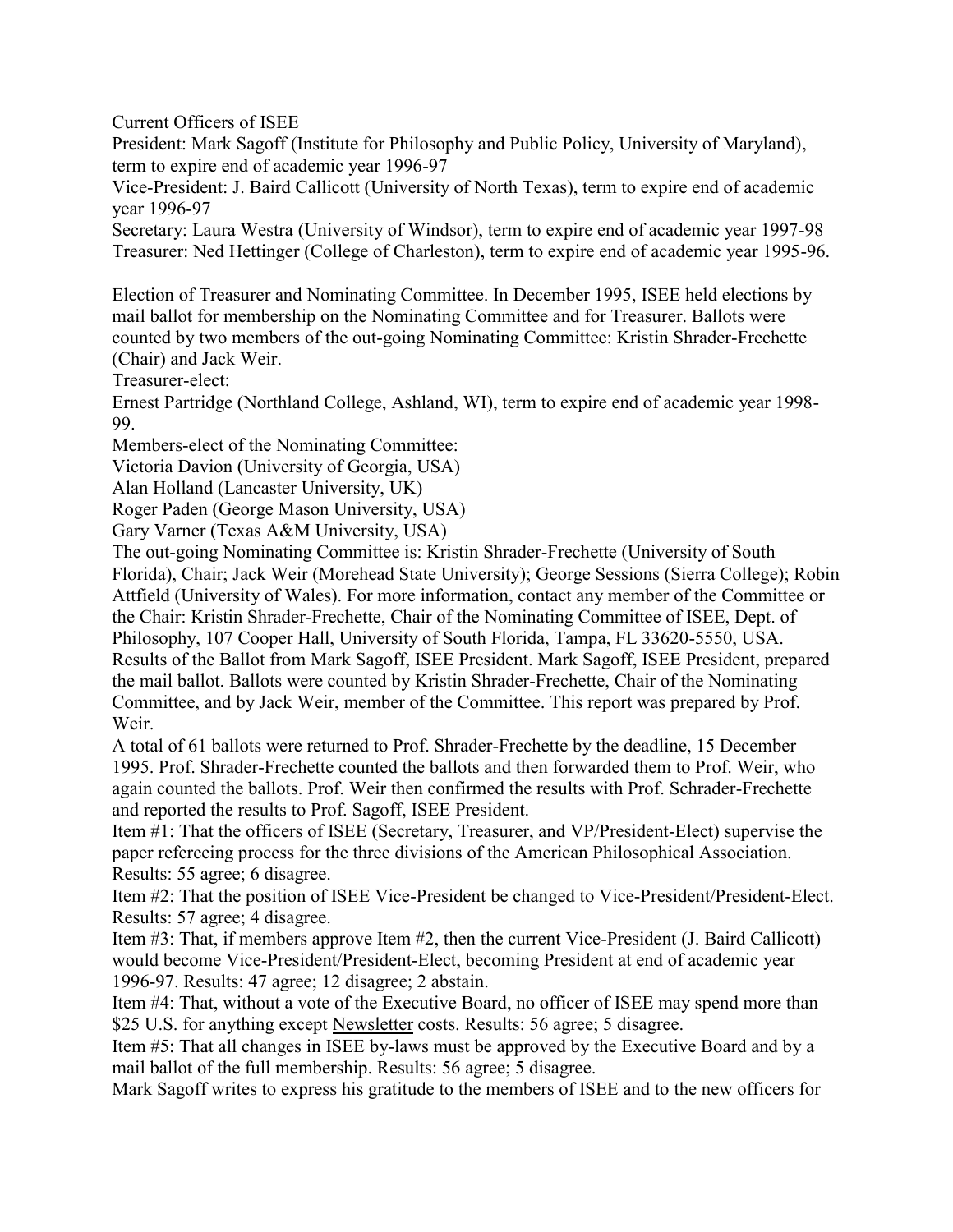the results of the election. He Looks forward to working with the new Treasurer, the new members of the Nominating Committee and the President-elect. He wishes to thank Kristin Shrader-Frechette especially for all her work in organizing the election, and also Ned Hettinger for serving as Treasurer and the out-going members of the Nominating Committee for their service.

### ISEE Newsletter PUBLICATION AND SUBSCRIPTION INFORMATION

### TO SUBMIT ITEMS FOR PUBLICATION:

Profs. Jack Weir and Holmes Rolston, III, are editors of the ISEE Newsletter. Items should preferentially be sent to Jack. Send information for the Newsletter to Jack electronically, either on a disk (3 1/2 inch) or via E-mail (preferred), since this saves re-typing and avoids errors: j.weir@morehead-st.edu

Postal address: Jack Weir, Philosophy Faculty, UPO 662, 103 Combs Bldg., Morehead State University, Morehead, Kentucky 40351-1689 USA. PH 606-784-0046 (Home Office, Voice Mail); 606-783-2785 (Campus Office, Voice Mail); 606-783-2185 (Secretary, Dept. of English, Foreign Languages and Philosophy). FAX 606-783-2678 (include Weir's name on the FAX). Scholarly articles are not published. Due to the large number of submissions, receipt of items cannot be acknowledged. Please submit items electronically via E-mail if possible or on a computer disk (most word processing programs are acceptable; MS Word 5.1 or older preferred).

### SOCIETY DUES, SUBSCRIPTIONS, AND ADDRESS CHANGES:

U.S. and Canada: Send dues, subscriptions, and address changes to Prof. Laura Westra (address below).

Outside the U.S. and Canada: Send dues, subscriptions, and address changes to the regional contact person named below. (The Newsletter is duplicated and mailed by the regional contact person. Dues, subscriptions, and addresses changes should be sent to these regional contact persons.)

If you are uncertain where to send dues, subscriptions, or address changes, send them to Prof. Westra (address below).

### CONTACT PERSONS AND CORRESPONDENTS:

### U.S. and Canada

The contact persons are:

Ned Hettinger, Philosophy, College of Charleston, Charleston, SC 29424 USA. PH 803-953-

5786 office, 803-883-9201-home. FAX 803-953-6388. E-mail HettingerN@CofC.edu.

Peter List, Philosophy Dept., Oregon State University, Corvallis, OR 97332 USA. E-mail listp@cla.orst.edu.

Holmes Rolston, III, Colorado State University

Jack Weir, Morehead State University

Laura Westra, University of Windsor

Dues and address changes from members in the U.S. and Canada should be sent to Prof. Westra (address below).

Australia and New Zealand

The contact person is Robert Elliot. Send membership forms and dues in amount \$15.00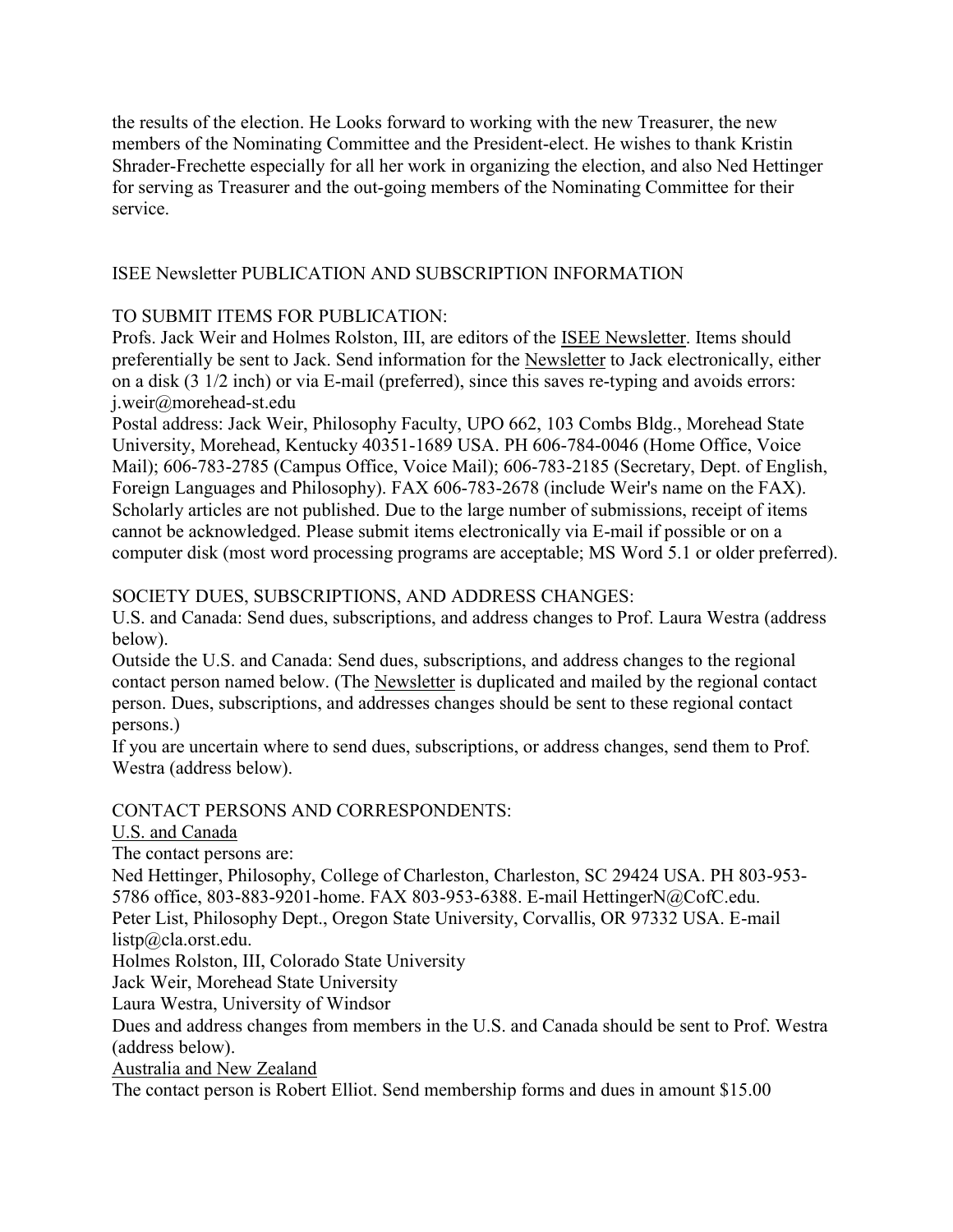Australian (\$10.00 for students) to him. Address: Department of Philosophy, University of New England, Armidale, NSW, 2351, Australia. Phone: 61 (country code) (0)67-732657 (direct line). (0)67-732896 (Dept. office). FAX 61 (country code) (0)67-733317. E-mail:

relliot@metz.une.edu.au

Western Europe (Including U.K. and the Mediterranean)

The contact person is Wouter Achterberg. Send the equivalent of \$15 U.S. to Prof. Achterberg. Address: Faculty of Philosophy, University of Amsterdam, Nieuwe Doelenstraat 15, 1012 CP Amsterdam, Netherlands. He reports that it is difficult to cash checks in this amount without losing a substantial part of the value of the check and encourages sending bank notes and cash directly to him, as it is reasonably safe. Contact him if in doubt regarding what currencies he can accept. FAX: 31 (country code) 20 (city code) 5254503. Phone: 31-20-5254530. Eastern Europe (Including the Former Soviet Union)

The contact person is Jan Wawrzyniak. He is on the faculty in the Department of Philosophy at Adam Mickiewicz University of Poznan, Poland. Because of the fluid economic situation in Eastern Europe, members and others should contact him regarding the amount of dues and the method of payment. He also requests that persons in Eastern Europe send him information relevant to a regional newsletter attachment to this newsletter. Business address: Institut Filozofii, Adam Mickiewicz University, 60-569 Poznan, Szamarzewskiego 91c, Poland. Phone: 48 (country code) 61 (city code) 46461, ext. 288, 280. FAX 48/61/477079 (8 am-3 pm), 48/61/471555 (24 h). Home address: 60-592 Poznan, Szafirowa 7, Poland. PH 48-61-417275. Checks sent to his home have more security.

#### Africa

The contact person is Prof. Johan P. Hattingh, Department of Philosophy, University of Stellenbosch, 7600 Stellenbosch, South Africa. Contact him with regard to membership and dues, again the approximate equivalent of \$15 U.S., but with appropriate adjustment for currency differentials and purchasing power. Hattingh heads the Unit for Environmental Ethics at Stellenbosch. Phone: 27 (country code) 21 (city code) 808-2058 (office), 808-2418 (secretary); 887-9025 (home); FAX: 886-4343. E-mail jph2@maties.sun.ac.za.

#### Mainland China

The contact person is: Professor Yu Mouchang, Institute of Philosophy, Chinese Academy of Social Sciences, Beijing 100732, P. R. China.

#### Pakistan and South Asia

The contact person is: Nasir Azam Sahibzada, Senior Education Officer, WWF-Pakistan (NWFP), UPO Box 1439, Peshawar PAKISTAN. PH (92) (521) (841593). FAX (92) (521) (841594). E-mail wwf!nasir@wwf.psh.imran.pk.

------------------------------------------------------------ ------------------------------------------------

The Newsletter of the International Society for Environmental Ethics is published quarterly by the International Society for Environmental Ethics (ISEE). Jack Weir is the Editor and Holmes Rolston, III, continues as Co-editor. The Spring issue is published and mailed in April; the Summer issue in July; the Fall issue in October; and the Winter issue in January.

Requests for subscriptions and address changes should be sent to Laura Westra, ISEE Secretary, at the address below.

Items for inclusion in future issues of the Newsletter should be sent to Jack Weir, the producing